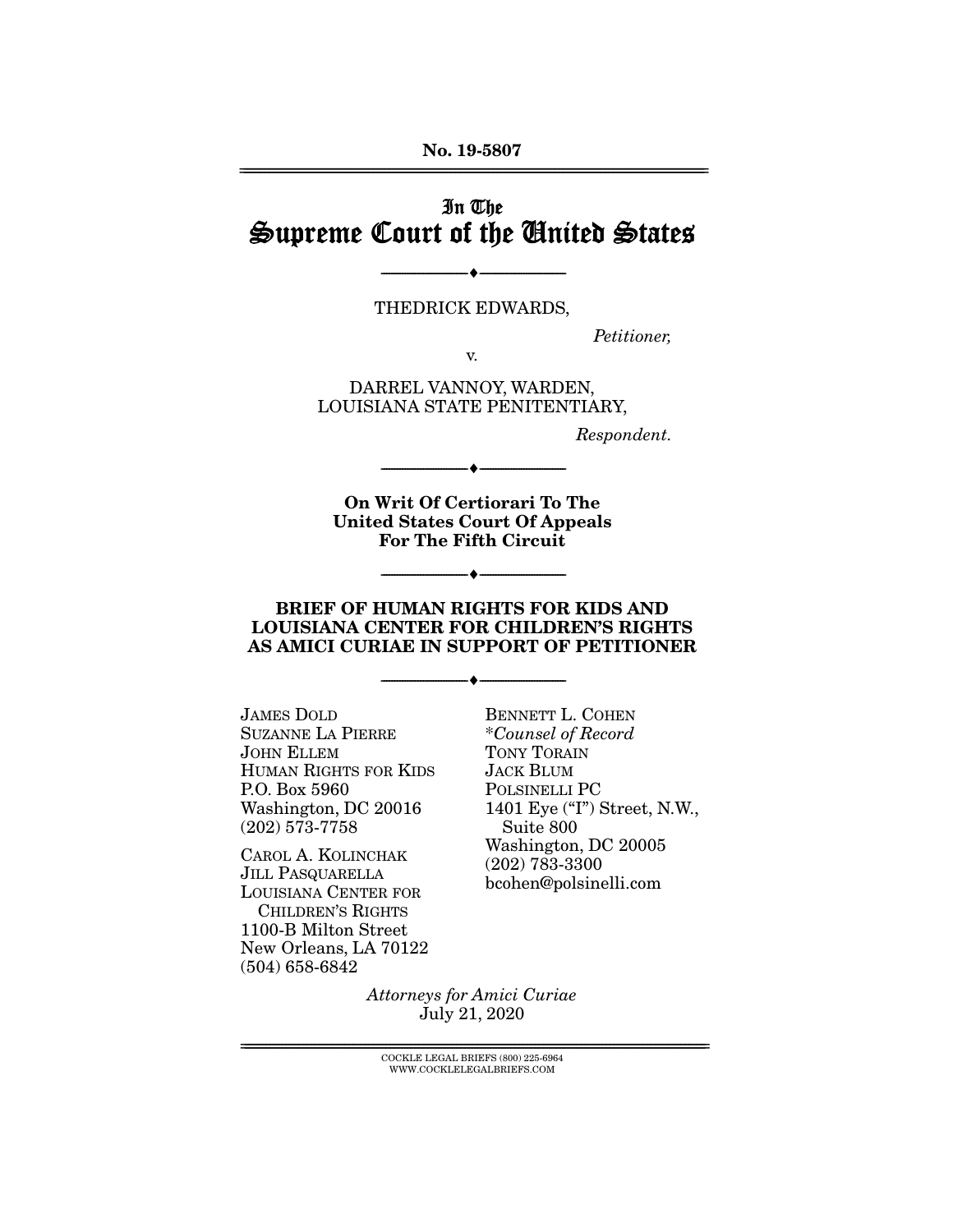# TABLE OF CONTENTS

|                                                                                                                                                                                                                                              | Page           |
|----------------------------------------------------------------------------------------------------------------------------------------------------------------------------------------------------------------------------------------------|----------------|
|                                                                                                                                                                                                                                              | iii            |
|                                                                                                                                                                                                                                              | 1              |
| SUMMARY OF ARGUMENT                                                                                                                                                                                                                          | $\mathbf{1}$   |
|                                                                                                                                                                                                                                              | $\overline{2}$ |
| BLACK CHILDREN HAVE BEEN UN-<br>L.<br>FAIRLY TREATED AND DISPROPOR-<br>TIONATELY<br>HARMED<br>BY<br>THE<br>UNCONSTITUTIONAL LAWS IN LOUI-                                                                                                    |                |
|                                                                                                                                                                                                                                              | $\overline{2}$ |
|                                                                                                                                                                                                                                              | 11             |
| $\mathbf{B}$ .                                                                                                                                                                                                                               | 12             |
|                                                                                                                                                                                                                                              | 14             |
| THE RAMOS DECISION IS A SUBSTAN-<br>II.<br>TIVE RULE UNDER TEAGUE                                                                                                                                                                            | 16             |
| AS A BEDROCK PROCEDURAL RULE<br>HL.<br>AFFECTING FUNDAMENTAL FAIR-<br>NESS AND THE ACCURACY OF CON-<br>VICTIONS, RAMOS IS A WATERSHED<br>RULE OF CRIMINAL PROCEDURE                                                                          | 18             |
| <b>JURY UNANIMITY IS INEXTRICABLY</b><br>$A_{\cdot}$<br>LINKED TO BOTH THE "PRESUMP-<br>TION OF INNOCENCE" AND THE "BE-<br>A REASONABLE<br>YOND<br>DOUBT"<br>STANDARD THAT SAFEGUARD THE<br>FAIRNESS AND ACCURACY OF<br>CRIMINAL JURY TRIALS | 20             |
|                                                                                                                                                                                                                                              |                |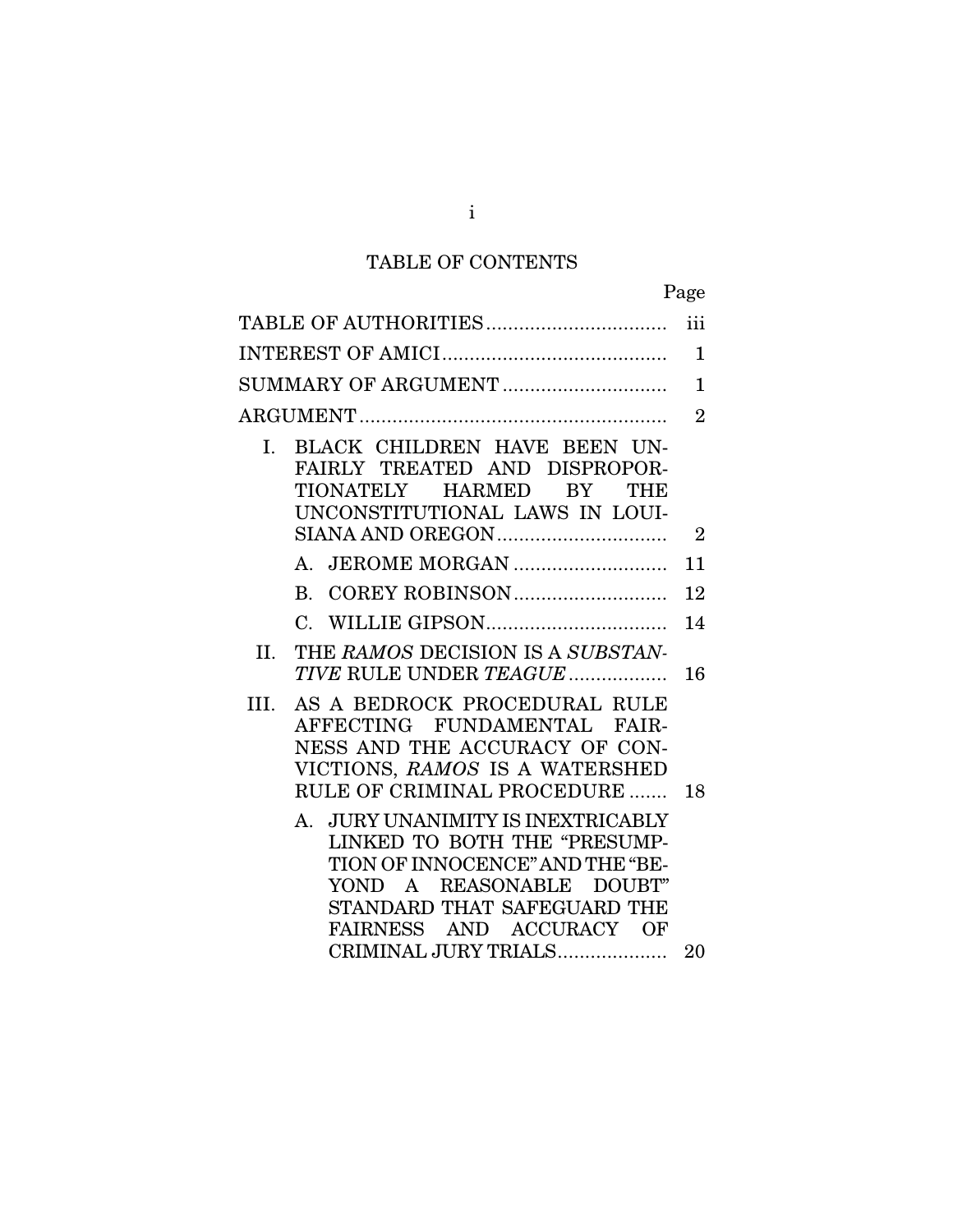# TABLE OF CONTENTS – Continued

Page

| B. IN UNDERMINING FUNDAMENTAL<br>FAIRNESS, USE OF NON-UNANI-<br>MOUS JURIES CONSTITUTES<br>STRUCTURAL ERROR EQUIVALENT   |    |
|--------------------------------------------------------------------------------------------------------------------------|----|
| TO THAT OF GIDEON                                                                                                        | 23 |
| C. NON-UNANIMOUS JURIES POSE<br>AN IMPERMISSIBLY LARGE RISK<br>OF INACCURATE CONVICTIONS,<br>ESPECIALLY TO BLACK DEFEND- | 31 |
| D. THE USE OF NON-UNANIMOUS<br>JURIES PERPETUATES THE RA-<br>CIAL DISCRIMINATION PROHIB-                                 | 35 |
|                                                                                                                          |    |
|                                                                                                                          | 39 |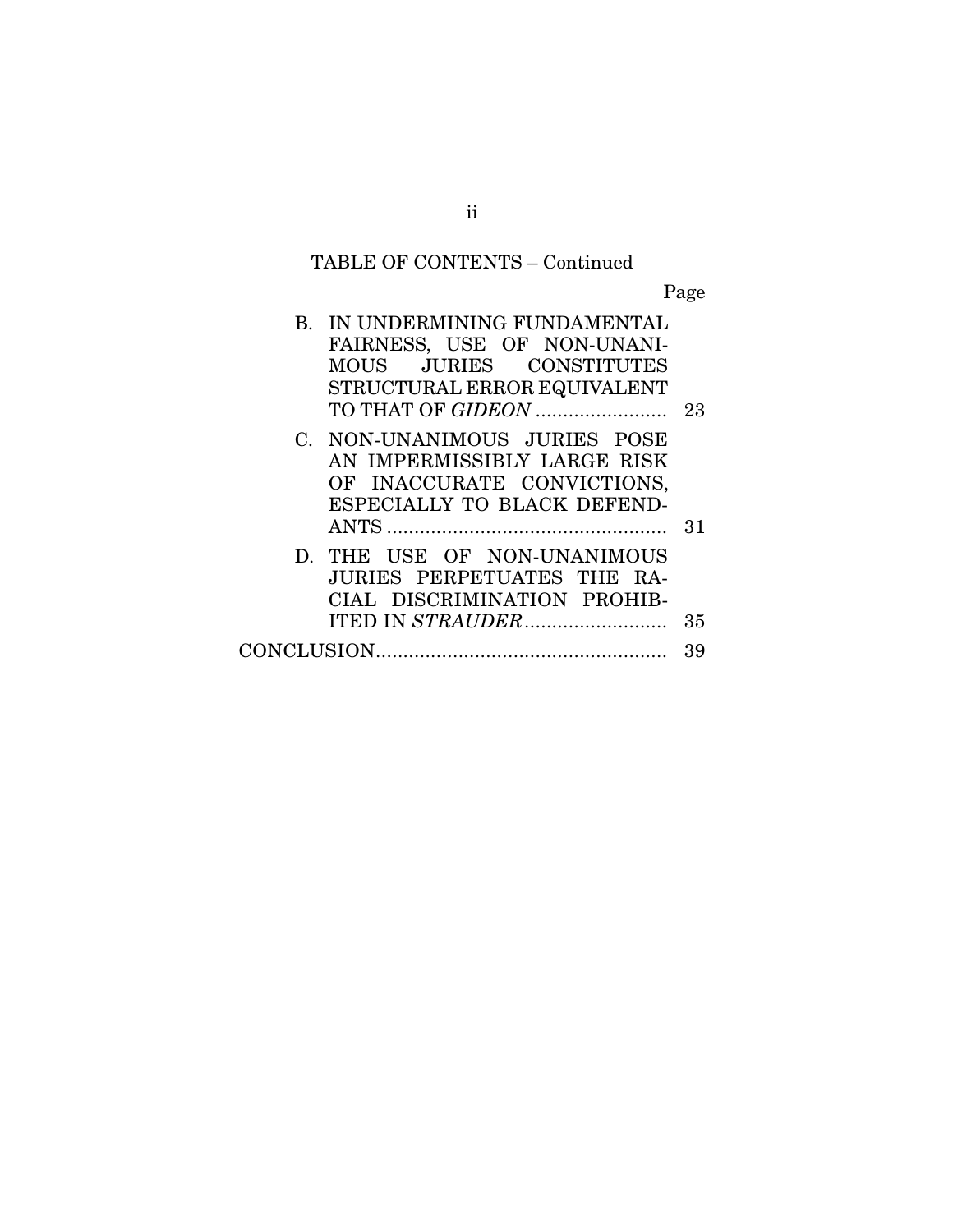## TABLE OF AUTHORITIES

| <b>CASES</b>                                                  |
|---------------------------------------------------------------|
| Apodaca v. Oregon,                                            |
| Apprendi v. New Jersey,                                       |
| Arizona v. Fulminante,                                        |
| Batson v. Kentucky,<br>476 U.S. 79 (1986)  26, 35, 36, 37, 38 |
| Beard v. Banks,                                               |
| Burch v. Louisiana,                                           |
| Duncan v. Louisiana,                                          |
| Edwards v. Vannoy,                                            |
| Flowers v. Mississippi,                                       |
| In re Gault,                                                  |
| Gideon v. Wainwright,                                         |
| Graham v. Florida,                                            |
| Hibdon v. United States,                                      |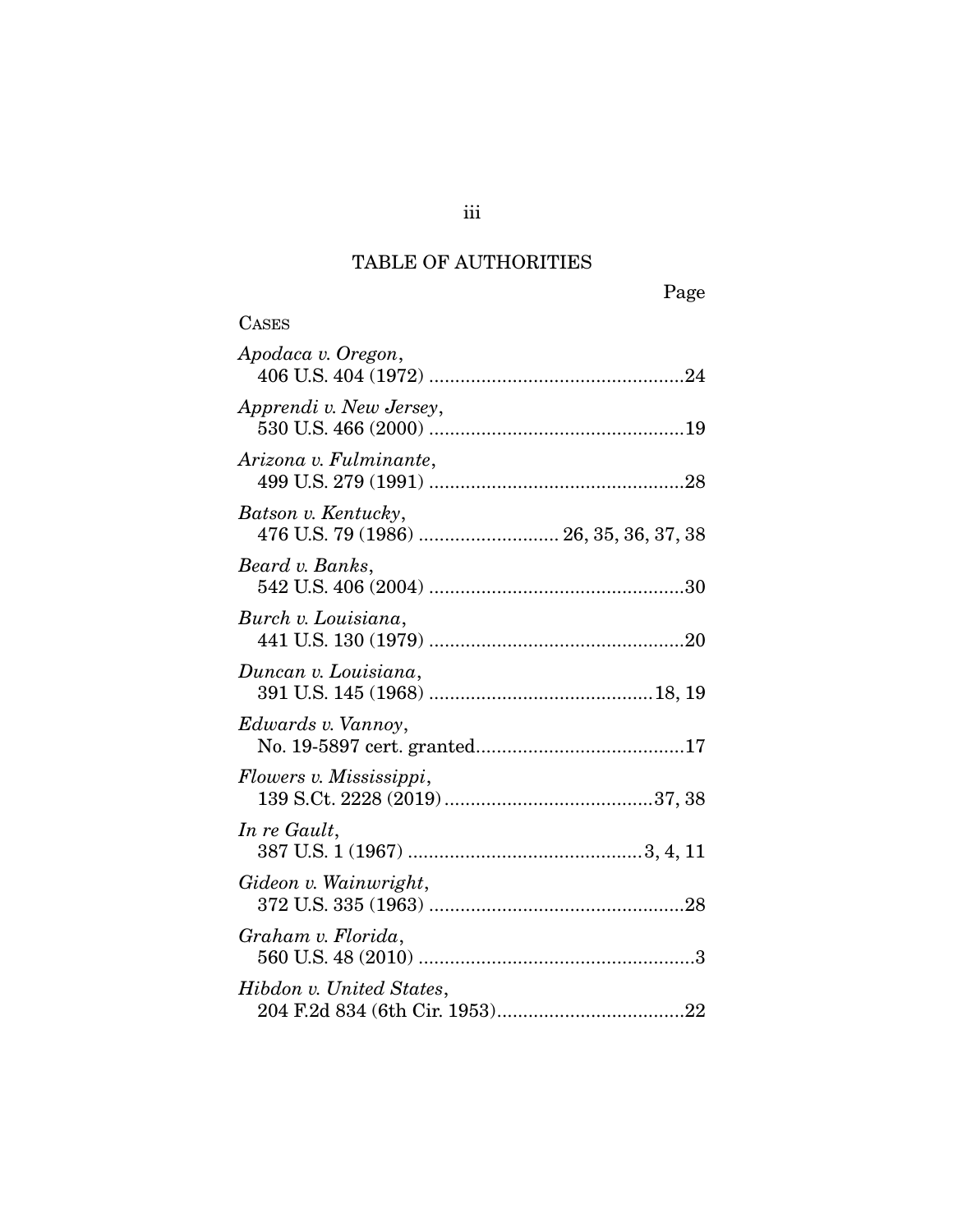| Page                                                                                        |
|---------------------------------------------------------------------------------------------|
| J.D.B. v. North Carolina,                                                                   |
| Johnson v. Louisiana,                                                                       |
| Johnson v. United States,                                                                   |
| Louisiana v. Brandon Boyd,<br>Louisiana First Circuit Court of Appeals,                     |
| Louisiana v. Corey Robinson,                                                                |
| Louisiana v. Gipson,<br>Court of Appeals of Louisiana,<br>Fourth Circuit, No. 98-KA-0177 15 |
| Louisiana v. Gipson,<br>Supreme Court of Louisiana,                                         |
| Miller v. Alabama,                                                                          |
| Neder v. United States,                                                                     |
| Peters v. Kiff,                                                                             |
| Ramos v. Louisiana,                                                                         |
| Roper v. Simmons,                                                                           |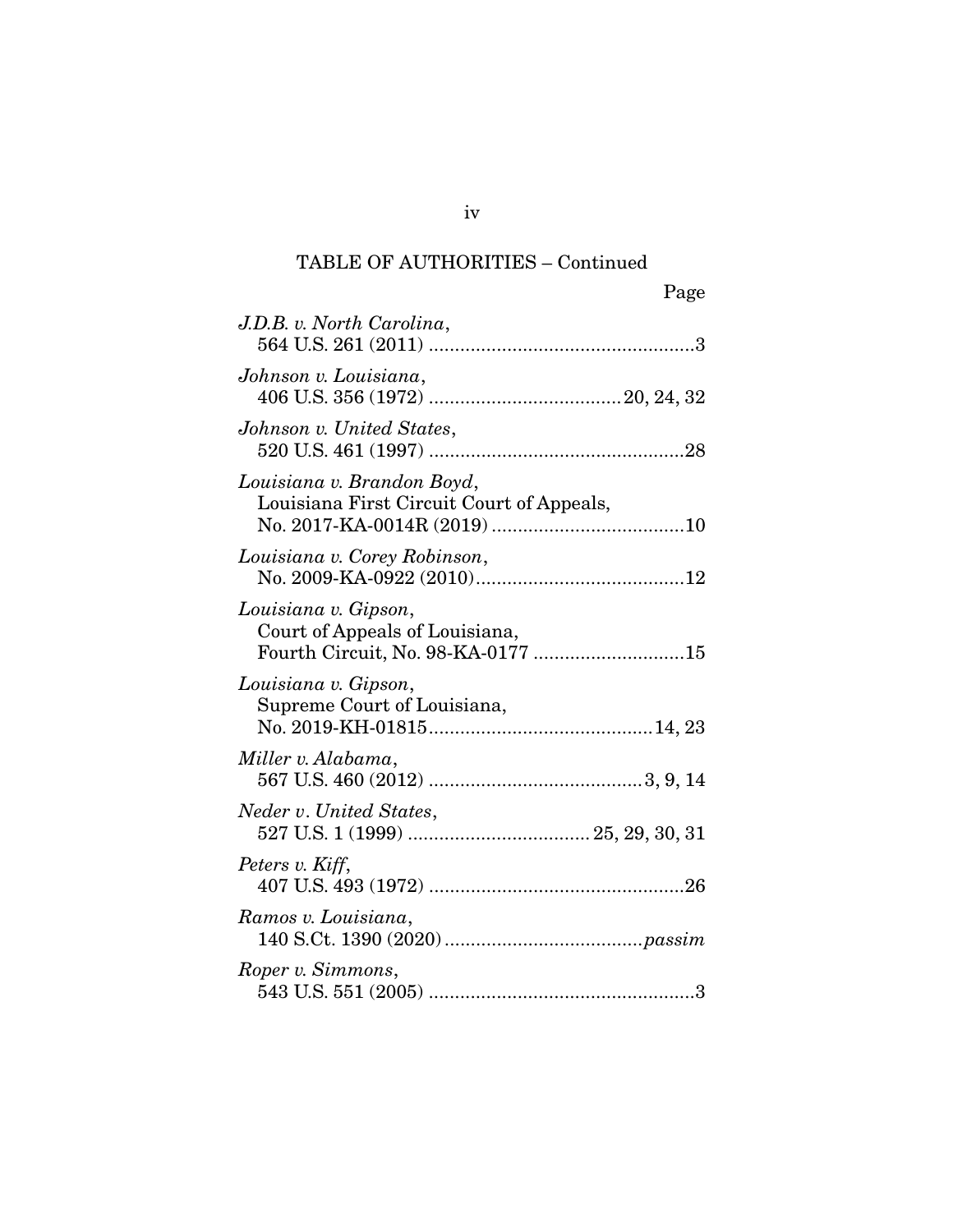| Page                                                              |
|-------------------------------------------------------------------|
| Saffle v. Parks,                                                  |
| State v. Gipson,<br>No. 2019-KH-01815 (La. June 3, 2020) 34       |
| State v. Morgan,<br>671 So.2d 998 (La.Ct.App. 1996) 11            |
| Strauder v. West Virginia,                                        |
| Teague v. Lane,                                                   |
| The State of Louisiana v. Brandon Boyd,<br>No. 2019-KP-00953      |
| Thompson v. Oklahoma,                                             |
| Vasquez v. Hillery,                                               |
| Weaver v. Massachusetts,<br>137 S.Ct. 1899 (2017)  25, 26, 28, 31 |
| Welch v. United States,                                           |
| Whorton v. Bockting,                                              |
| In re Winship,                                                    |

v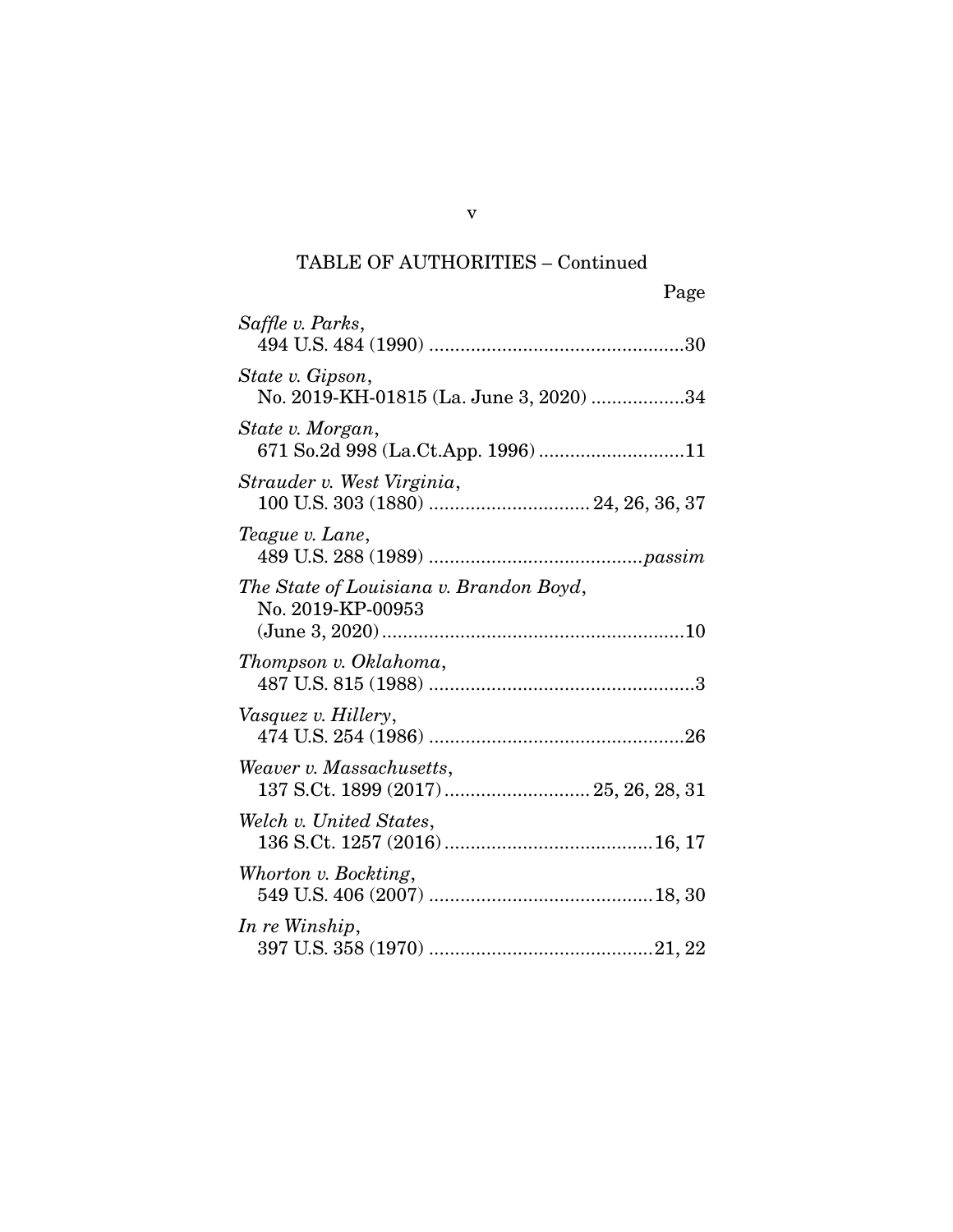Page

## OTHER AUTHORITIES

| A Statistical Report on Children Convicted in<br>Criminal Court in Louisiana and Oregon,<br>Human Rights for Kids (July 16, 2020)<br>(https://humanrightsforkids.org/wp-content/<br>uploads/2020/07/A-Statistical-Report-on-Children-<br>Convicted-in-Criminal-Court-in-Louisiana-and- |
|----------------------------------------------------------------------------------------------------------------------------------------------------------------------------------------------------------------------------------------------------------------------------------------|
| ABA Resolution 100B, Report (May 1, 2018)33                                                                                                                                                                                                                                            |
| Hastie et al., Inside the Jury 60 tbl. 4.1 (1983)33                                                                                                                                                                                                                                    |
| How Louisiana Became The World's 'Prison Cap-<br>ital', NPR (https://www.npr.org/2012/06/05/1543<br>52977/how-louisiana-became-the-worlds-prison-                                                                                                                                      |
| Jeffrey Abramson, We, the Jury: The Jury Sys-<br>tem and the Ideal of Democracy $(1994)$ 19                                                                                                                                                                                            |
| Juvenile Transfer Laws: An Effective Deterrent<br>to Delinquency?, Richard E. Redding, OJJDP                                                                                                                                                                                           |
| Kaplan, et al., Overturning Apodaca v. Oregon<br>Should Be Easy: Nonunanimous Jury Verdicts<br>in Criminal Cases Undermine the Credibility<br>of Our Justice System, 95 Or. L. Rev. 1 (2016)19                                                                                         |
| Louisiana and Oregon, Human Rights for Kids<br>(July 16, 2020) (https://humanrightsforkids.org/<br>wp-content/uploads/2020/07/A-Statistical-<br>Report-on-Children-Convicted-in-Criminal-<br>Court-in-Louisiana-and-Oregon.pdf)7,8                                                     |

vi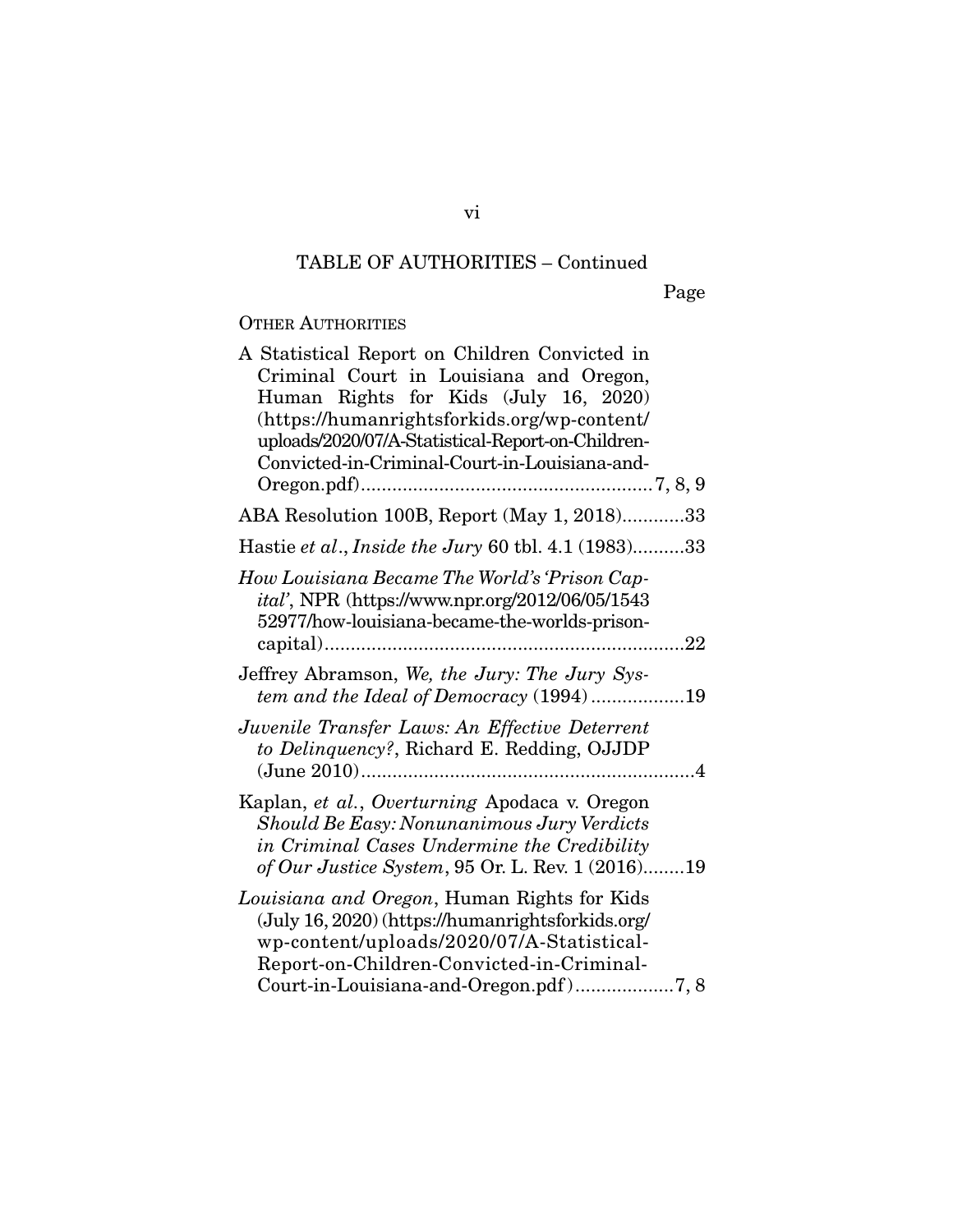|                                                                                                                                                       | Page |
|-------------------------------------------------------------------------------------------------------------------------------------------------------|------|
| National Prison Rape Elimination Commission                                                                                                           |      |
| National Registry of Exonerations (http://www.<br>law.umich.edu/special/exoneration/Pages/browse.                                                     | 23   |
| Race and the Fragility of the Legal Distinction<br>Between Juveniles and Adults, Aneeta Rattan,<br>et al., PLoS One, May 2012, Volume 7, Issue<br>$5$ |      |
| Shadow of a Doubt, Emily Bazelon, New York<br>Times Magazine (January 15, 2020)22                                                                     |      |
| Statistical Briefing Book, OJJDP (https://www.ojjdp.<br>gov/ojstatbb/corrections/qa08700.asp)4                                                        |      |
| The Color of Juvenile Transfer: Policy & Practice<br>Recommendations, Jeree Michele Thomas and                                                        |      |
| The Coming of the Super-Predators, John DiLulio,<br>Washington Examiner (November 27, 1995)5                                                          |      |
| The Essence of Innocence: Consequences of De-<br>humanizing Black Children, Phillip Goff, et<br>al., Journal of Personality and Social Psychol-       |      |
| The Jim Crow Jury, Thomas W. Frampton, 71<br>Vanderbilt Law Review 1593 (2019)  16, 33, 34                                                            |      |
| Trying Juveniles as Adults: An Analysis of State<br>Transfer Laws and Reporting, Patrick Griffin,                                                     |      |

vii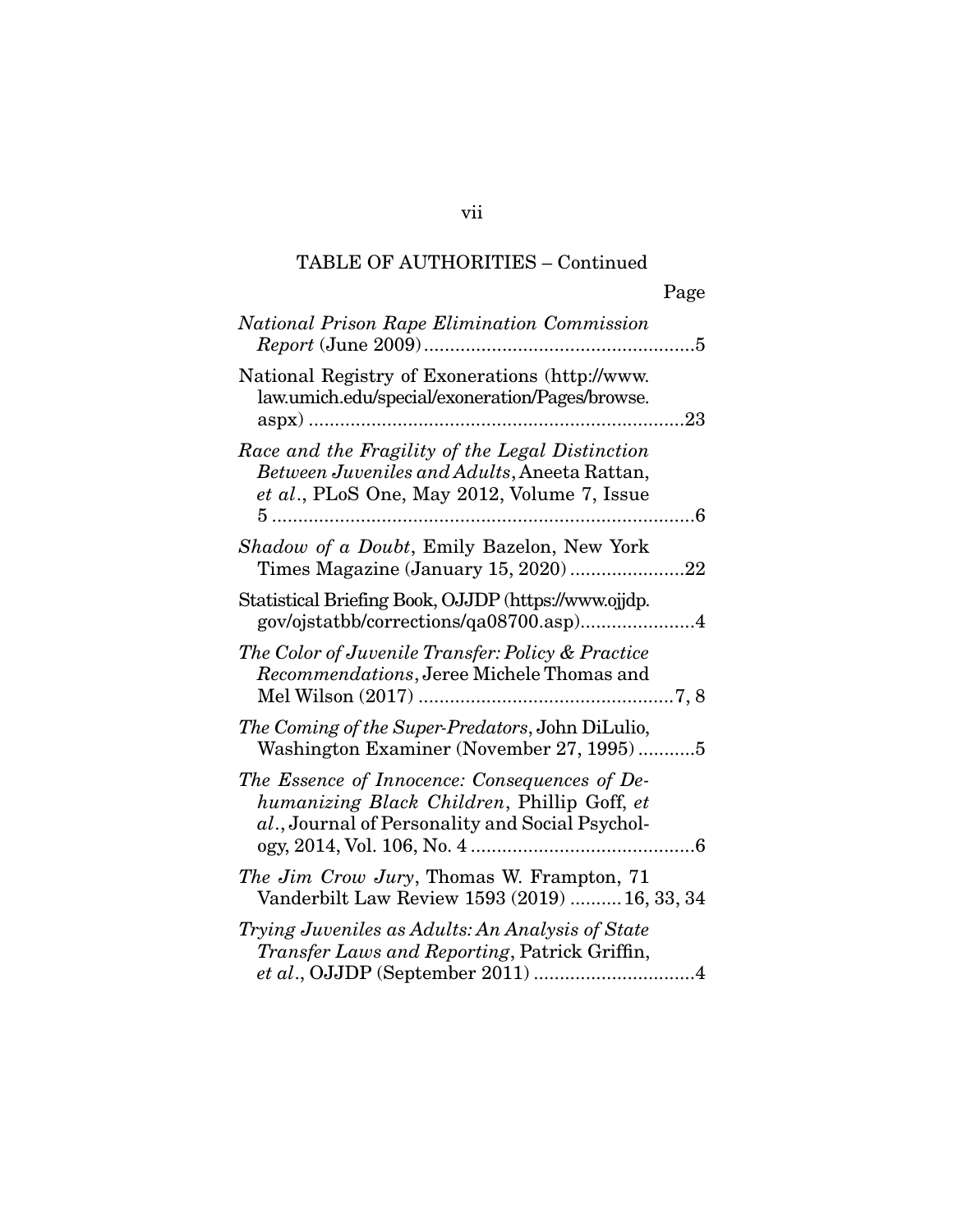#### INTEREST OF AMICI<sup>1</sup>

 Human Rights for Kids is a non-profit organization dedicated to the protection of children's rights. A central focus of our work is advocating in state legislatures and courts for comprehensive justice reform for children consistent with the U.N. Convention on the Rights of the Child.

 The Louisiana Center for Children's Rights is a non-profit organization that represents over 90% of children in New Orleans who come into contact with the juvenile justice system and provides direct representation to youth facing life without parole sentences in Louisiana.

#### SUMMARY OF ARGUMENT

--------------------------------- ---------------------------------

 The impact of the unconstitutional non-unanimous jury rule has been disproportionately visited on black children, who, because of their vulnerability, are doubly impacted. The *Ramos v. Louisiana* decision<sup>2</sup> requires retroactive application under both of the *Teague* exceptions. Non-unanimous juries were adopted as an endrun around the Equal Protection Clause to criminalize being black. Therefore, *Ramos* is a substantive rule

<sup>&</sup>lt;sup>1</sup> No counsel for a party authored this brief in whole or in part, and no counsel or party made a monetary contribution intended to fund the preparation or submission of this brief. No person other than amici curiae or their counsel made a monetary contribution to its preparation or submission. Both parties have consented.

<sup>2</sup> *Ramos v. Louisiana*, 140 S.Ct. 1390 (2020).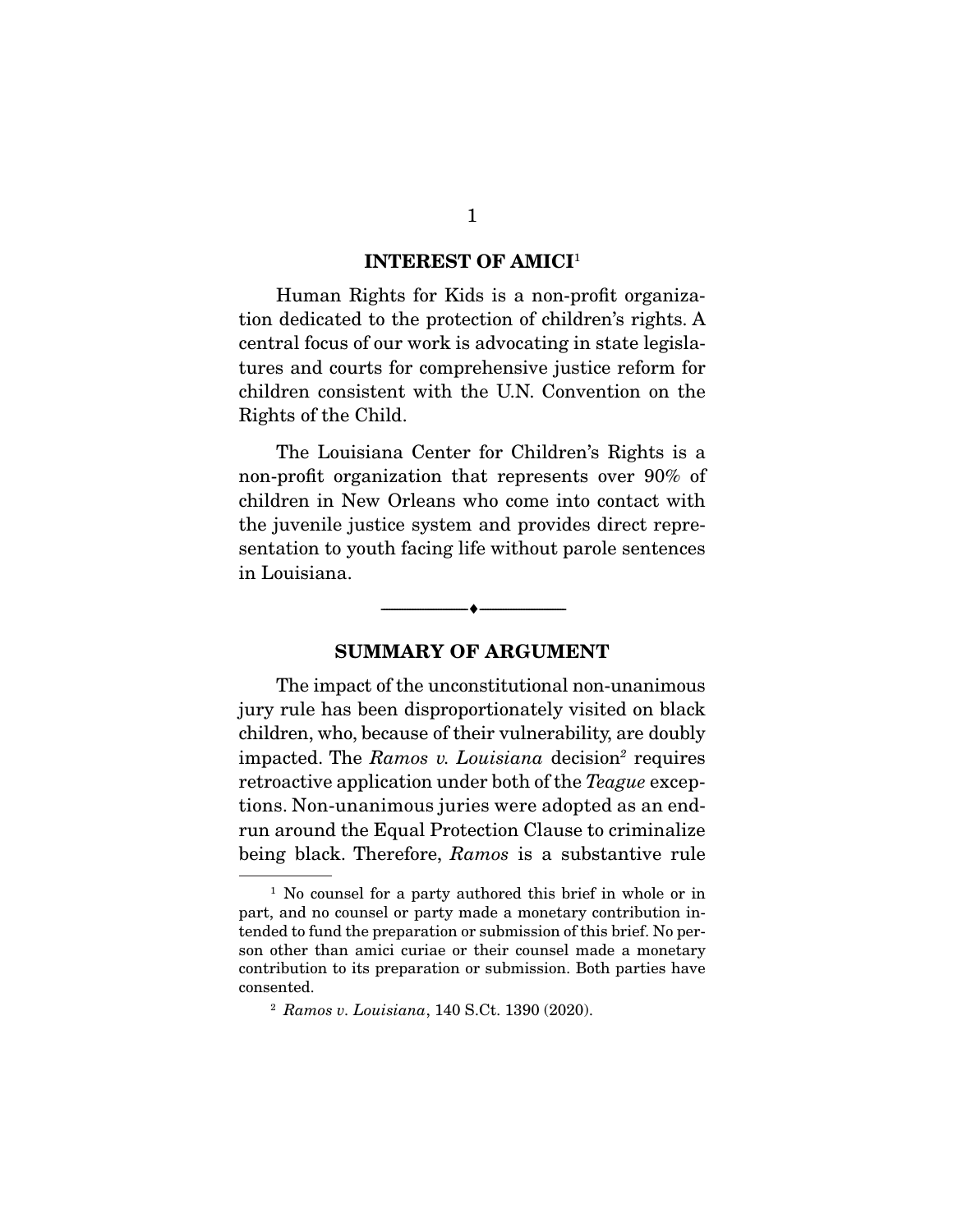under *Teague*. *Ramos* also established a new rule requiring jury unanimity in criminal proceedings. Unanimous juries operated in every state as a sacrosanct right until Louisiana and Oregon, motivated by racial animus, departed from this Constitutional protection.

 Jury unanimity is a watershed rule of criminal procedure. This rule is inextricably interwoven with the presumption of innocence and the reasonable doubt standard that ensure the fairness and accuracy of jury trials. Moreover, the racial discrimination underlying both the enactment and the application of the non-unanimous jury rule constitutes structural error. The racist origin of the rule and its resulting impact on black defendants has significantly affected the accuracy of verdicts in criminal proceedings.

 As *Ramos* meets both of *Teague*'s exceptions, and children have been especially harmed by these Constitutional violations, the Court should rule in favor of the Petitioner.

> --------------------------------- --------------------------------- ARGUMENT

### I. BLACK CHILDREN HAVE BEEN UNFAIRLY TREATED AND DISPROPORTIONATELY HARMED BY THE UNCONSTITUTIONAL LAWS IN LOUISIANA AND OREGON

 This Court has not only held that children deserve many of the same protections in delinquency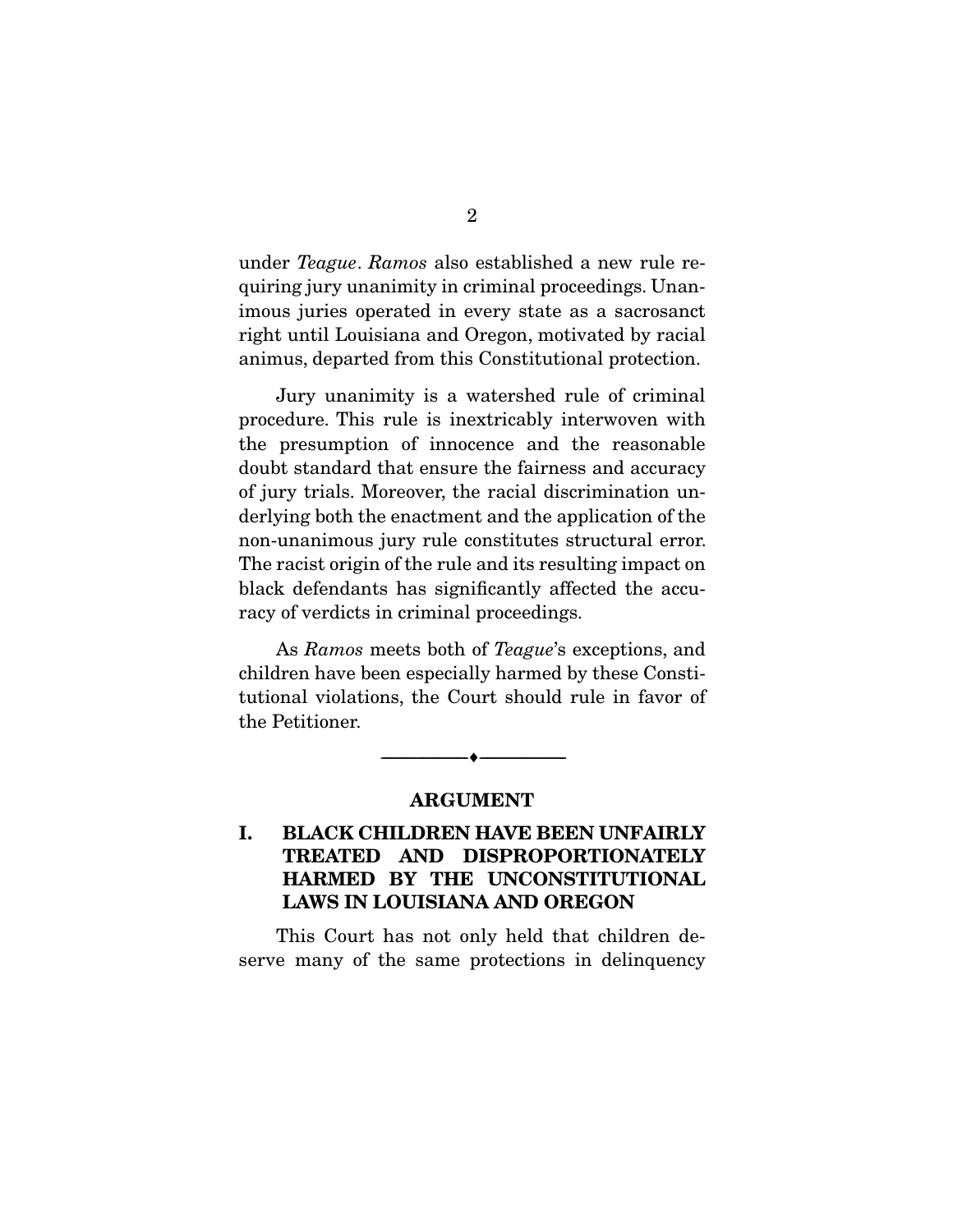proceedings as adults in criminal court,<sup>3</sup> but also that their child status entitles them to heightened constitutional protection.<sup>4</sup>

 The *Gault* Court found that "failure to observe the fundamental requirements of due process has resulted in instances ... of unfairness to individuals and inadequate or inaccurate findings of fact."5 Beginning with *Thompson v. Oklahoma*,<sup>6</sup> and continuing through *Miller v. Alabama*, 7 the Court has concluded that child status undermines "the penological justifications for imposing the harshest sentences on juvenile offenders."8 These special protections have not been limited to the Eighth Amendment. In *J.D.B. v. North Carolina*, for example, the Court considered child status when conducting a *Miranda* custody analysis under the Fifth Amendment.9

 This Court's decisions stand for more than the proposition that "kids are different." They are a universal recognition that children are more vulnerable to government oppression and tyranny than adults because they lack the ability to defend themselves. In *Gault*, Justice Harlan emphasized that "among the

<sup>3</sup> *In re Gault*, 387 U.S. 1, 41 (1967).

<sup>4</sup> *See Roper v. Simmons*, 543 U.S. 551 (2005); *Graham v. Florida*, 560 U.S. 48 (2010); and *Miller v. Alabama*, 567 U.S. 460 (2012).

<sup>5</sup> *Gault* at 20.

<sup>6</sup> *Thompson v. Oklahoma*, 487 U.S. 815, 838 (1988).

<sup>7</sup> 567 U.S. 460, 470-71 (2012).

<sup>8</sup> *Id.* at 472.

<sup>9</sup> *J.D.B. v. North Carolina*, 564 U.S. 261 (2011).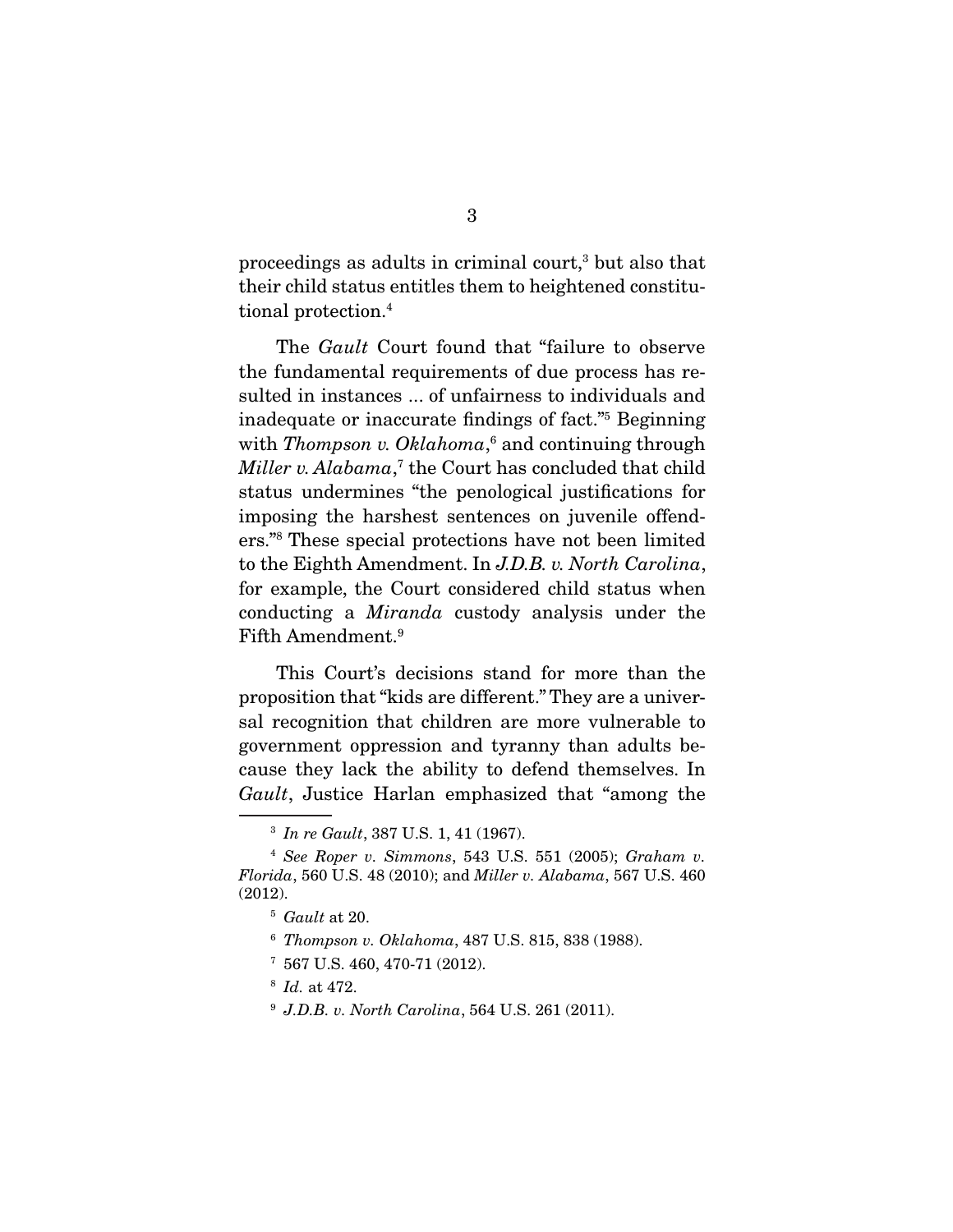first premises of our constitutional system is the obligation to conduct any proceeding in which an individual may be deprived of liberty or property in a fashion consistent with the 'traditions and conscience of our people.' The importance of these procedural guarantees is doubly intensified here [where children are involved]."10 Because children have been harmed by the violations at issue in Oregon and Louisiana, the procedural guarantees of the Sixth Amendment are also *doubly intensified*.

 To understand the full impact of the non-unanimous jury rule on kids, it is important to review their treatment in the justice system over the past 40 years. Irrational policies rooted, in part by racism, spawned relaxed juvenile transfer laws beginning in the 1980s in nearly every state.<sup>11</sup> "These reforms lowered the minimum age for transfer, increased the number of transfer-eligible offenses, or expanded prosecutorial discretion and reduced judicial discretion in transfer decision-making."12 As a result, over a six-year period beginning in 1993, the number of children housed in adult jails more than doubled.13 By 2009,

<sup>10</sup> *In re Gault*, 387 U.S. 1, 67 (J. Harlan, concurring and dissenting).

<sup>11</sup> *Trying Juveniles as Adults: An Analysis of State Transfer Laws and Reporting*, Patrick Griffin, *et al*., OJJDP (September 2011).

<sup>12</sup> *Juvenile Transfer Laws: An Effective Deterrent to Delinquency?*, Richard E. Redding, OJJDP (June 2010).

<sup>13</sup> Statistical Briefing Book, OJJDP (https://www.ojjdp.gov/ ojstatbb/corrections/qa08700.asp).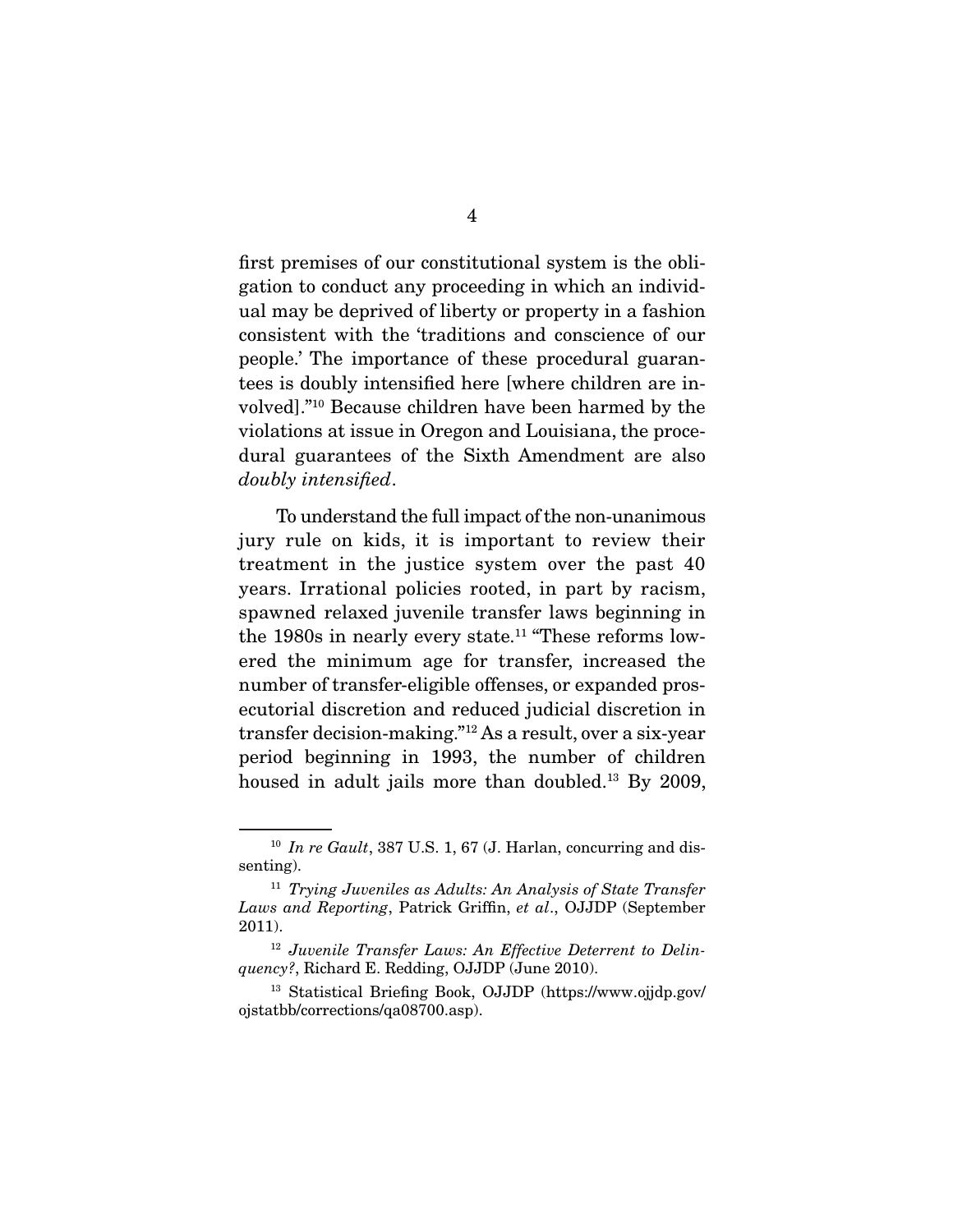approximately 200,000 children were being tried as adults annually.14

 This policy shift occurred alongside the emergence of the "super-predator theory"15 that proclaimed the appearance of a new wave of children who were more violent and less remorseful than ever before.<sup>16</sup> Characterizing these kids as "Godless," "jobless" and "fatherless" monsters with "no respect for human life,"17 a major proponent of this now discredited theory emphasized that "the trouble will be greatest in black innercity neighborhoods."18 Media "depicted these 'teen killers' and 'young thugs' primarily as children of color."19 One study found that minority youth appeared in crime news significantly more than white youth (52% versus  $35\%$ ).<sup>20</sup>

 The impact of this history is critical for understanding how the public views black children in the criminal justice system. One study suggests that being primed "over and over through exposure to Black individuals or racially coded language could produce changes in judges' and juries' perceptions of culpability

<sup>20</sup> *Id.*

<sup>14</sup> *National Prison Rape Elimination Commission Report*, pg. 155 (June 2009).

<sup>15</sup> *The Coming of the Super-Predators*, John DiLulio, Washington Examiner (November 27, 1995).

<sup>16</sup> *Id.*

<sup>17</sup> *Id.*

<sup>18</sup> *Id.*

<sup>19</sup> *Id.* at 583.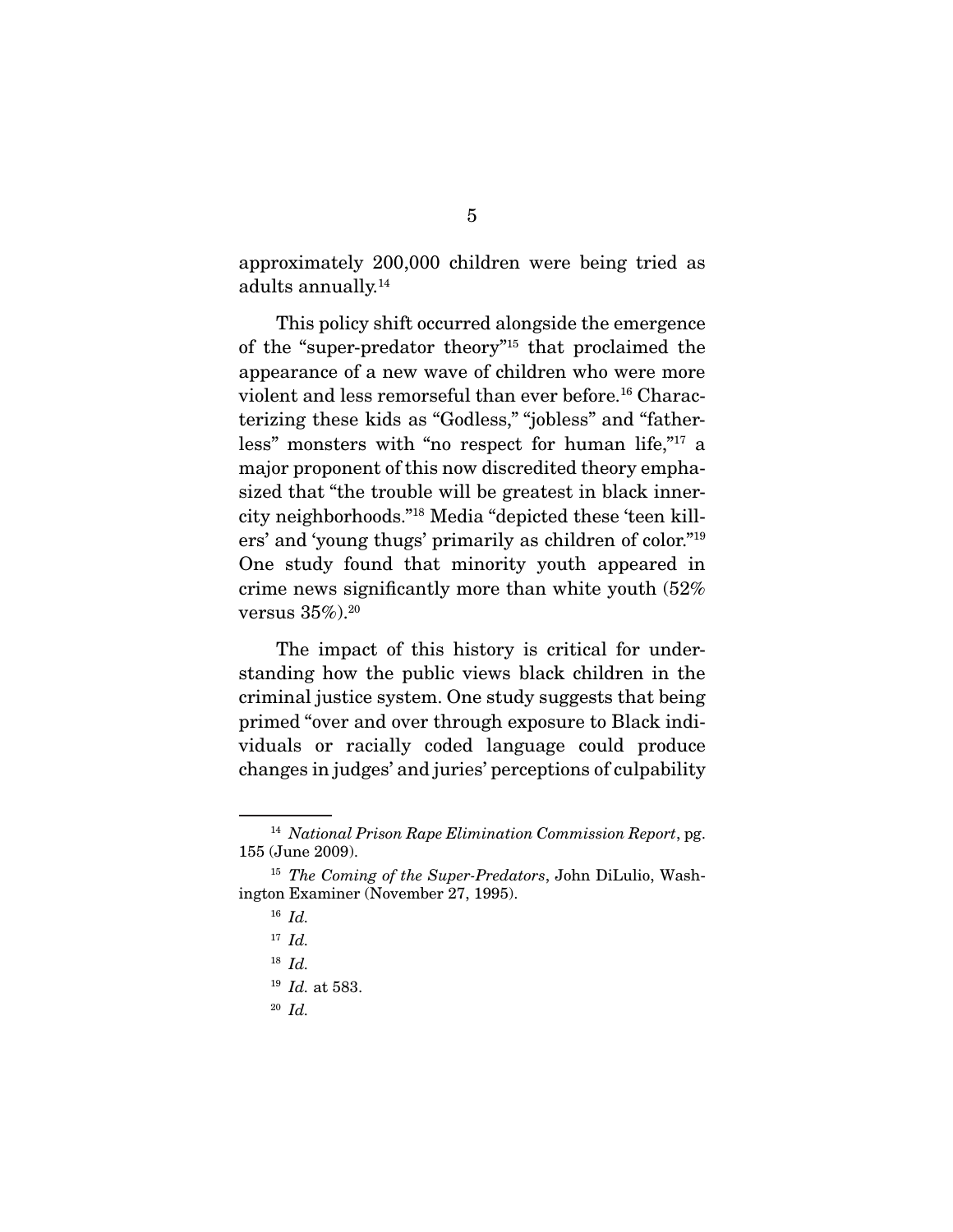and their ensuring punitive judgments."21 The association between "black" and criminality depicted in the study raises concerns about "lay people's typical notions about the innocence of juveniles."22 Another study noted that "dehumanization is a necessary precondition for culturally and/or state-sanctioned violence."23 In this study, beginning at the age of 10, "participants began to think of black children as significantly less innocent than other children at every age group."24 The authors rhetorically asked, "What might be the consequences of this innocence gap in criminal justice contexts, where perceiving someone as not innocent has the most severe consequences?"25

 The legislative history of Oregon's and Louisiana's statutes, as well as the social context in which they operated over the past 40 years, provides important background for the devastating impact these laws have had on black and brown children in particular.

 In Oregon, around the time the "super-predator" theory emerged, voters approved Measure 11 creating mandatory minimum prison sentences for a number of crimes and requiring automatic transfer to adult court

<sup>21</sup> *Race and the Fragility of the Legal Distinction Between Juveniles and Adults*, Aneeta Rattan, *et al*., PLoS One, pg. 4, May 2012, Volume 7, Issue 5.

<sup>22</sup> *Id.*

<sup>23</sup> *The Essence of Innocence: Consequences of Dehumanizing Black Children*, Phillip Goff, *et al*., Journal of Personality and Social Psychology, 2014, Vol. 106, No. 4, 526-545, 527.

<sup>24</sup> *Id.* at 529.

<sup>25</sup> *Id.*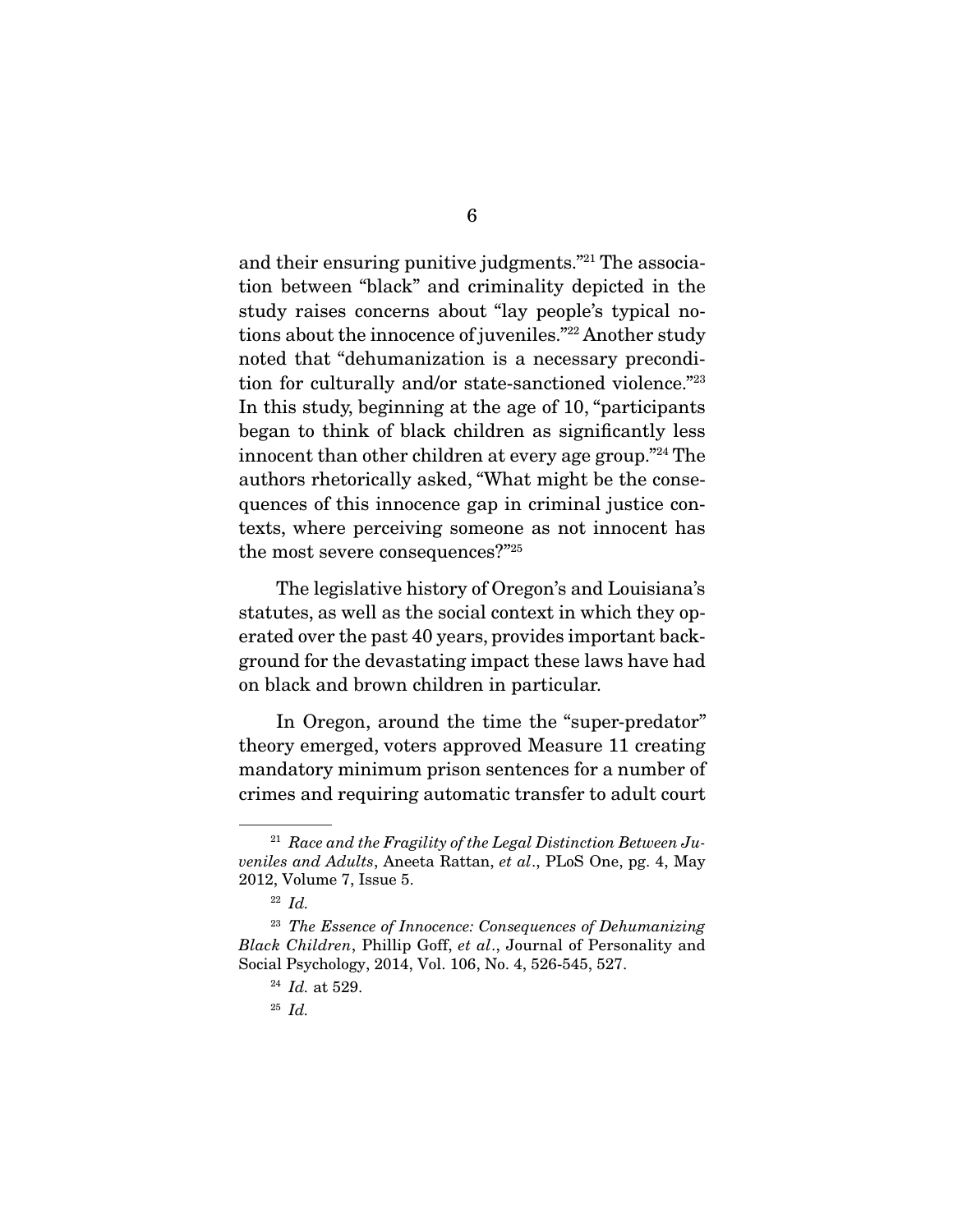of youth charged with certain felonies.<sup>26</sup> Today, there are approximately 520 individuals serving adult sentences for offenses alleged to have occurred when they were children.<sup>27</sup> Approximately  $34\%$  percent of these children are racial minorities.28 Black children make up 13% of this population, even though they comprise just 2% of Oregon's total population.<sup>29</sup> The vast majority of youth currently incarcerated—80%—were convicted between 2010 and 2019, suggesting that many of them will be released within the decade.<sup>30</sup> The largest segment of the remaining population, a little more than 14%, were convicted during a 20-year span between 1990 and 2009.<sup>31</sup> Black children also comprise approximately 15% of all children serving life sentences.32 In addition, black and brown children receive lengthier sentences on average when compared to white youth. Black children on average receive a sentence of 164 months, as compared to 151 months for Hispanic children and 145 months for white children.<sup>33</sup>

- <sup>28</sup> *Id.*
- <sup>29</sup> *Id.*; *U.S. Census Data*.
- <sup>30</sup> *Id.*
- <sup>31</sup> *Id.*
- <sup>32</sup> *Id.*
- <sup>33</sup> *Id.*

<sup>26</sup> *The Color of Juvenile Transfer: Policy & Practice Recommendations*, Jeree Michele Thomas and Mel Wilson, pg. 7 (2017).

<sup>27</sup> A Statistical Report on Children Convicted in Criminal Court in Louisiana and Oregon, Human Rights for Kids (July 16, 2020) (https://humanrightsforkids.org/wp-content/uploads/2020/07/ A-Statistical-Report-on-Children-Convicted-in-Criminal-Court-in-Louisiana-and-Oregon.pdf ).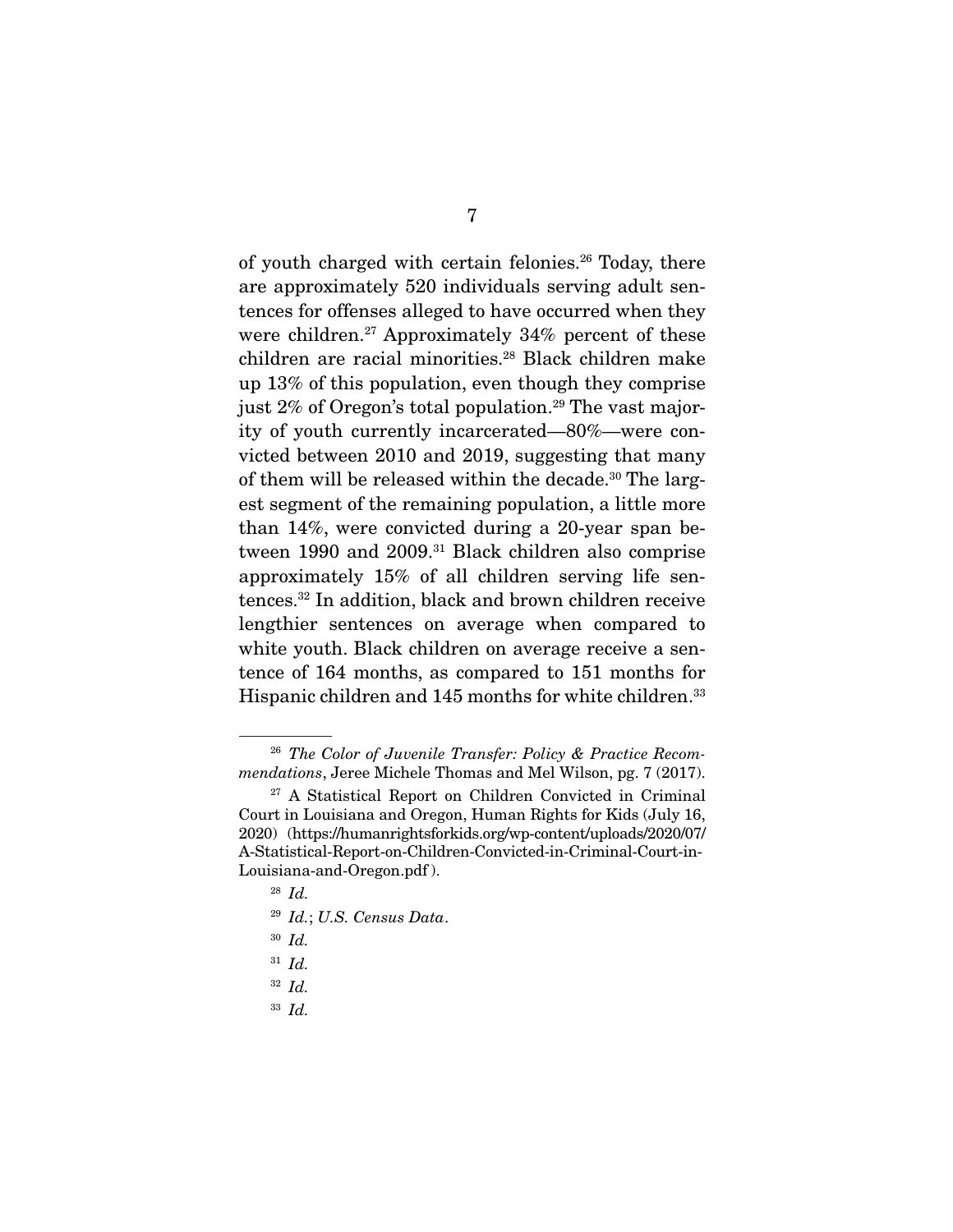Black children in Oregon are 13 times more likely to be prosecuted in adult court and subsequently receive a lengthier sentence.<sup>34</sup>

 In Louisiana, approximately 2,277 individuals are serving adult prison sentences for offenses they were convicted of as children.35 Eighty-three percent of these children are black!36 An in-depth analysis of this data reveals several significant findings. First, a little over 7% of the entire population was convicted prior to 1990.37 The other 93% were convicted during the past thirty years. Approximately 341 children or 15% of the entire population were convicted between 1991 and 2000; 618 children, or 27% of the entire population, were convicted between 2001 and 2010; and 1,152 children or 50% of the entire population were convicted between 2011 and 2020.38

 The latter group closely tracks the trend observed in Oregon, suggesting many of these children will be released in the coming decade. There is a noticeable increase of children convicted in adult court after 1990, coinciding with the easing of juvenile transfer laws, the

<sup>36</sup> *Id.*

<sup>38</sup> *Id.*

<sup>34</sup> *The Color of Juvenile Transfer: Policy & Practice Recommendations*, Jeree Michele Thomas and Mel Wilson, pg. 8 (2017).

<sup>35</sup> A Statistical Report on Children Convicted in Criminal Court in Louisiana and Oregon, Human Rights for Kids (July 16, 2020) (https://humanrightsforkids.org/wp-content/uploads/2020/07/ A-Statistical-Report-on-Children-Convicted-in-Criminal-Court-in-Louisiana-and-Oregon.pdf ).

<sup>37</sup> *Id.*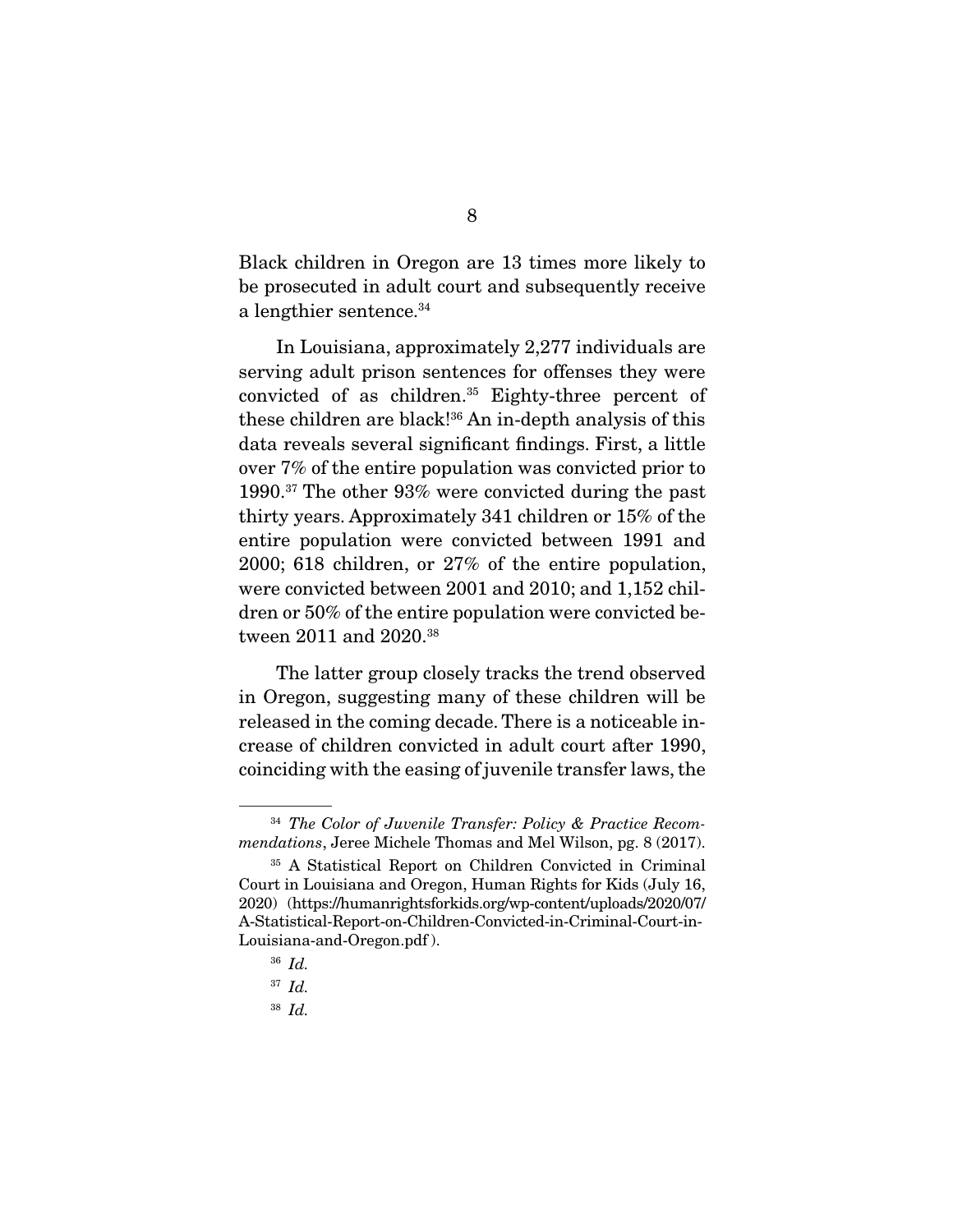advent of the super-predator theory, and the negative media portrayal of black children.39 These stark racial disparities are also consistent across sentencing and age ranges. Of the 387 children listed as having a life sentence, 81% are black.<sup>40</sup> Approximately 80% of children serving life were sentenced between 1981 and 2010.41 Moreover, 86% of 13 and 14 year-olds, 83% of 15 year-olds, 86% of 16 year-olds, and 82% of 17 year-olds who were convicted of offenses in Louisiana and are currently incarcerated, are black.<sup>42</sup>

 Approximately 101 of these children, including 94 whose cases are final, were convicted by nonunanimous juries in violation of *Ramos*. 43 Ninety-one of them, or 90%, are black; 83 of them, or 82%, are serving life or de facto life sentences, meaning they may die in prison unless this Court finds that *Ramos* applies retroactively to cases on collateral review.44

 Between its *Roper*, *Graham*, *Miller*, and *Ramos* violations, perhaps no state in the country has violated the Constitutional and human rights of children to the degree Louisiana has. The effective convergence of these violations has enabled the state to carry out one

<sup>39</sup> *Id.*

<sup>40</sup> *Id.*

<sup>41</sup> *Id.*

<sup>42</sup> *Id.*

<sup>43</sup> *See Brief of the Promise of Justice Initiative* as Amici Curiae in Support of Petitioner, *Edwards v. Vannoy*, No. 19-5897 cert. granted May 4, 2020.

<sup>44</sup> *Id.*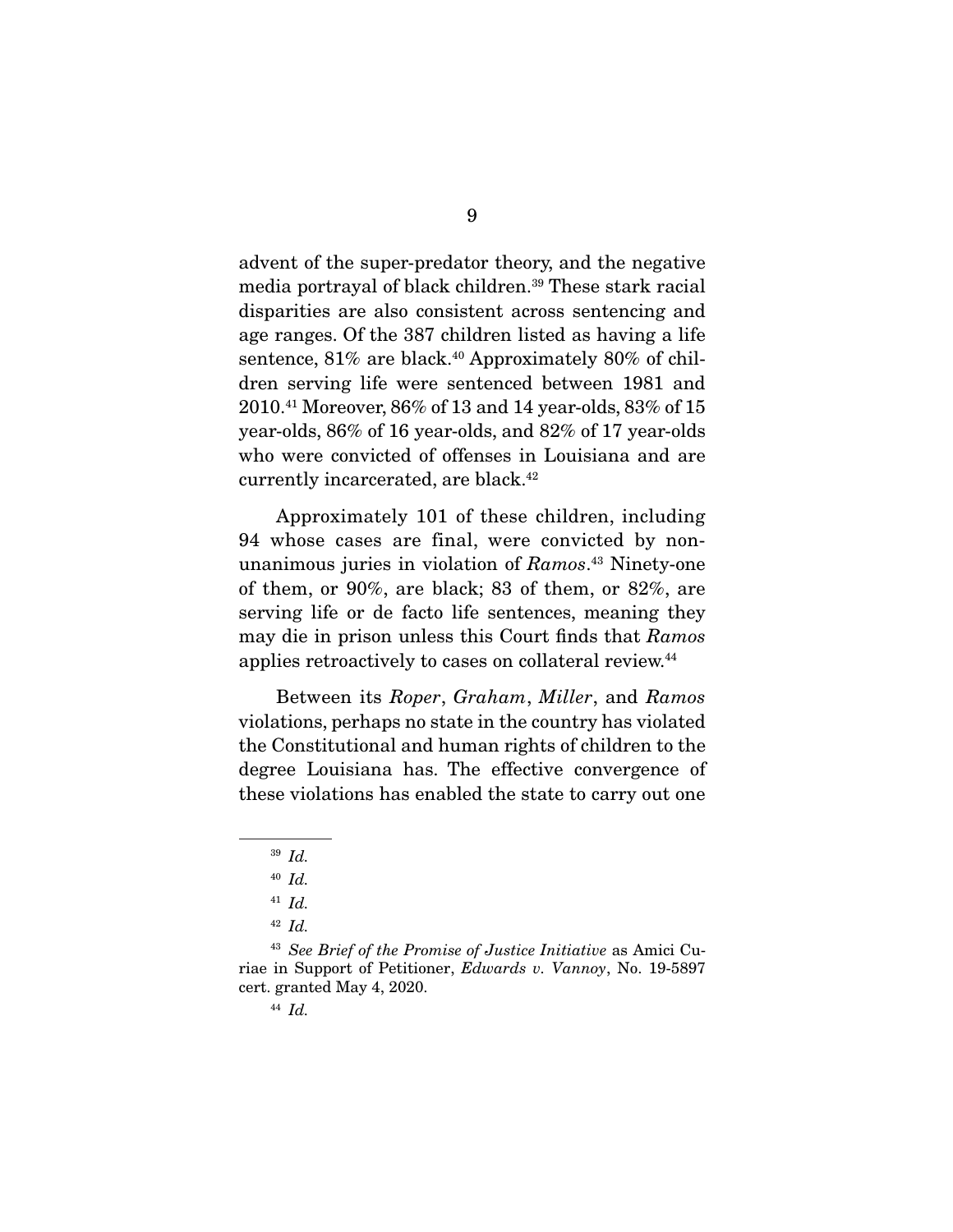of the intended purposes behind its non-unanimous jury rule: the expedited conviction and incarceration of black people, in this case, black children. Earlier this year, the Louisiana Supreme Court granted a motion filed by Brandon Boyd and remanded his case for reconsideration in light of *Ramos*. 45 Mr. Boyd, who is black and was 17 years old at the time of the alleged offense, pled not guilty to second degree murder, but was subsequently convicted by a non-unanimous jury.46 Louisiana affirmed his sentence of life without parole last year. $47$  In addition to the questionable grounds on which Mr. Boyd's sentence was affirmed,<sup>48</sup> reasonable doubt also exists as to his guilt. Because his case was still pending on direct appeal, he will receive the benefit of this Court's ruling in *Ramos*.

 The procedural importance of jury unanimity in safeguarding the fairness of a trial and the accuracy of a conviction dictates that all children should receive the retroactive benefit of *Ramos*. Recalling Justice Harlan, when children are involved, "the importance of these procedural guarantees is doubly

<sup>45</sup> *The State of Louisiana v. Brandon Boyd*, Per Curiam, No. 2019-KP-00953 (June 3, 2020).

<sup>46</sup> *Id.*; *see also Louisiana v. Brandon Boyd*, Louisiana First Circuit Court of Appeals, No. 2017-KA-0014R (2019).

<sup>47</sup> *Id.*

<sup>48</sup> *Brief of Juvenile Law Center, NAACP Legal Defense & Educational Fund, Inc., Lawyer's Committee for Civil Rights Under Law, and 65 Other Organizations and Individuals* as Amici Curiae in Support of Petitioner, *Jones v. Mississippi*, No. 18-1259, cert. granted March 9, 2020.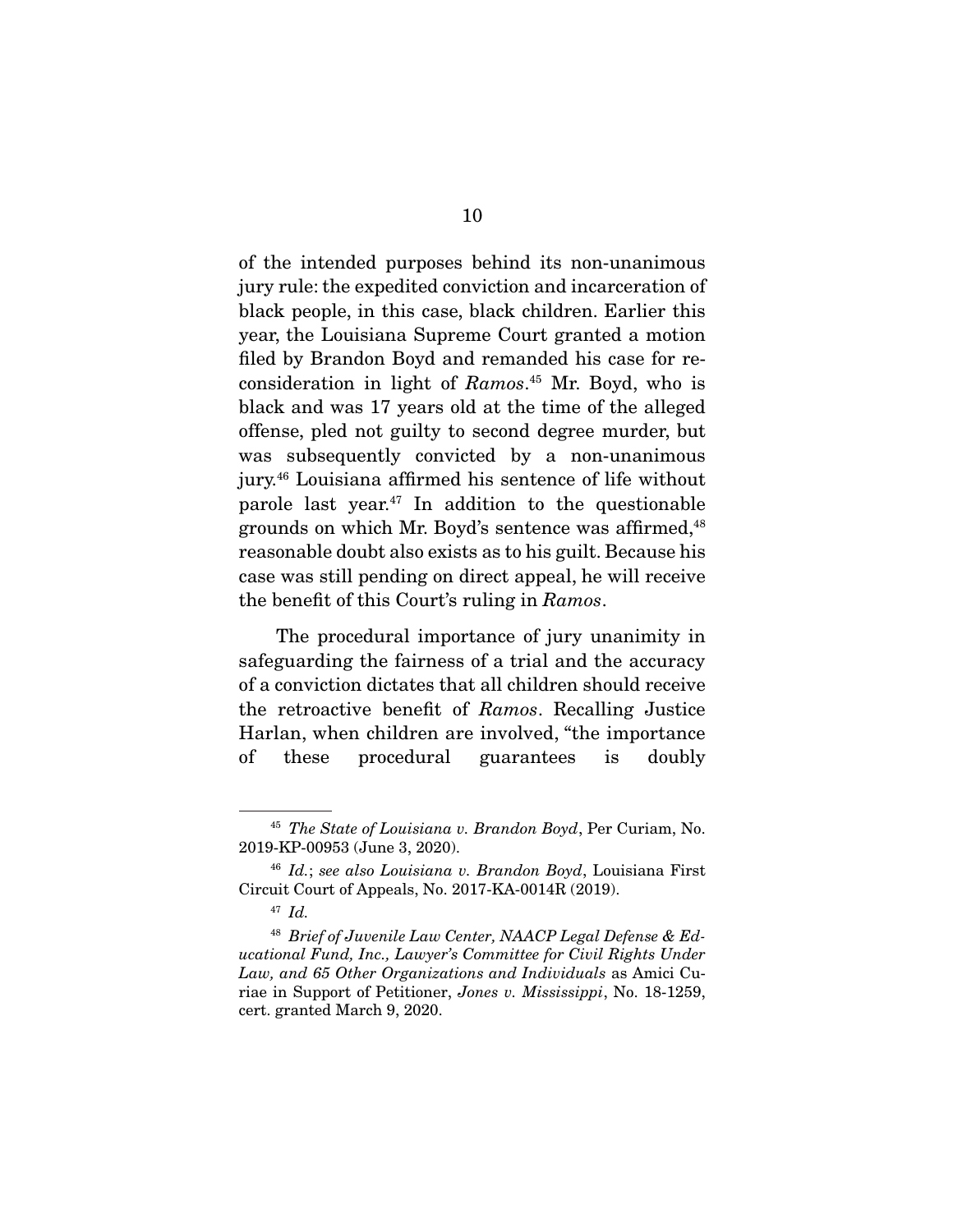intensified...."49 The stories of several black children who were convicted in violation of *Ramos* are detailed below.

#### A. JEROME MORGAN<sup>50</sup>

 Jerome Morgan is an African-American who entered the foster care system when he was three years old. Despite growing up in a foster home, Jerome was an exceptional student, earning his way into McDonogh high school, a highly selective magnet school. In May 1993, Jerome attended a birthday party at a hotel ballroom in New Orleans. He was at the back of the room hanging out with friends when the room suddenly lit up, followed by several loud bangs. Jerome took cover until the shooting ended. The gunman immediately fled the scene and a witness to the shooting, Kevin Johnson, unsuccessfully chased him. Within minutes, the police arrived and everyone at the party, including Jerome, provided them with their names and contact information.

 That night, 17-year-old Jerome helped save the life of Rogers Mitchell, one of the gunshot victims. Instead of being hailed as a hero, he was wrongly identified as the shooter and charged with murder. At trial, the prosecution relied mainly on eye witness

<sup>49</sup> *In re Gault*, 387 U.S. 1, 67 (J. Harlan, concurring and dissenting).

<sup>&</sup>lt;sup>50</sup> The narrative of Jerome Morgan was constructed through Mr. Morgan's recollection and the available record in *State v. Morgan*, 671 So.2d 998 (La.Ct.App. 1996).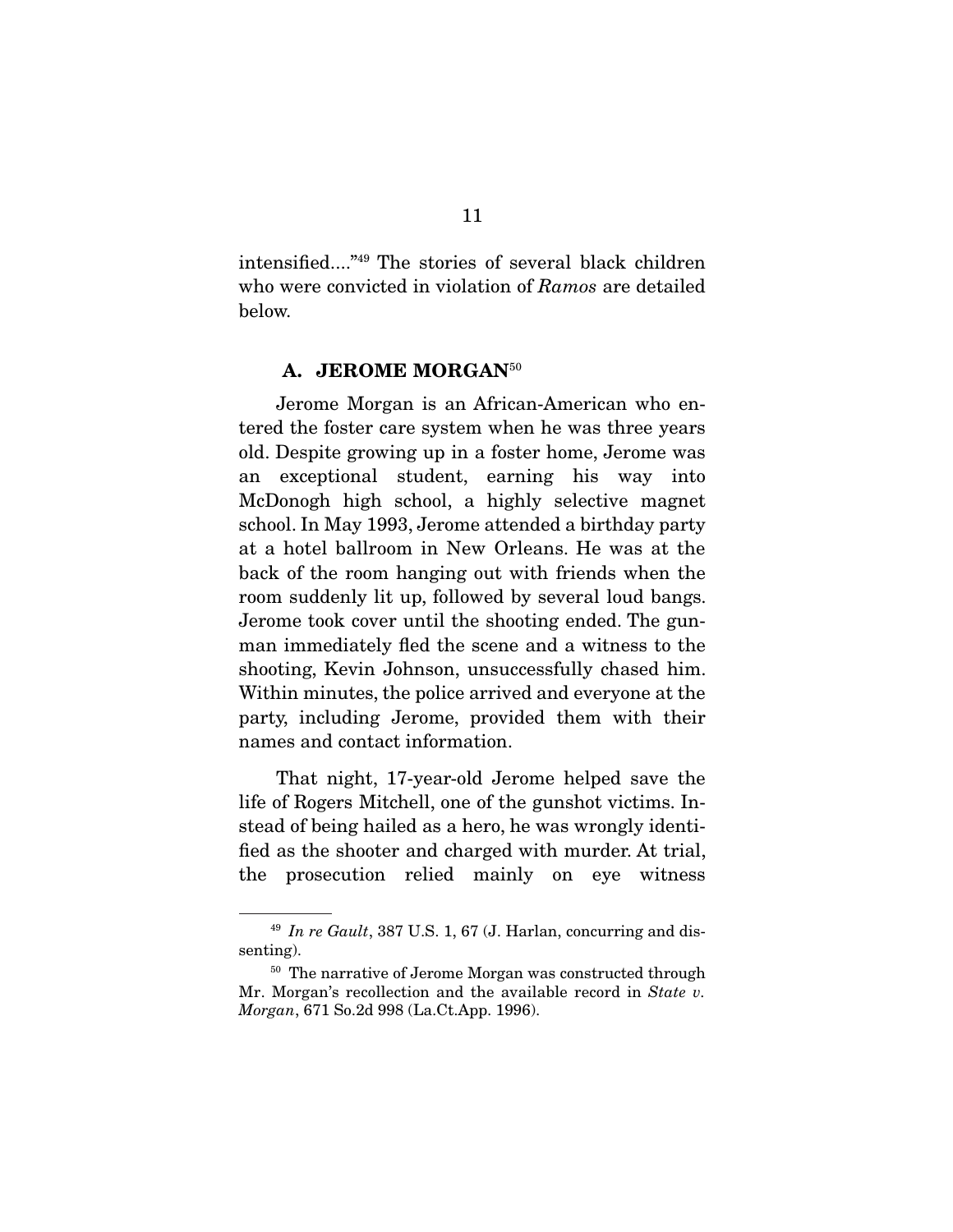identifications to establish their case. The defense presented several witnesses establishing that Jerome was not the shooter, including Rogers Mitchell. After a oneday trial, a jury voted to convict Jerome of seconddegree murder by a vote of 10-2. The jurors who voted to acquit were the only two black jurors on the panel. Jerome was sentenced to life in prison without the possibility of parole.

 In 2001, the Innocence Project discovered a 911 call log that prosecutors failed to disclose establishing that it was impossible for Jerome to have been the shooter. The prosecution's witnesses also recanted their identification of Jerome and admitted that they were coerced by the detectives to name him as the gunman. Thankfully, Jerome's murder conviction was overturned on January 17, 2014. His case was finally dismissed by the District Attorney on May 27, 2016. Since his release, Jerome has become a dedicated family man and advocate. He helped lead the effort to pass Amendment 2 in 2018, which abolished non-unanimous jury verdicts in Louisiana.

#### B. COREY ROBINSON<sup>51</sup>

 One of six children, Corey Robinson is an African-American male who, prior to his incarceration, resided with his mother, stepfather and siblings. Corey's

<sup>&</sup>lt;sup>51</sup> The narrative was constructed through the recollection of Mr. Robinson's trial counsel, Candace Chambliss, and the appellate record, *Louisiana v. Corey Robinson*, No. 2009-KA-0922 (2010).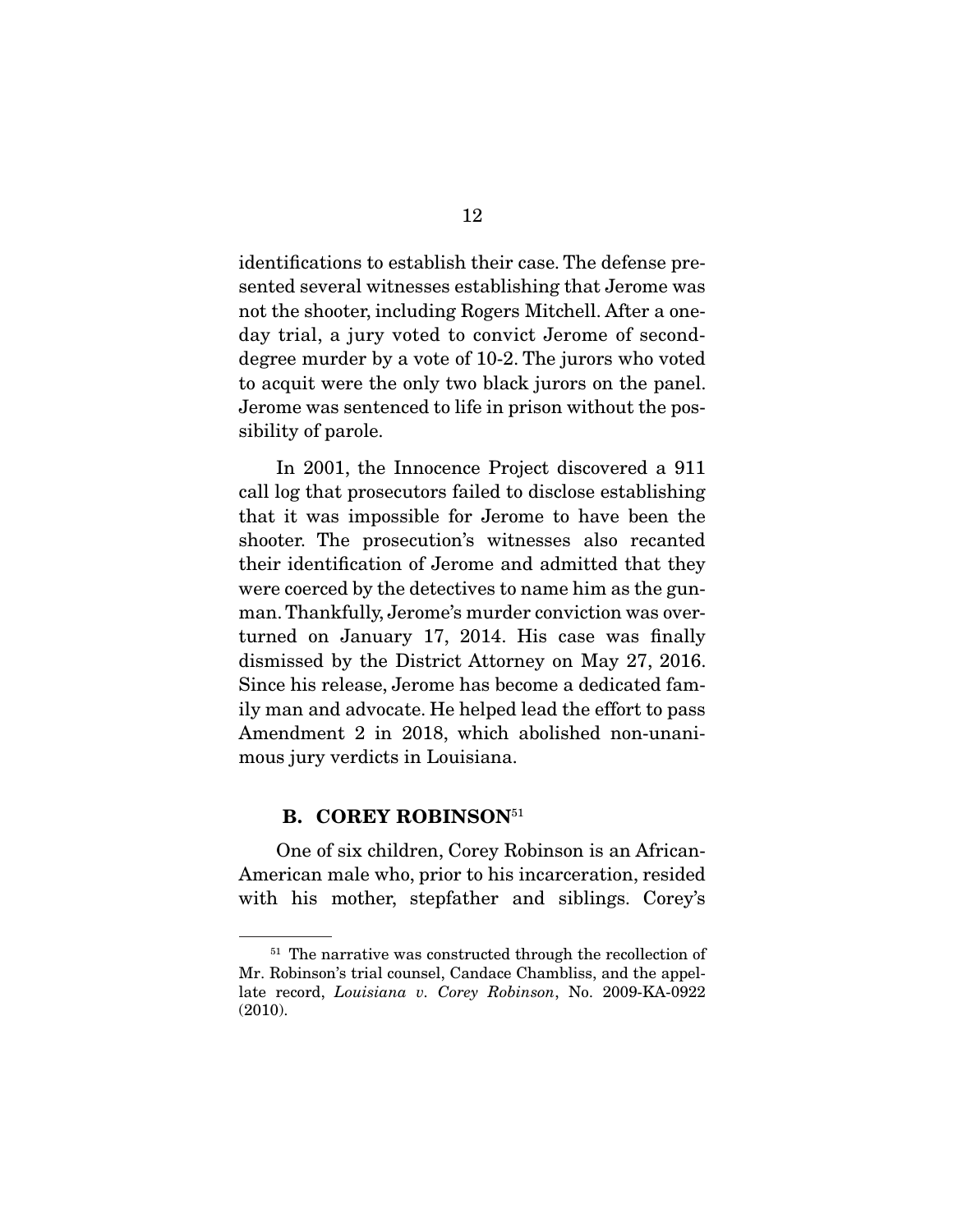biological father was not consistently present in his childhood due to his own challenges with the criminal justice system.

 In August 2005, Hurricane Katrina struck New Orleans. Corey's family did not evacuate and thus experienced much of the trauma that so many residents suffered in the notorious Superdome relocation and subsequent emergency removal efforts. In the process, Corey and his siblings became separated from their mother. Sadly, her pre-existing health problems became more pronounced in the aftermath of Katrina, and she was taken to a hospital, where she passed away. Corey was reunited with his stepfather at a shelter in Texas, where he learned of his mother's death.

 Corey and his two brothers returned to New Orleans to live with their aunt, who had seven children of her own. Corey's sisters and stepfather remained in Texas. Corey's aunt resided in the 9th Ward, a lowincome area that suffers from over-policing and extensive drug use and trafficking.

 At age 15, Corey was arrested and charged with armed robbery. The victim, who was white, made a night-time, in-person, cross-racial identification of Corey after he had been detained by police officers near the scene of the alleged crime.

 Corey's case did not go to trial until March 12, 2009. Much of this time, Corey was either living with his aunt, in a group home or with a foster family as a result of juvenile charges. At trial, a 12-member nonunanimous jury found Corey guilty of armed robbery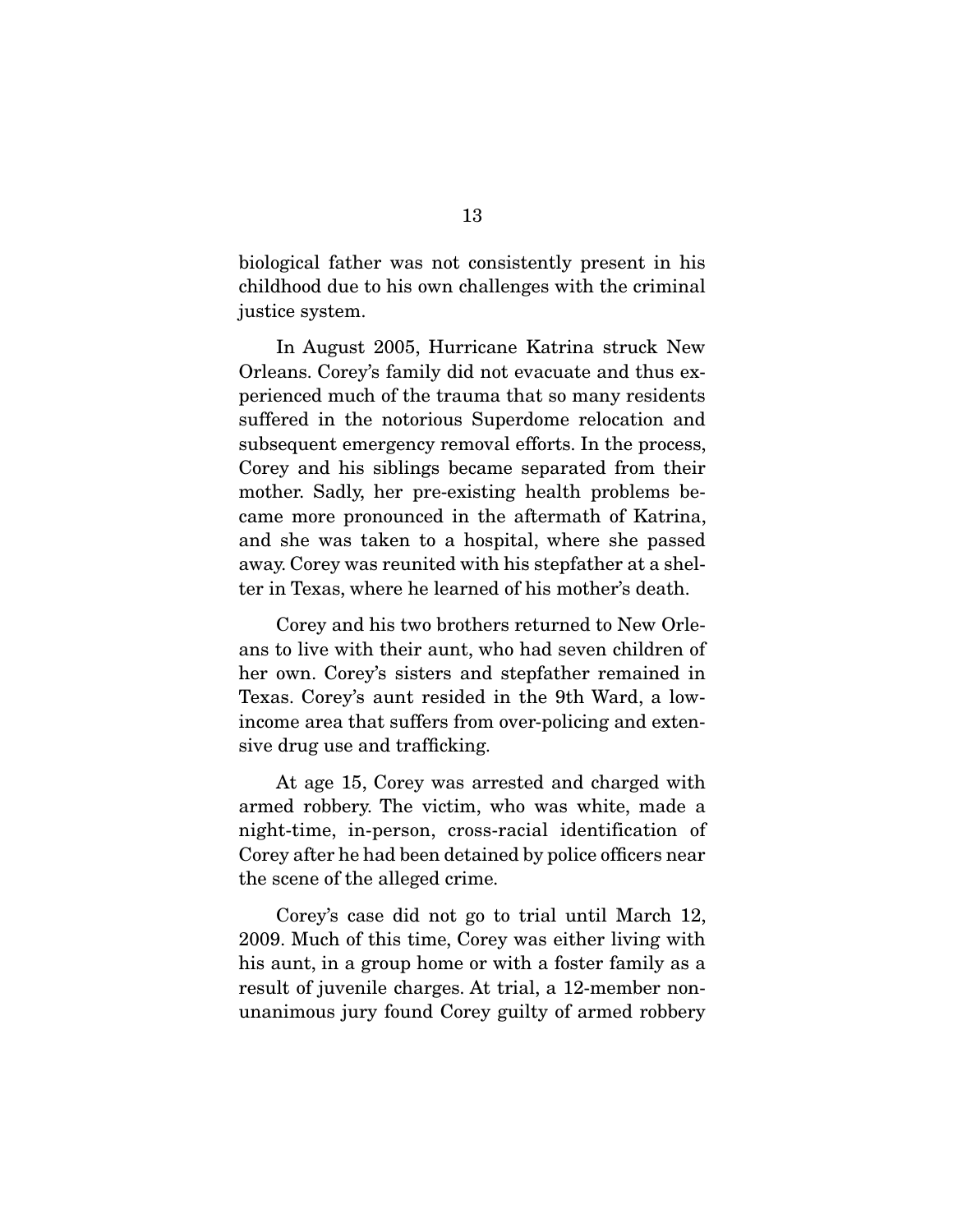with use of a firearm. The overly suggestive identification was admitted at trial. A firearm was never recovered or presented at trial and other evidence in the defense's favor was barred.

 There was one not guilty vote that came from a former attorney. Corey was thus convicted in violation of the rule announced in *Ramos*, and sentenced to 15 years in prison, despite the fact that at least one member of the jury had reasonable doubt about his guilt. He served part of his sentence in Angola State Penitentiary, where he was reunited with his biological father. Corey is still incarcerated and maintains his innocence to this day.

#### C. WILLIE GIPSON

 In 1996, when he was 17 years old, Willie Gipson was convicted of second degree murder by a jury vote of 10-2.52 He was sentenced to life without the possibility of parole. In February 2017, pursuant to this Court's rulings in *Miller* and *Montgomery*, Mr. Gipson received a new sentencing hearing where he received life with the possibility of parole.

 The primary evidence against Mr. Gipson was that of a single eyewitness who, before identifying him from a photo array, told police "it would be kind of like hard to [identify the perpetrator]" and "maybe if I see

<sup>52</sup> *Louisiana v. Gipson*, Supreme Court of Louisiana, No. 2019-KH-01815, pg. 8 (Johnson, C.J., dissenting).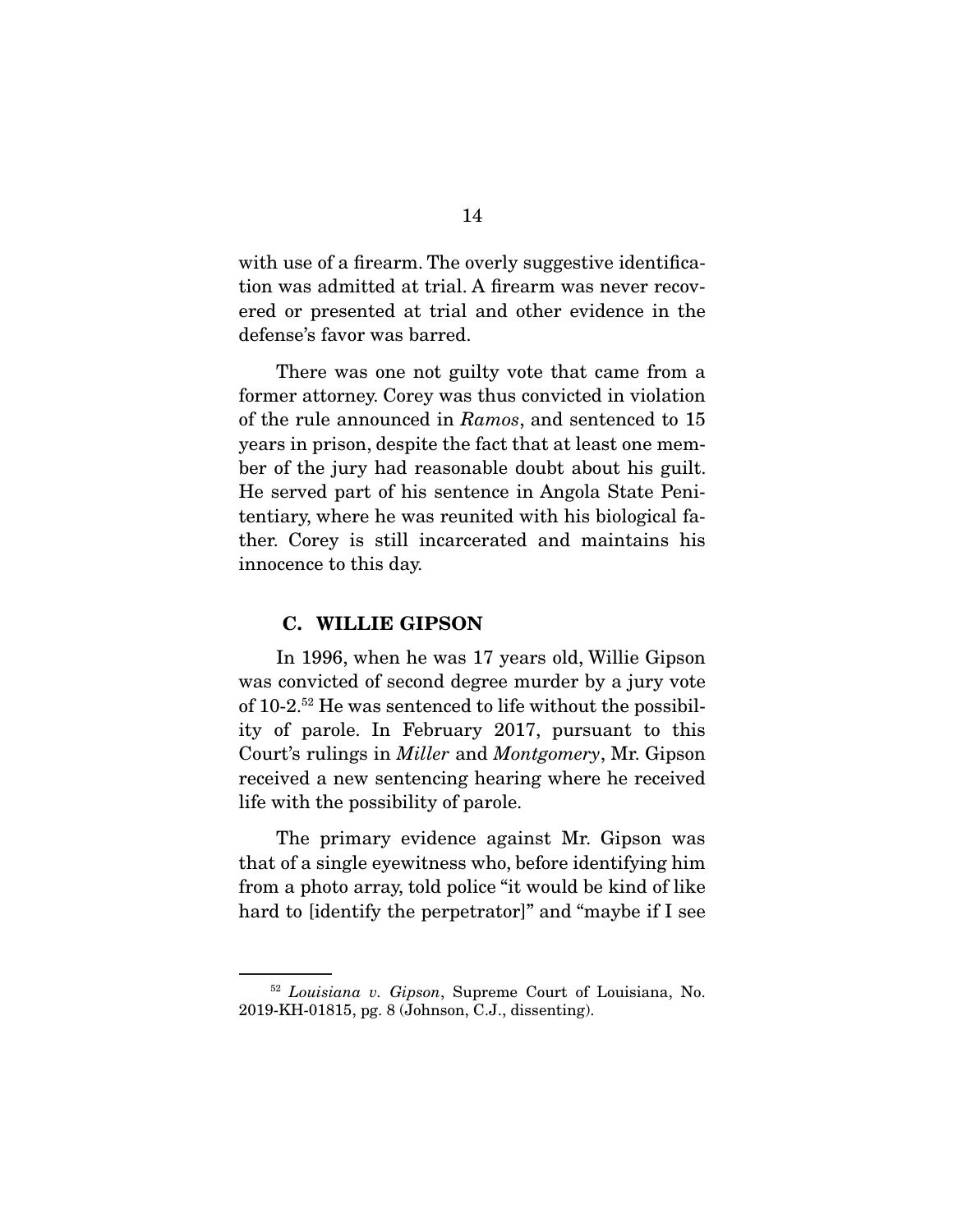the photos I probably could [identify the perpetrator] because I really didn't look, you know, really see him that well."53 According to her testimony, the perpetrator "rolled up" on a bicycle as he shot the victim, but did not stop.54 Although a bicycle was recovered by detectives at a nearby apartment complex, Mr. Gipson's fingerprints were not found on it, nor did he live at the complex.55

 Despite the lack of any reliable evidence, a nonunanimous jury nevertheless convicted Mr. Gipson over the objections of two jurors.<sup>56</sup> Louisiana Supreme Court Chief Justice Johnson opposed the denial of Mr. Gipson's state habeas petition, forcefully arguing that "Ramos meets the test for retroactive application enunciated by the Supreme Court in *Teague v. Lane*."57 Willie Gipson, a 17-year-old child wrongly convicted in violation of the Sixth Amendment, may die in prison if this Court does not rule in Petitioner's favor.

<sup>57</sup> *Id.*

<sup>53</sup> *Id.*

<sup>54</sup> *Louisiana v. Gipson*, Court of Appeals of Louisiana, Fourth Circuit, No. 98-KA-0177, pg. 2 (November 17, 1999).

<sup>55</sup> *Id.*

<sup>56</sup> *Id.*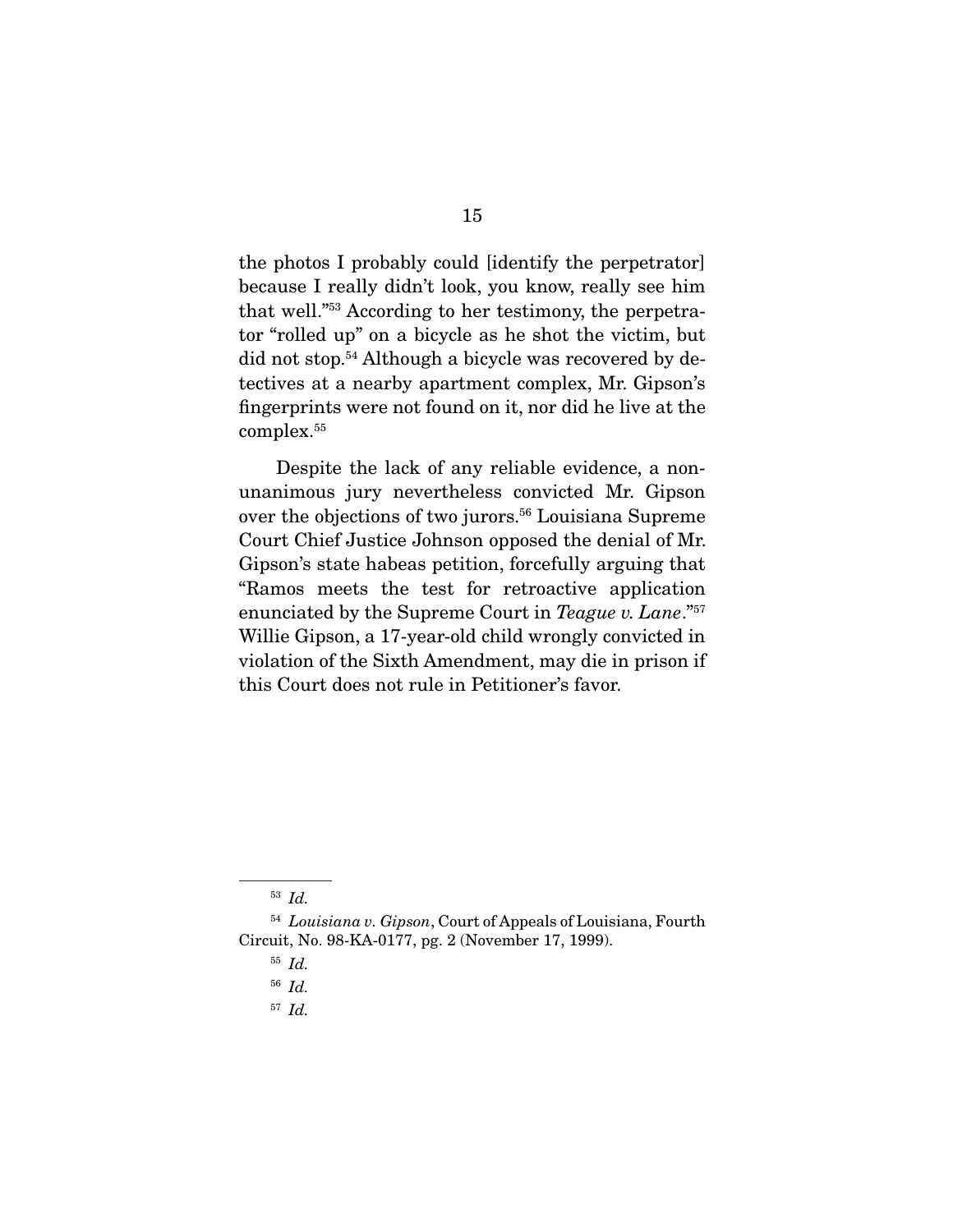#### II. THE *RAMOS* DECISION IS A *SUBSTAN-TIVE* RULE UNDER *TEAGUE*.

 Under the analysis first articulated in *Teague*, a new rule will only be applied retroactively if it is either a substantive rule or a "watershed" rule of criminal procedure.58 While procedural rules governing jury trials typically implicate a "watershed rule" analysis under *Teague*, the *Ramos* decision exposed several equal protection violations under the Fourteenth Amendment. The non-unanimous jury rule at issue in Louisiana, for example, equated such convictions with lynching black defendants. One local paper endorsing the law wrote "nine times out of ten" non-unanimous juries removed the need for "popular justice."59 This was echoed by the Judiciary Chairman who defended the new law: "we have also so changed the judicial system that the delays which have so often resulted in a man being hung by a mob will disappear."60 Louisiana wasn't creating a new procedural rule to determine guilt or innocence. It was criminalizing blackness.

 Indeed, media in Louisiana at the time regularly commented on the fact that "juries in these ... localities seem to think that it is their bounden duty to render a verdict of 'guilty as charged,' because the accused has black skin."61 The non-unanimous jury rule was a

<sup>58</sup> *Welch v. United States*, 136 S.Ct. 1257, 1264 (2016).

<sup>59</sup> *Id.* at 1613.

<sup>60</sup> *Id.* at 1618.

<sup>61</sup> *The Jim Crow Jury*, Thomas W. Frampton, 71 Vanderbilt Law Review 1593, 1603 (2019).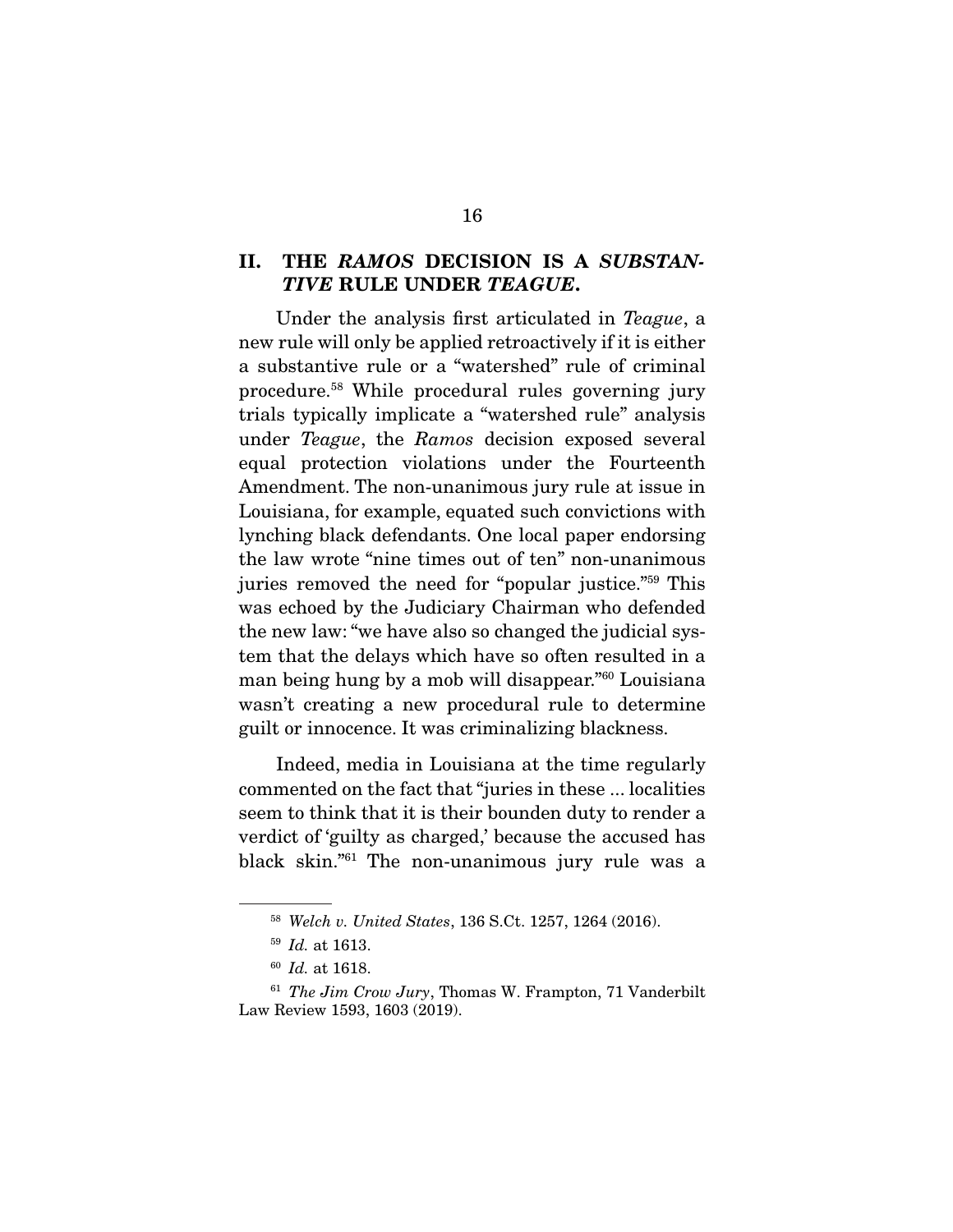facially-neutral legal mechanism by which Louisiana could circumvent the U.S. Constitution and lynch black defendants in open court. As the majority and concurrence noted in *Ramos*, not much has changed. Roughly ninety percent of the children who have been convicted by non-unanimous juries in Louisiana are black.<sup>62</sup> NINETY PERCENT.

 The *Teague* balancing test between the finality interests of the state and the "countervailing imperative to ensure that criminal punishment is imposed only when authorized by law ... turns on the function of the rule ...," not "whether the underlying constitutional guarantee is characterized as procedural or substantive. It depends instead on whether the new rule itself has a procedural ... or a substantive function."<sup>63</sup> Amici argue that *Ramos* is retroactive because it struck down laws in Louisiana and Oregon that were designed and operated to criminalize discrete and insular minorities as a class. It shouldn't be a crime to be born black in America. The Court cannot allow a Constitutional transgression of this magnitude—criminalizing blackness—to persist out of concern for "reliance interests" or "sentence finality." The rights of black children to simply *exist* outweigh any interest that these states might shamefully muster to the contrary.

<sup>62</sup> *See Brief of the Promise of Justice Initiative* as Amici Curiae in Support of Petitioner, *Edwards v. Vannoy*, No. 19-5897 cert. granted May 4, 2020.

<sup>63</sup> *Welch v. United States*, 136 S.Ct. at 1266.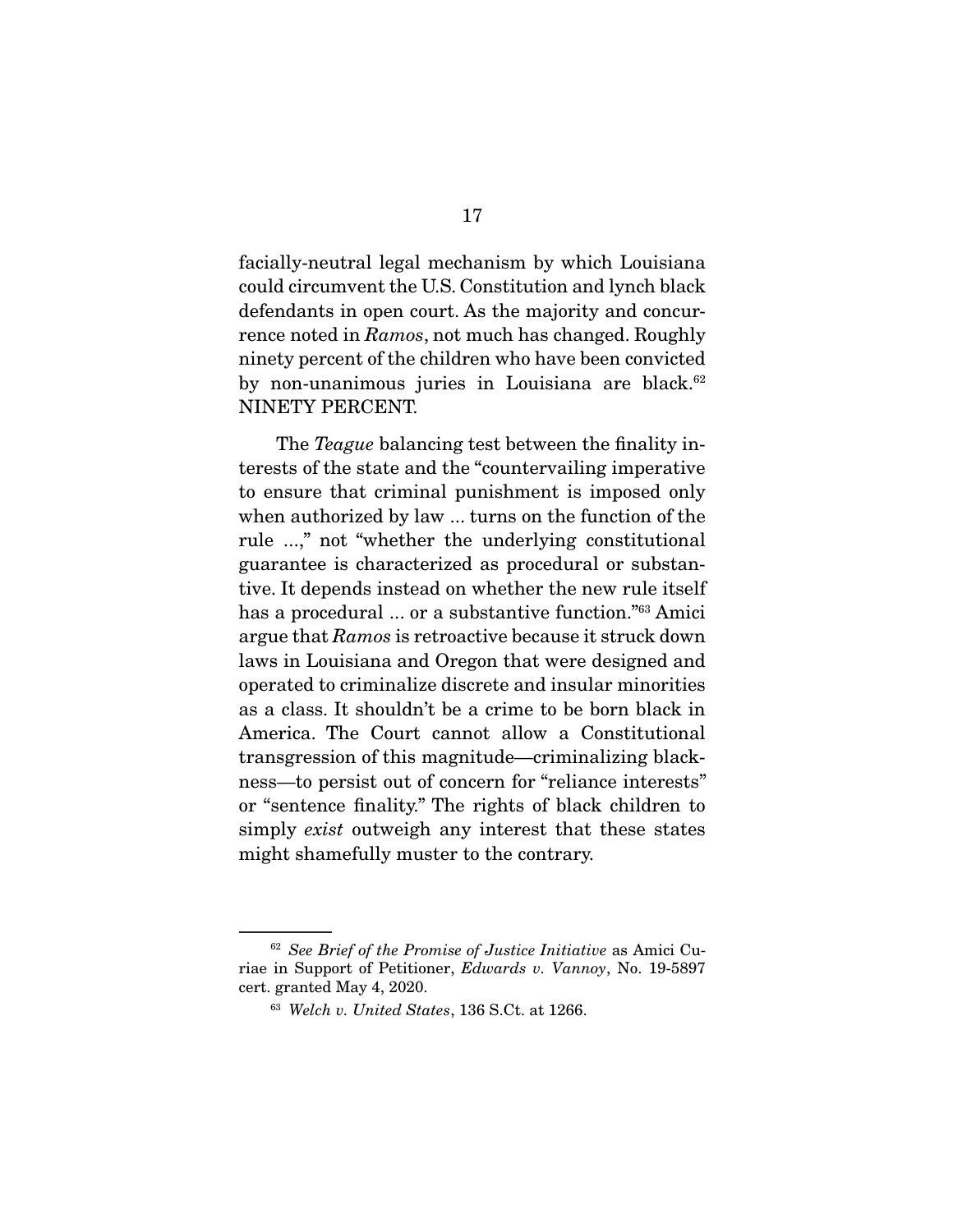### III. AS A BEDROCK PROCEDURAL RULE AF-FECTING FUNDAMENTAL FAIRNESS AND THE ACCURACY OF CONVICTIONS, *RAMOS* IS A WATERSHED RULE OF CRIMINAL PROCEDURE

 To qualify as a "watershed rule" under *Teague*, a new rule "must be necessary to prevent an impermissibly large risk of an inaccurate conviction ... and it must alter our understanding of the bedrock procedural elements essential to the fairness of a proceeding."64

 In *Duncan v. Louisiana*, the Court explained the jury trial right's extensive development at common law:

... by the time our Constitution was written, jury trial in criminal cases ha[d] been in existence in England for several centuries.... Its preservation and proper operation as a protection against arbitrary rule were among the major objectives of the revolutionary settlement which was expressed in the Declaration and Bill of Rights of 1689.65

 By 1769, Blackstone explained that the common law jury trial right required that "the truth of every accusation ... should afterwards be confirmed by the unanimous suffrage of twelve of the defendant's equals

<sup>64</sup> *Whorton v. Bockting*, 549 U.S. 406, 417-18 (2007) (internal quotations omitted).

<sup>65</sup> *Duncan v. Louisiana*, 391 U.S. 145, 151 (1968).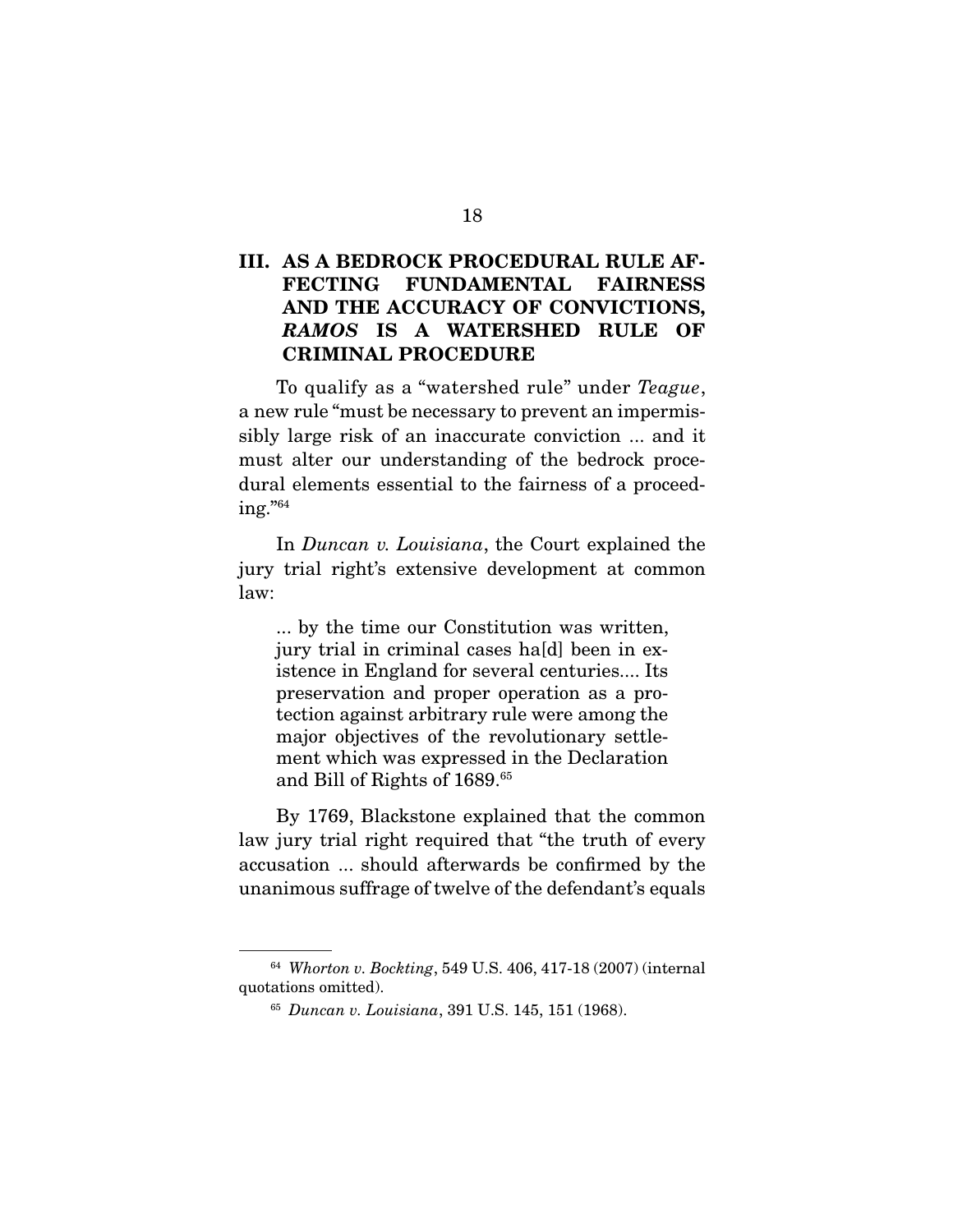and neighbors."66 This right "came to America with English colonists."67 Numerous early State Constitutions "explicitly required unanimity" for jury trials.<sup>68</sup> The Court has long recognized that the Framers largely adopted the full scope of the common law jury trial right, including jury unanimity.69

 The understanding that unanimity was a fundamental principle of the jury trial right is also reflected in the nearly unanimous practice of the States. From the Founding until 1898, every state required unanimity in felony criminal verdicts.70 This only changed thirty years after the promulgation of the Fourteenth Amendment, when Louisiana adopted a new constitution providing for non-unanimous felony jury verdicts in order to "establish the supremacy of the white race."71 In 1934, amid similar aims and a resurgence in the Ku Klux Klan's influence, voters in Oregon also eliminated the jury unanimity requirement.<sup>72</sup>

<sup>66</sup> *Apprendi v. New Jersey*, 530 U.S. 466, 477 (2000) (quoting Blackstone, Commentaries on the Laws of England 343 (1769)).

<sup>67</sup> *Duncan*, 391 U.S. at 152.

<sup>68</sup> *Ramos*, 140 S.Ct. at 1396.

<sup>69</sup> *Id.* at 1400.

<sup>70</sup> *See* Jeffrey Abramson, *We, the Jury: The Jury System and the Ideal of Democracy* 179 (1994).

<sup>71</sup> *Ramos*, 140 S.Ct. at 1393.

<sup>72</sup> Kaplan, *et al.*, *Overturning* Apodaca v. Oregon *Should Be Easy: Nonunanimous Jury Verdicts in Criminal Cases Undermine the Credibility of Our Justice System*, 95 OR. L. REV. 1, 4-5 (2016).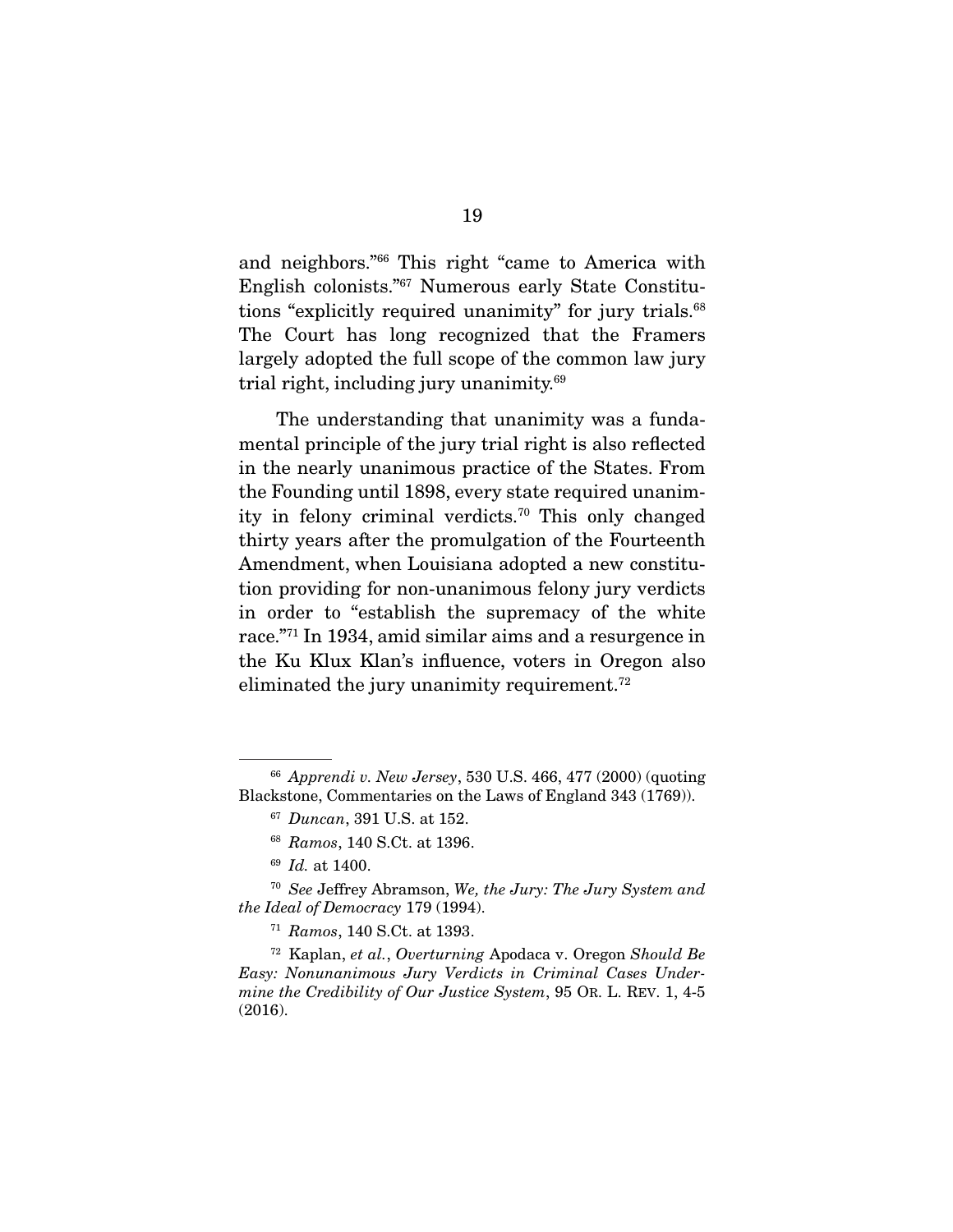"This near-uniform judgment of the Nation provides a useful guide in delimiting the line between those jury practices that are constitutionally permissible and those that are not."73 State practice, in conjunction with the Founders' understanding of the jury trial right, make it clear that jury unanimity is a bedrock procedural element, fundamental to the concept of ordered liberty.74

### A. JURY UNANIMITY IS INEXTRICABLY LINKED TO BOTH THE "PRESUMP-TION OF INNOCENCE" AND THE "BE-YOND A REASONABLE DOUBT" STANDARD THAT SAFEGUARD THE FAIRNESS AND ACCURACY OF CRIM-INAL JURY TRIALS

 As this Court held in *Ramos*, the term "trial by an impartial jury" carried with it *some* meaning about the content and requirements of a jury trial. One of these requirements was unanimity.75 To ensure the fairness and accuracy of the jury trial, the presumption of innocence, the "beyond a reasonable doubt" standard, and the unanimous jury rule are as essential to the Sixth Amendment as the right to a jury trial itself.<sup>76</sup>

<sup>73</sup> *Burch v. Louisiana*, 441 U.S. 130, 138 (1979).

<sup>74</sup> *Teague*, 489 U.S. at 311.

<sup>75</sup> *Ramos v. Louisiana*, 140 S.Ct. 1390, 1395 (2020).

<sup>76</sup> *Johnson v. Louisiana*, 406 U.S. 356, 381 (1972) (Douglas,

J., dissenting).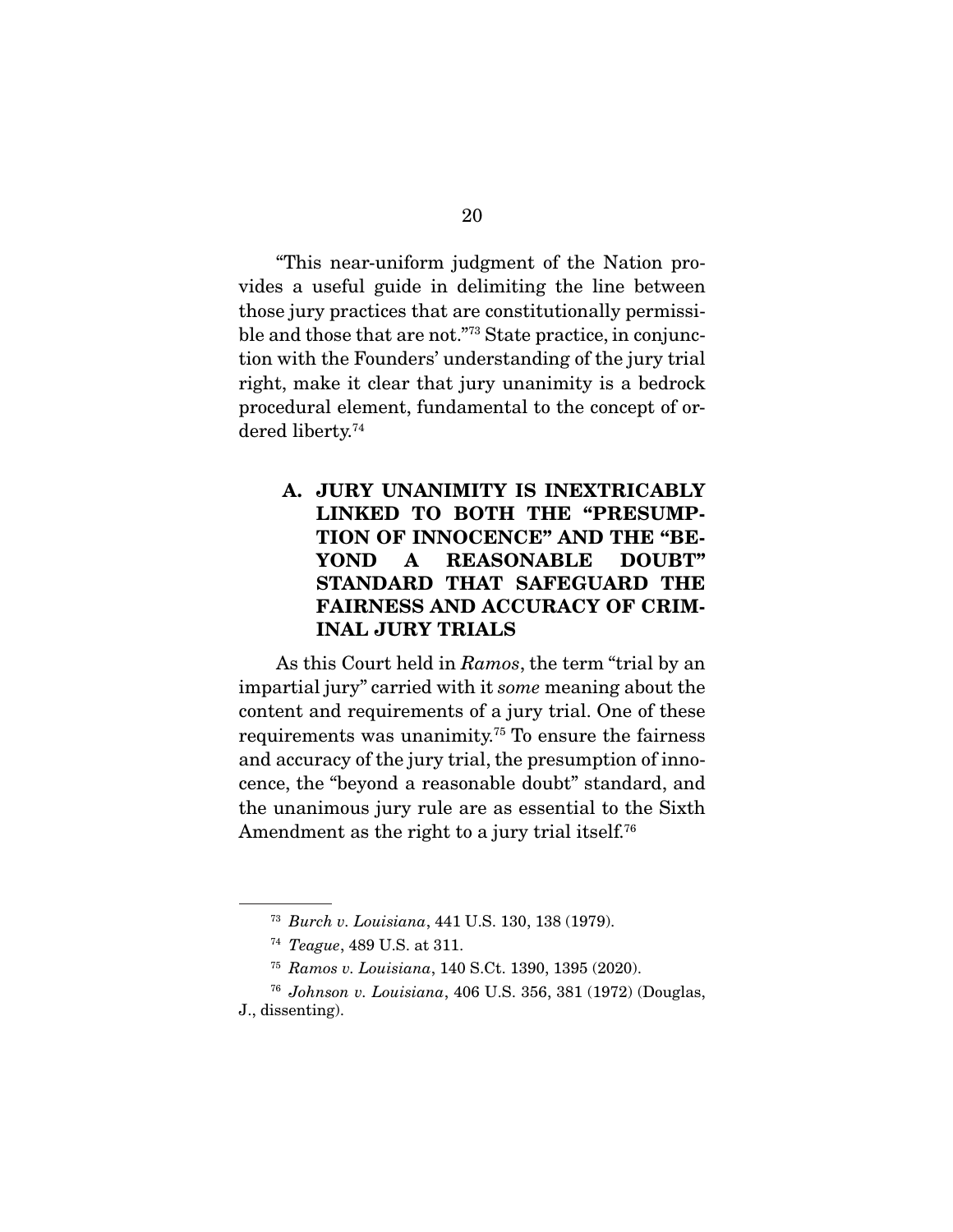The reasonable doubt standard plays a vital role in the American scheme of criminal procedure. It is a prime instrument for reducing the risk of convictions resting on factual error. The standard provides concrete substance for the presumption of innocence—that bedrock "axiomatic and elementary" principle whose " 'enforcement lies at the foundation of the administration of our criminal law.'"77

 The Court in *Winship* reasoned that the accused "would be at a severe disadvantage ... amounting to a lack of fundamental fairness, if he could be adjudged guilty and imprisoned for years on the strength of the same evidence as would suffice in a civil case."78

 Because "it is critical that the moral force of the criminal law not be diluted by a standard of proof that *leaves people in doubt whether innocent men are being condemned,*"79 the Court held that every element of the offense must satisfy this standard.<sup>80</sup> It stands to reason that the *Winship* rule is of the watershed variety, as it established that defendants in criminal trials are entitled to a *presumption of innocence* that can only be overcome if the government proves every element of an alleged crime *beyond a reasonable doubt*. 81

- <sup>79</sup> *Id*.
- <sup>80</sup> *Id.*
- <sup>81</sup> *Id.*

<sup>77</sup> *In re Winship*, 397 U.S. 358, 363 (1970).

<sup>78</sup> *Id*. at 363.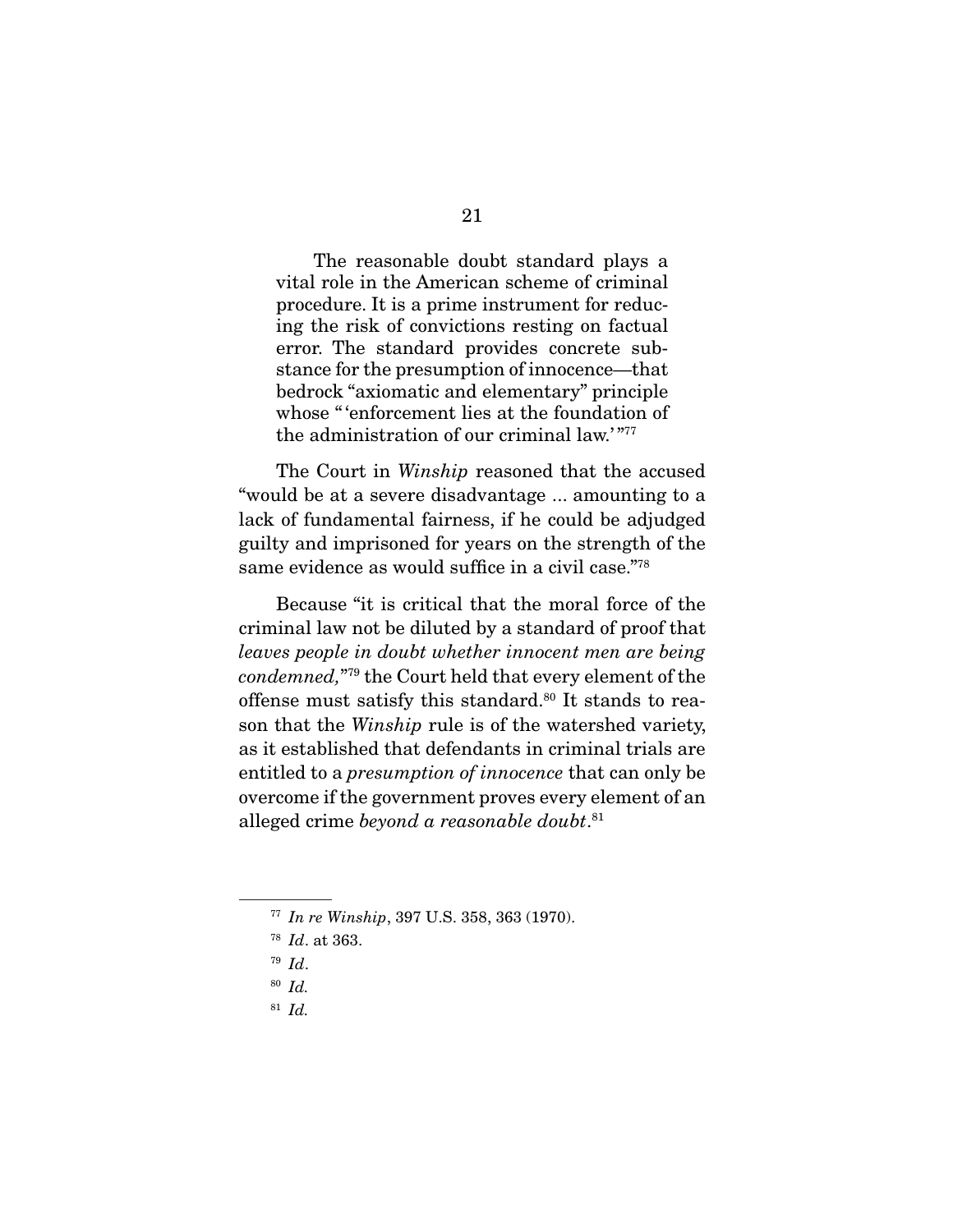These two pillars of American jurisprudence reflect the belief held at common law that it is better to "err on the side of letting the guilty go free rather than sending the innocent to jail."<sup>82</sup>

The unanimity of a verdict in a criminal case is inextricably interwoven with the required measure of proof. To sustain the validity of a verdict by less than all of the jurors is to destroy this test of proof for there cannot be a verdict supported by proof beyond a reasonable doubt if one or more jurors remain reasonably in doubt as to guilt.  $83$ 

 Thus, "proof beyond a reasonable doubt, unanimity of criminal verdicts and the presumption of innocence are basic features of the accusatorial system."84 The absence of any one of them significantly diminishes the function of the others and negatively affects the fundamental fairness, as well as the accuracy, of the criminal proceedings themselves.

 The constitutional violations at issue in *Ramos* helped solidify Louisiana as the "world's prison capital" with the highest incarceration rate in the nation.<sup>85</sup> Louisiana is also among the top five States for wrongful convictions.86 Last year alone, two Louisiana men

<sup>82</sup> *Id.*

<sup>83</sup> *Hibdon v. United States*, 204 F.2d 834 (6th Cir. 1953).

<sup>84</sup> *Id.*

<sup>85</sup> *How Louisiana Became The World's 'Prison Capital'*, NPR, (https://www.npr.org/2012/06/05/154352977/how-louisiana-becamethe-worlds-prison-capital).

<sup>86</sup> *Shadow of a Doubt*, Emily Bazelon, New York Times Magazine (January 15, 2020).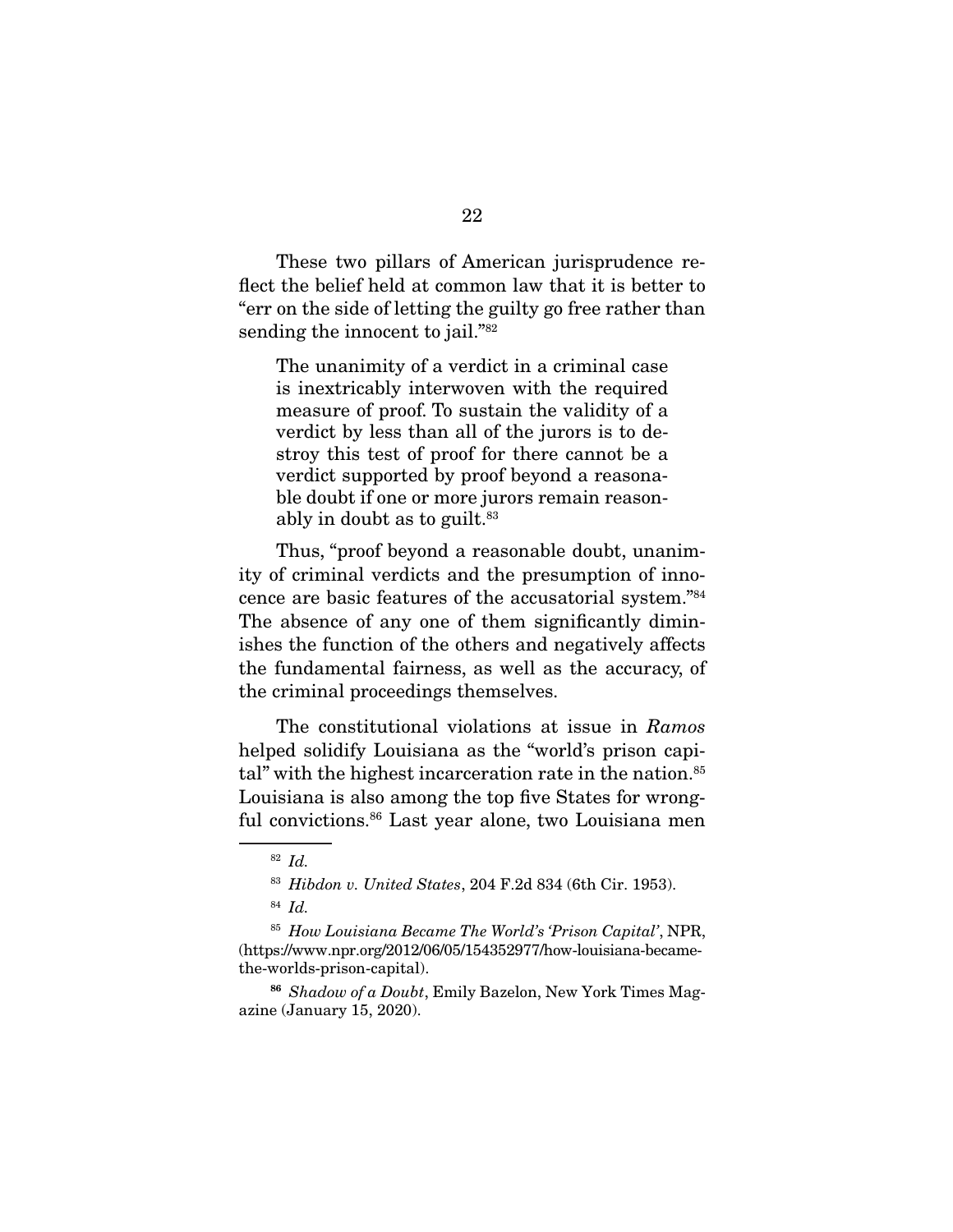convicted by non-unanimous juries were exonerated.<sup>87</sup> Archie Williams spent 36 years wrongly imprisoned for rape and attempted murder. Royal Clark spent 17 years wrongly imprisoned for armed robbery.<sup>88</sup> Similarly, in Oregon, 18-year-old Nicholas McGuffin was wrongly convicted of manslaughter by a 10-2 jury and was exonerated in 2019.<sup>89</sup> Bradley Holbrook was convicted of child sex abuse by a 11-1 jury and was exonerated the year before.<sup>90</sup> Diluting the reasonable doubt standard through non-unanimous jury decisions has thus resulted in numerous instances of the innocent being condemned in both states.

### B. IN UNDERMINING FUNDAMENTAL FAIRNESS, USE OF NON-UNANIMOUS JURIES CONSTITUTES STRUCTURAL ERROR EQUIVALENT TO THAT OF *GIDEON*

 The voices of the dissenting Justices in *Apodaca* and *Johnson* recognized the affront to fundamental fairness caused by the non-unanimous jury rule. They were particularly concerned about the impact of the provision on the participation of minorities in jury deliberations in light of the historic commitment of the Court to safeguard "[t]he guarantee against systematic

<sup>87</sup> *Louisiana v. Gipson*, No. 2019-KH-01815, C.J. Johnson, dissenting, footnote 5.

<sup>88</sup> *Id.*

<sup>89</sup> The National Registry of Exonerations, (http://www.law. umich.edu/special/exoneration/Pages/browse.aspx).

<sup>90</sup> *Id.*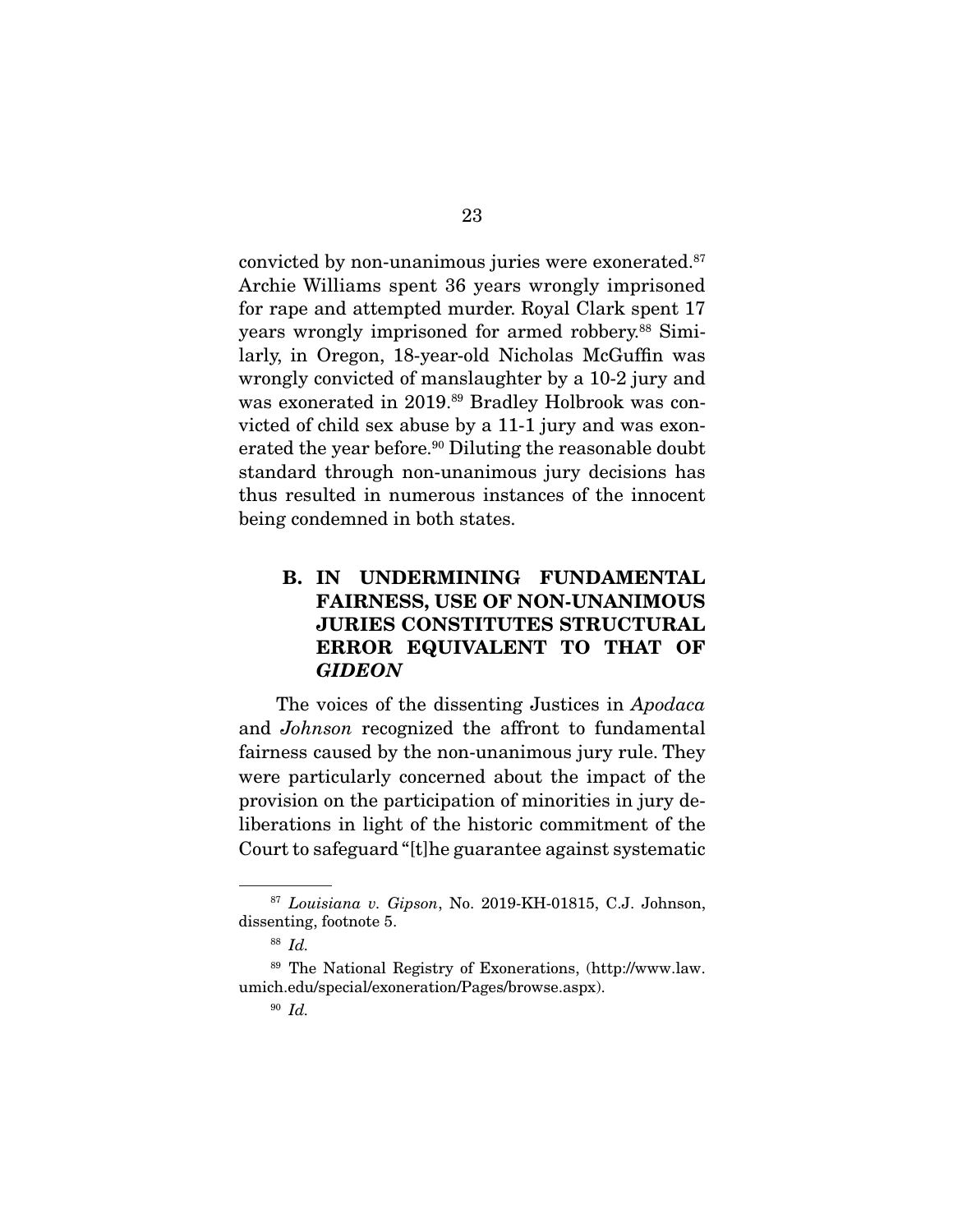discrimination in the selection of criminal court juries [that] is a fundamental of the Fourteenth Amendment."91 Citing an unbroken line of cases beginning with *Strauder v. West Virginia*, 92 where the Court struck down a rule limiting jury participation to white men, Justice Stewart stated:

The clear purpose of these decisions has been to ensure universal participation of the citizenry in the administration of criminal justice. Yet today's judgment approves the elimination of the one rule that can ensure that such participation will be *meaningful* the rule requiring the assent of all jurors before a verdict of conviction or acquittal can be returned. Under today's judgment, nine jurors can simply ignore the views of their fellow panel members of a different race or class.<sup>93</sup>

 The dissent's concerns have subsequently been validated by numerous studies showing the negative impact on the fairness of non-unanimous jury trials*.* 94 Minorities are underrepresented in jury pools, usually leading to their being outnumbered on petit juries,

<sup>91</sup> *Johnson v. Louisiana*, 406 U.S. at 397 (Stewart, J., dissenting). *See also Apodaca v. Oregon*, 406 U.S. 404 (1972) and dissents at 406 U.S. 380-403.

<sup>92 100</sup> U.S. 303 (1880).

<sup>93</sup> *Johnson v. Louisiana*, 406 U.S. at 397 (italics added).

<sup>94</sup> *See* studies cited in the briefs submitted in *Ramos*, including Petitioner's Brief at 32-33; ABA Amicus Brief at 2, 17-23; NAACP Brief at 8, 16-18; NACDL Brief at 6-7, 11-12, 15-16; Amicus Brief of Law Professors and Social Scientists *passim*; Amicus Brief of States of New York *et al*. at 13-25.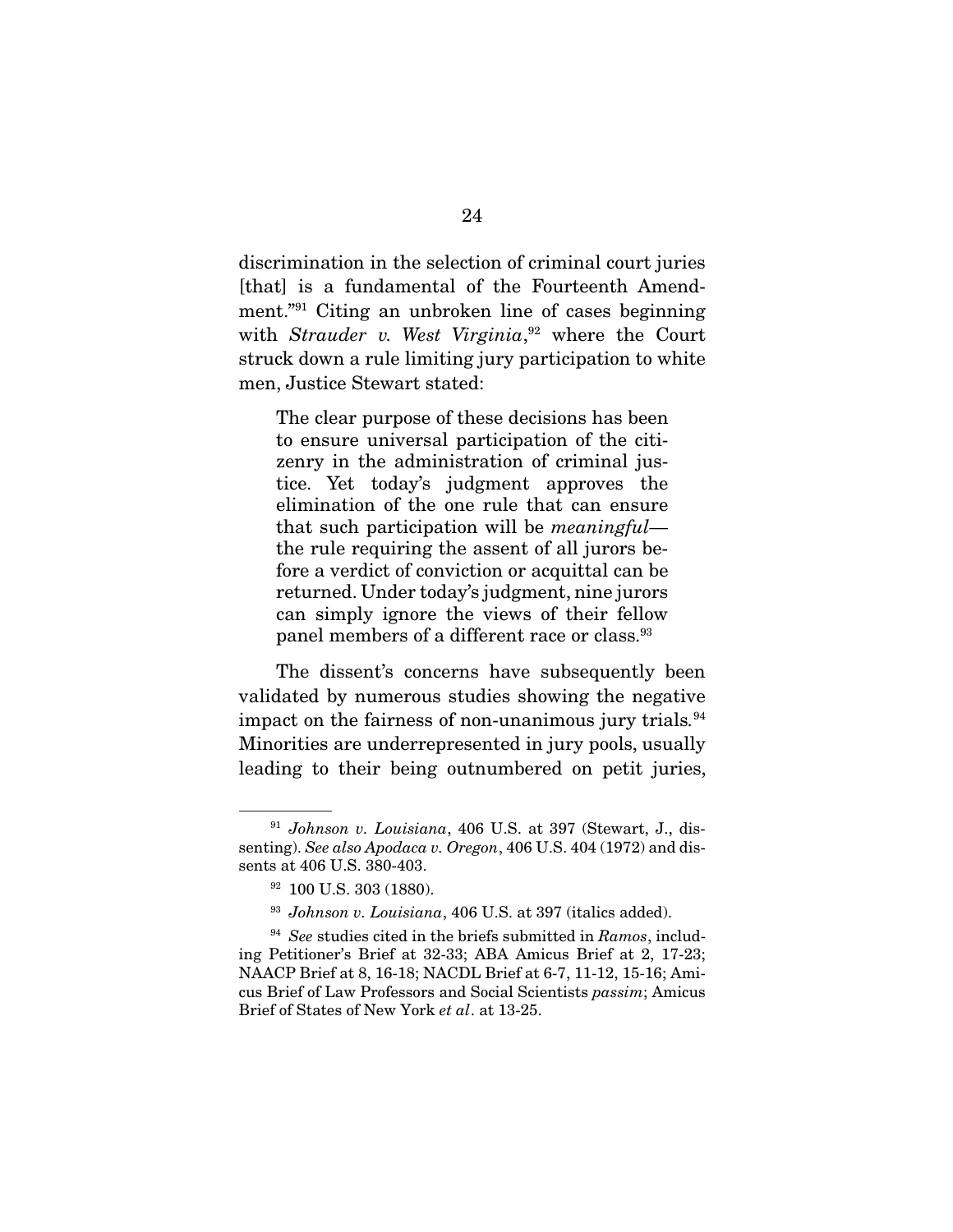where their voices are often discounted and even ignored.95 "Analysis of the 'most comprehensive data assembled to date on race, jury selection, and jury deliberation in U.S. courts' found black members of nonunanimous juries 250% more likely than their white counterparts to cast 'empty' votes—that is, votes to acquit that do not contribute to the verdict."96 After "extensive social science and historical research," the ABA concluded "that non-unanimous verdicts are inconsistent with a fundamentally fair criminal justice system."97

 Indeed, a non-unanimous jury rule is most appropriately viewed as structural error, *i.e.*, one affecting "the framework within which the trial proceeds, rather than simply an error in the trial process itself."98 "Such errors 'infect the entire trial process,' and 'necessarily render a trial fundamentally unfair.' "99 The structural error doctrine "ensure[s] insistence on certain basic, constitutional guarantees that should define the framework of any criminal trial."100 While the *Weaver* Court identified three broad rationales for finding structural error, of most relevance to this case is a

<sup>95</sup> *See* studies cited in Petitioner's Brief at 32-33.

<sup>96</sup> *Id.* at 33.

<sup>&</sup>lt;sup>97</sup> Brief of the American Bar Association as Amicus Curiae, at 2, n.3, *Ramos v. Louisiana*, 140 S.Ct. 1390 (2020).

<sup>98</sup> *Neder v*. *United States*, 527 U.S. 1, 8 (1999).

<sup>99</sup> *Id*.

<sup>100</sup> *Weaver v. Massachusetts*, 137 S.Ct. 1899, 1907-08 (2017).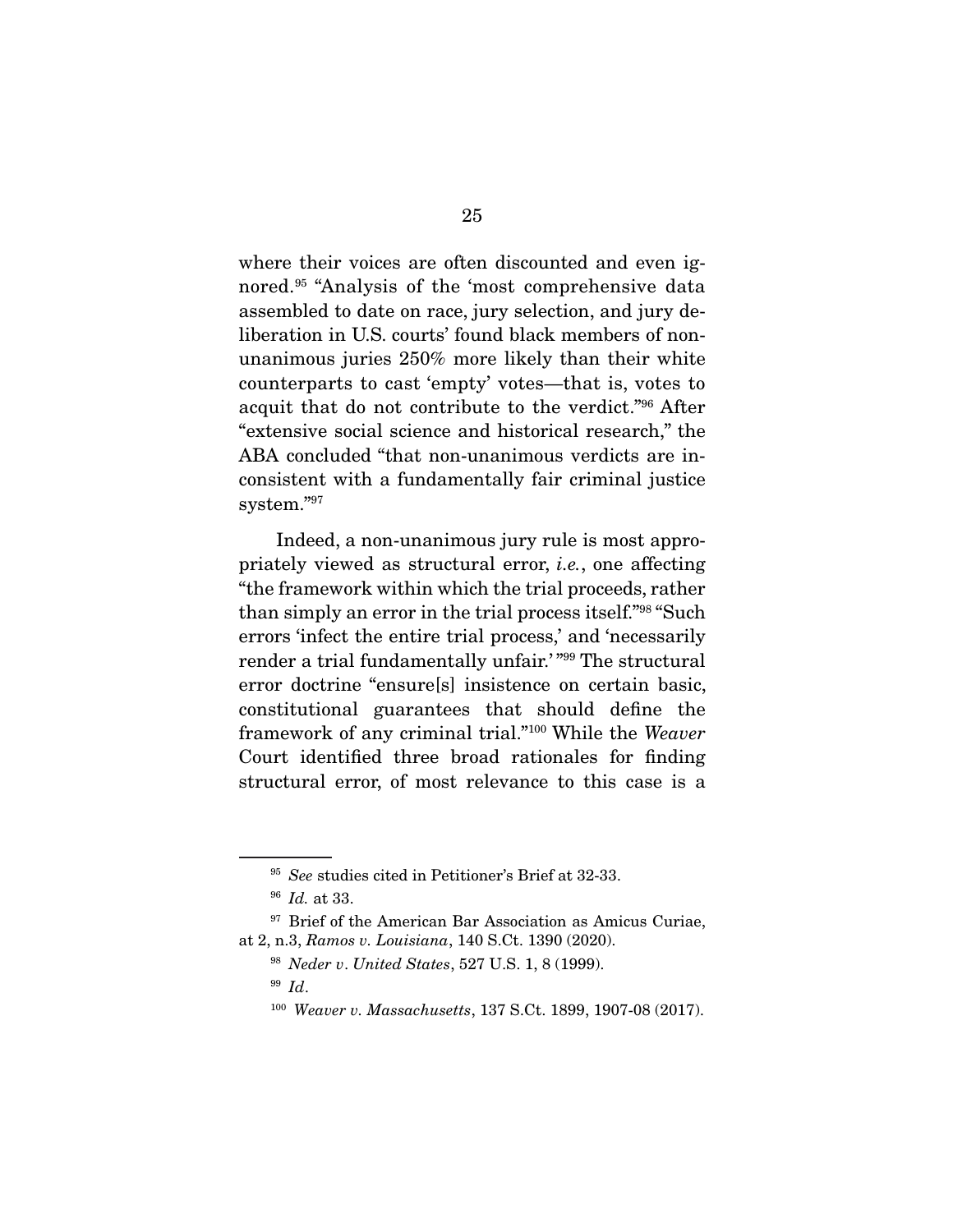finding that "the error always results in fundamental unfairness."101

 The blatant racial discrimination motivating enactment of the non-unanimous jury rule, and its demonstrated pernicious effects when put into practice, undeniably imperil the fundamental fairness of criminal jury trials in Louisiana and Oregon. This Court's decisions in *Strauder* and its progeny, striking down racial discrimination *inter alia* in the composition of grand and petit juries<sup>102</sup> and the use of peremptory challenges tinged with racial bias<sup>103</sup> resulting in "the exclusion from jury service of a substantial and identifiable class of citizens," shows how these indirect procedures undermine the fairness and legitimacy of the criminal justice system.104

 This Court's decision in *Vasquez v. Hillery* provides the most guidance for this case.105 In a collateral proceeding setting aside the defendant's conviction because of intentional racial discrimination in grand jury selection, the Court held that the practice "is a grave constitutional trespass, possible only under color of state authority, and wholly within the power of the

<sup>101</sup> *Id*. at 1908.

<sup>102</sup> *Peters v. Kiff*, 407 U.S. 493 (1972) (opinion of Marshall, J.).

<sup>103</sup> *Batson v. Kentucky*, 476 U.S. 79, 100 (1986).

<sup>104</sup> *Peters*, 407 U.S. at 503.

<sup>105</sup> 474 U.S. 254 (1986) (While *Vasquez* did not invoke the structural error doctrine, subsequent Courts have viewed its reasoning premised on *"structural integrity"* as equivalent); *see*, *e.g.*, *Weaver v. Massachusetts*, 137 S.Ct. at 1911-12.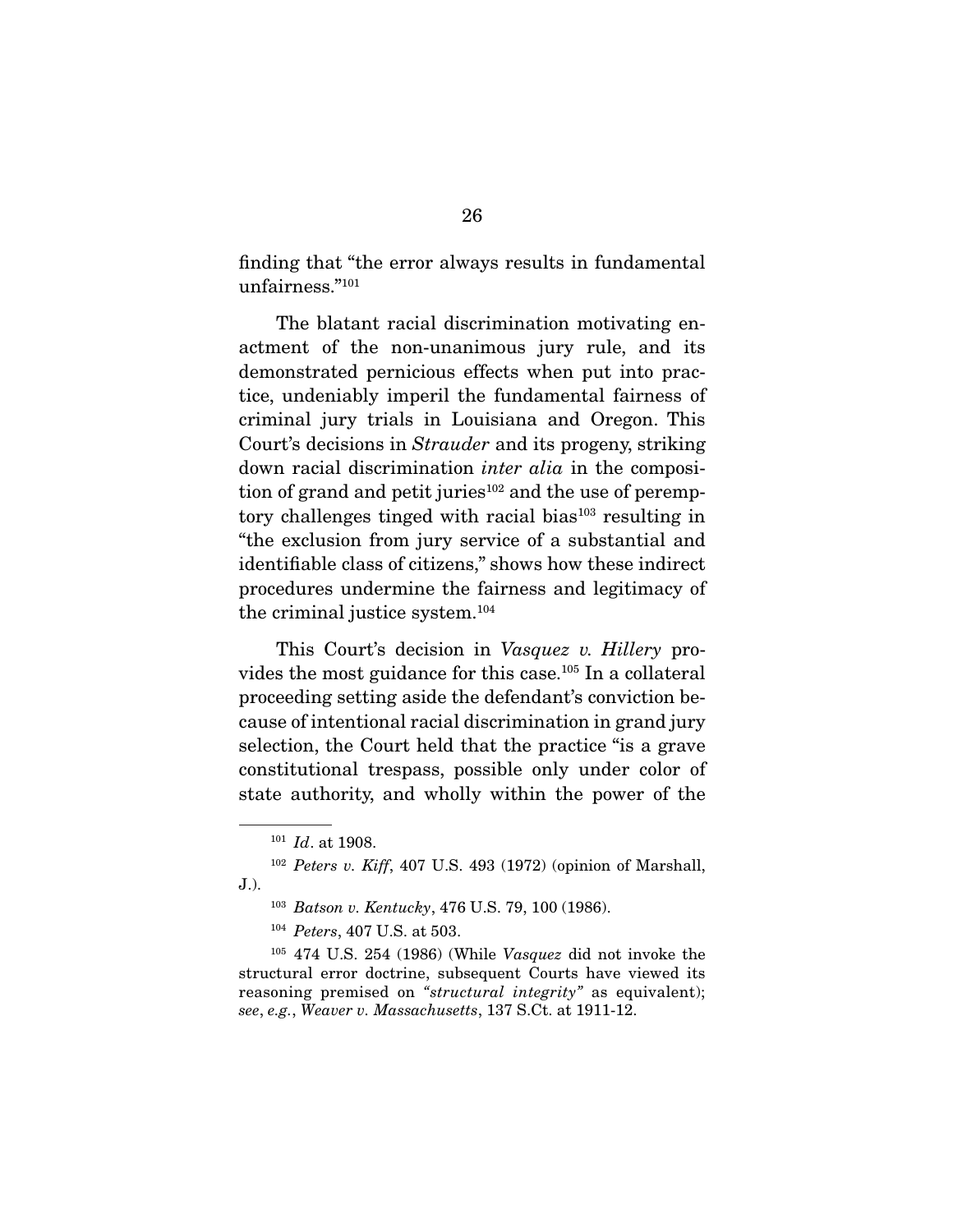State to prevent."106 In rejecting the state's administrative burden argument relating to retrials, the Court held that the error "strikes at the fundamental values of our society,"107 and "undermines the structural integrity of the criminal tribunal itself...."108 "Once having found discrimination in the selection of a grand jury, we simply cannot know that the need to indict would have been assessed in the same way by a grand jury properly constituted. The overriding imperative to eliminate this systemic flaw in the charging process, ... requires our continued adherence to a rule of mandatory reversal."109 Disputing the state's contention that the error had no effect on the fundamental fairness of the trial, the Court stated:

Nor are we persuaded that discrimination in the grand jury has no effect on the fairness of the criminal trials that result from that grand jury's actions ... even if a grand jury's determination of probable cause is confirmed in hindsight by a conviction on the indicted offense, that confirmation in no way suggests that the discrimination did not impermissibly infect the framing of the indictment and, consequently, the nature or very existence of the proceedings to come.110

- <sup>106</sup> *Id.* at 262.
- <sup>107</sup> *Id.*
- <sup>108</sup> *Id.* at 263-64.
- <sup>109</sup> *Id.* at 264.
- <sup>110</sup> *Id.* at 263.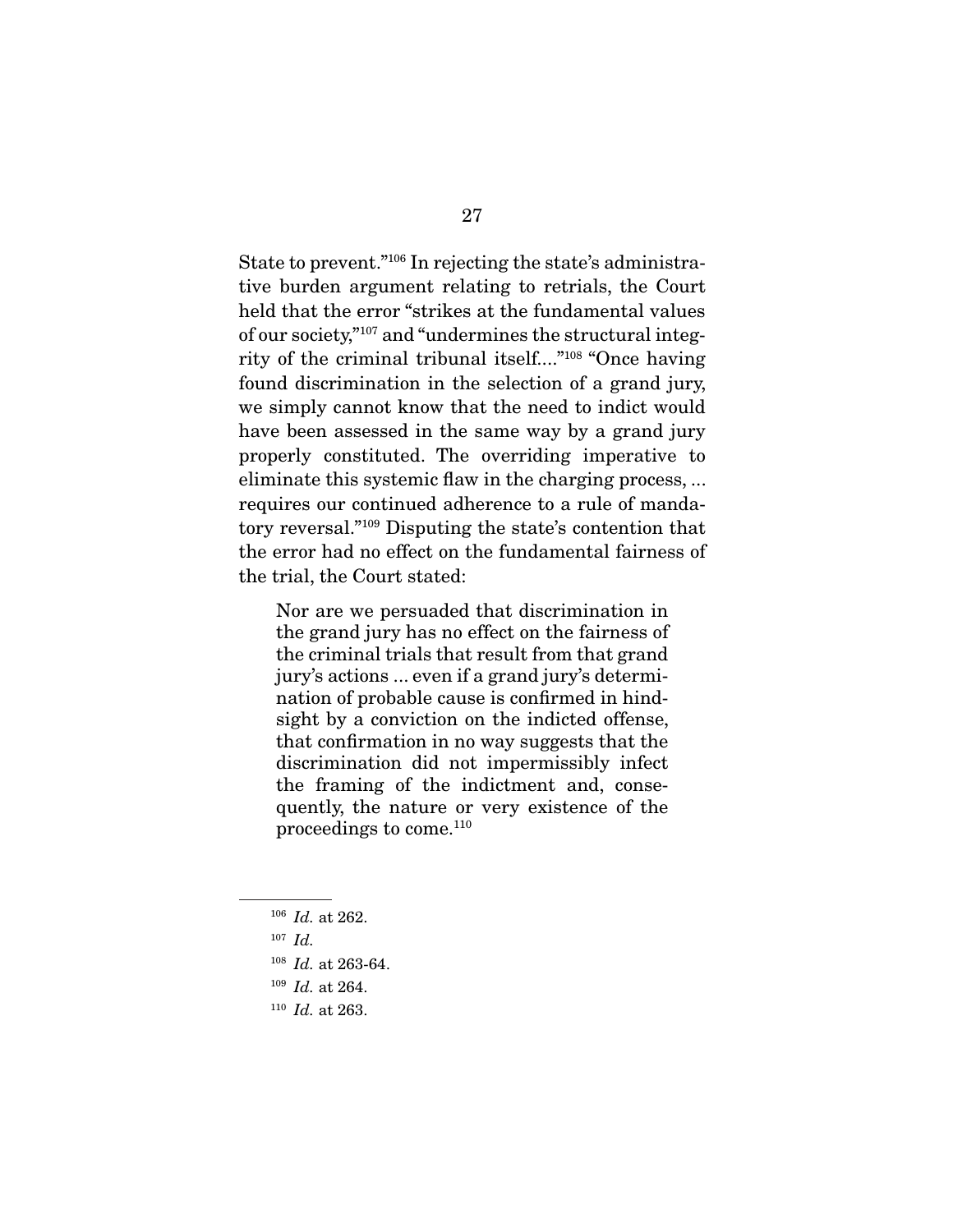While the rule at issue in this case does not prevent members of minority communities from being *physically* empaneled, it accomplishes the same proscribed result indirectly by limiting, and in some cases eliminating, *meaningful* participation by this class of individuals in jury deliberations. Indeed, as comprehensively catalogued by this Court in *Ramos*, the purpose behind enactment of the non-unanimous jury rule in Louisiana was "to diminish the influence of black jurors ...,"<sup>111</sup> rendering their service "meaningless."<sup>112</sup>

 The racially discriminatory purpose of the rule has been realized, affecting the *fundamental fairness of all* criminal jury trials in Louisiana, and thus satisfying the third rationale underlying the structural error doctrine. As such it shares common ground with the right to counsel as protected in *Gideon v. Wainwright*, 372 U.S. 335 (1963), the absence of which renders the proceedings fundamentally unfair. While the *Gideon* Court did not identify its holding as based on structural error, subsequent Courts addressing the issue have routinely labelled it as such.<sup>113</sup> Indeed, the *Weaver* Court explicitly cited *Gideon* as an example of the third class of structural errors.<sup>114</sup>

<sup>111</sup> *Ramos v. Louisiana*, 140 S.Ct. 1390, 1417 (2020) (Kavanaugh, J., concurring in part).

<sup>112</sup> *Id*. at 1394.

<sup>113</sup> *Arizona v. Fulminante*, 499 U.S. 279, 310 (1991); *see also Johnson v. United States*, 520 U.S. 461, 468-69 (1997).

<sup>114</sup> *Weaver v. Massachusetts*, 137 S.Ct. at 1908.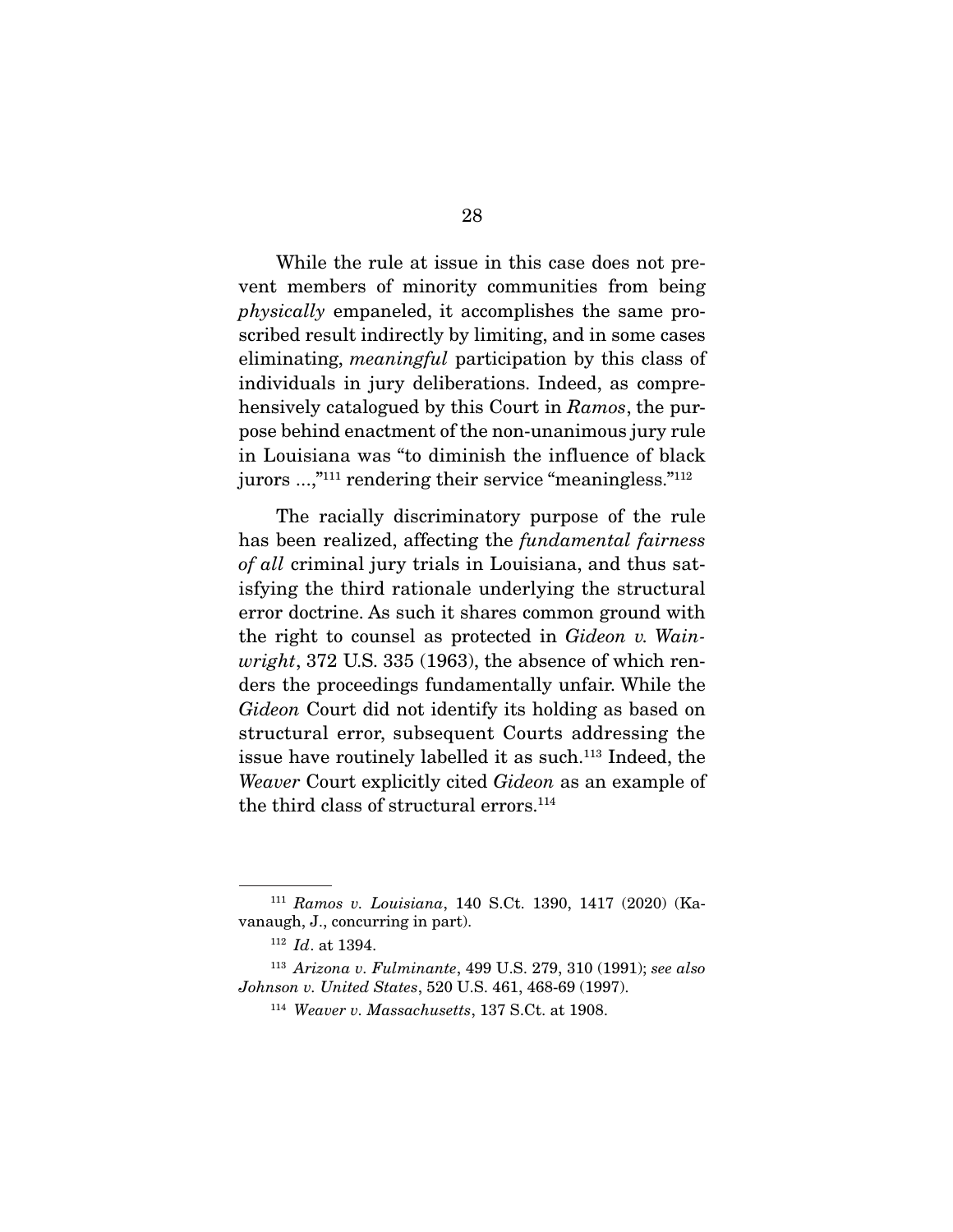Justice Scalia has equated, and arguably elevated, a deficiency in trial by jury procedures similar to that proscribed in *Ramos* to the structural error status of a deprivation of the right to counsel situation, of which a *Gideon* violation is one incarnation*.* <sup>115</sup> In *Neder*, he cautioned against any actions infringing on that sacrosanct right: "When this Court deals with the content of this guarantee [trial by jury]—the only one to appear in both the body of the Constitution and the Bill of Rights—it is operating upon the spinal column of American democracy."116

 Citing Blackstone, just as this Court did in *Ramos*, 117 he describes the right to trial by jury in criminal cases as "the grand bulwark of [the Englishman's] liberties." It is a cornerstone of American democracy in that it is "the only guarantee common to the 12 state constitutions that predated the Constitutional Convention ... appear[ing] in the constitution of every State to enter the Union thereafter."118 "By comparison, the right to counsel—deprivation of which we have *also* held to be structural error—is a Johnny-come-lately: Defense counsel did not become a regular fixture of the criminal trial until the mid-1800's."119

<sup>115</sup> *Neder v. United States*, 527 U.S. 1, 34 (1999) (Scalia, J., dissenting).

<sup>116</sup> *Id.* at 30.

<sup>117</sup> *Ramos v. Louisiana*, 140 S.Ct. 1390 (2020).

<sup>118</sup> *Neder*, 527 U.S. at 31 (internal citation omitted).

<sup>119</sup> *Id.* (citation omitted).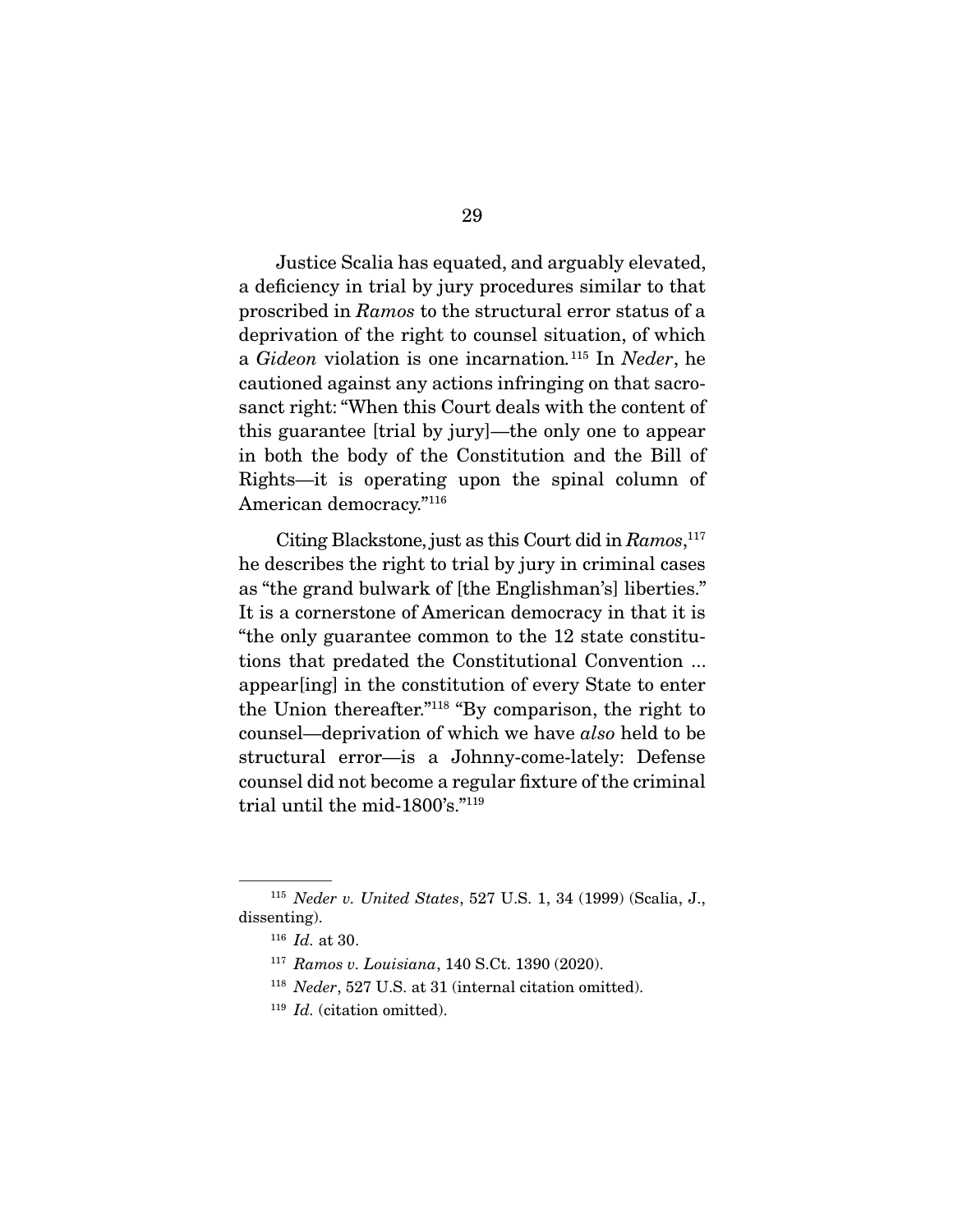Justice Scalia's discussion in *Neder* of the fundamental importance of the right to an impartial jury trial parallels this Court's analysis in *Ramos* in which the Court concluded that the trial by jury provision of the Sixth Amendment requires jury unanimity. Given this common historical analysis, this Court should recognize that a non-unanimous jury rule is structural error that always affects fundamental fairness, as it impermissibly operates "on the spinal column of American democracy." Following Justice Scalia's lead, it should further hold that the *Ramos* ruling is of sufficient stature to satisfy *Teague*'s watershed rule exception, as use of a non-unanimous jury is structural error on a par with a deprivation of the right to counsel, which includes a *Gideon* transgression.

 This Court has consistently pointed to the lack of counsel condemned in *Gideon* as an example of the type of rule that satisfies *Teague.*120 The non-unanimous jury rule operates in the same manner and to the same extent as does a *Gideon* violation in abridging the fundamental fairness of *all* criminal jury trials. Both situations are systemic errors that affect *every*  criminal proceeding in which they occur. As noted by Justice Scalia, the fundamental right to an impartial jury trial, which this Court has now held to include jury unanimity, is tantamount to, and arguably even more fundamental than, the right to counsel epitomized by *Gideon.* Moreover, Louisiana's non-unanimous jury

<sup>120</sup> *See*, *e.g.*, *Whorton v. Bockting*, 549 U.S. at 419; *Beard v. Banks*, 542 U.S. 406, 417 (2004); *Saffle v. Parks*, 494 U.S. 484, 495 (1990).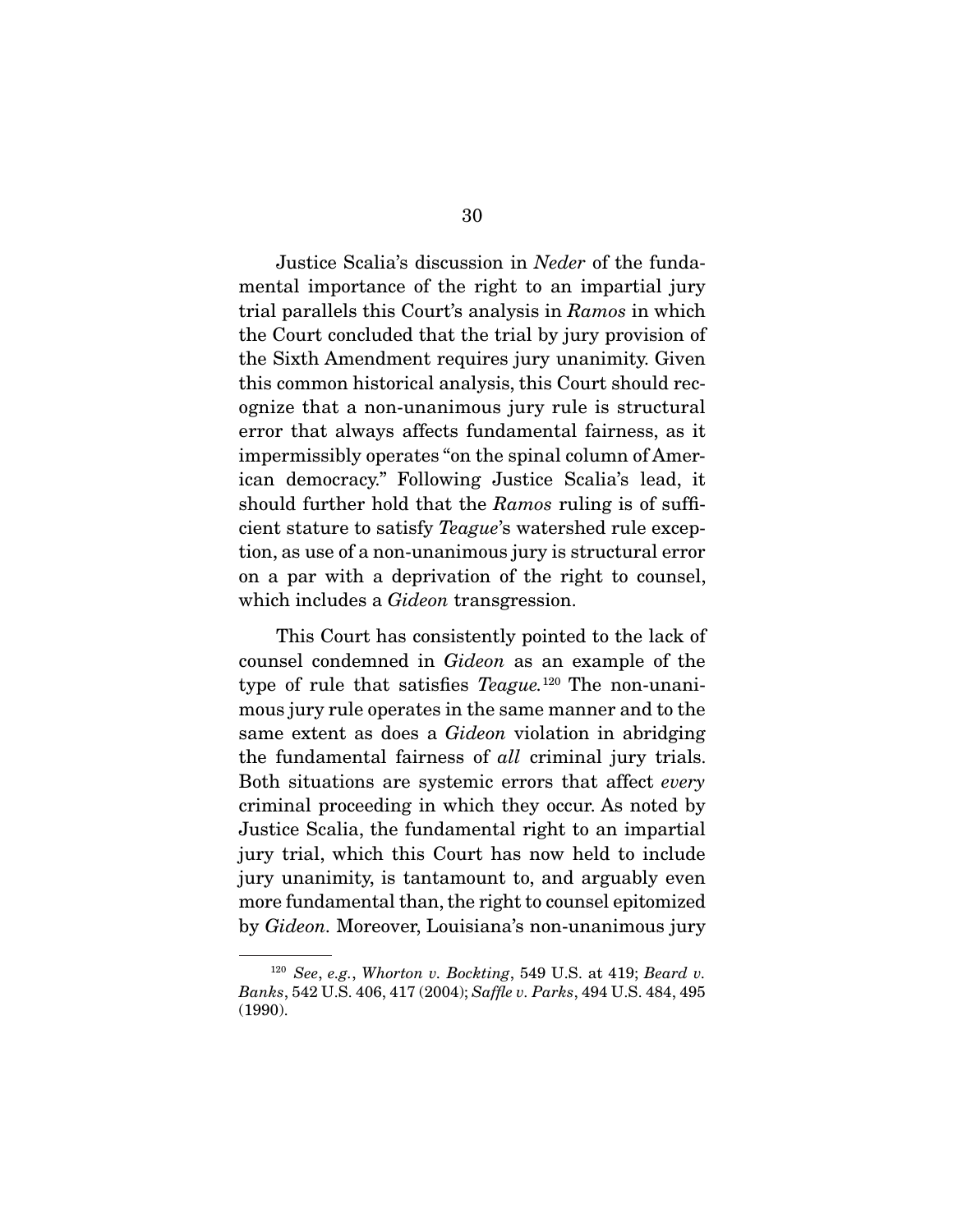rule is the undisputed product of racial discrimination, whose sole intention was to eliminate meaningful participation by African-Americans in jury deliberations in violation not only of the Sixth Amendment, but also the Fourteenth. Given these circumstances, a rule qualifying as structural error that would require automatic reversal if proven on direct appeal $121$  cannot be so emasculated in the context of collateral proceedings that no relief is available even when the devastating impact on both fundamental fairness and the accuracy of convictions is conclusively demonstrated.122

 These facts alone should be sufficient to meet the *Gideon* standard of impact required to meet *Teague*'s watershed rule exception.

### C. NON-UNANIMOUS JURIES POSE AN IMPERMISSIBLY LARGE RISK OF INACCURATE CONVICTIONS, ESPE-CIALLY TO BLACK DEFENDANTS

*Teague*'s retroactivity test in the procedural context *inter alia* requires a showing of an impermissibly large risk "of an inaccurate conviction.<sup>123</sup> The briefing record in *Ramos*, combined with the demonstrated

<sup>121</sup> *Weaver v. Massachusetts*, 137 S.Ct. at 1916; *see also Neder v. United States*, 527 U.S. at 7 (Breyer, J., dissenting).

<sup>122</sup> *Weaver*, 137 S.Ct. at 1911-12 (noting that its failure to find a structural error in that case did not call into question the validity of the Court's precedents, nor did it "address whether the result should be any different if the errors were raised ... on collateral review.").

<sup>123</sup> *Weaver v. Massachusetts*, 137 S.Ct. at 1916.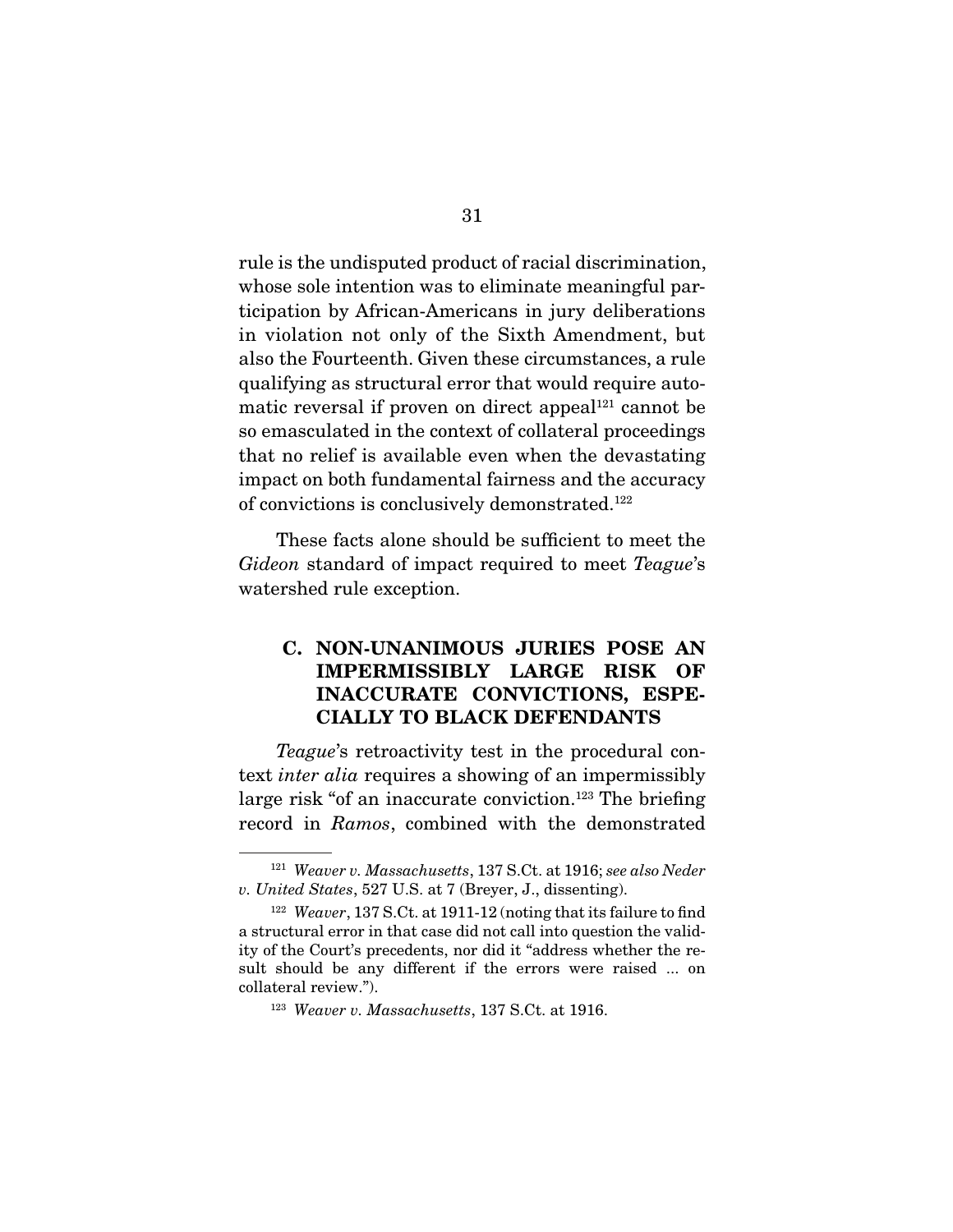impact of the rule in Louisiana and Oregon, meets this standard.

 The studies offered in *Ramos* show that verdict reliability is significantly diminished in non-unanimous jury contexts, as the need to debate and deliberate is significantly reduced.<sup>124</sup> "These verdict-driven decisions, as opposed to evidence-based ones, are less likely to reach an accurate verdict.<sup>125</sup> "There is a suggestion that this may have happened in the 10-2 verdict rendered in only 41 minutes in Apodaca's case."126

 Once again, the concerns raised by the dissent in the *Apodaca* and *Johnson* cases about verdict inaccuracy have been validated in recent studies. The absence of unanimity improperly allows minority views to be silenced or ignored by a voting majority, raising the risk of inaccurate verdicts.<sup>127</sup> A non-unanimous jury rule "discourages painstaking analyses of the evidence and steers jurors toward swift judgments that too often are erroneous or at least highly

<sup>124</sup> *See* studies cited in Amicus Brief of States of New York, *et al*. at 13-16.

<sup>125</sup> *See* studies cited in Amicus Brief of Law Professors and Social Scientists at 15.

<sup>126</sup> *Johnson v. Louisiana*, 406 U.S. at 389 (Douglas, J., dissenting).

<sup>&</sup>lt;sup>127</sup> See studies cited in Amicus Brief of States of New York, *et al*. at 23.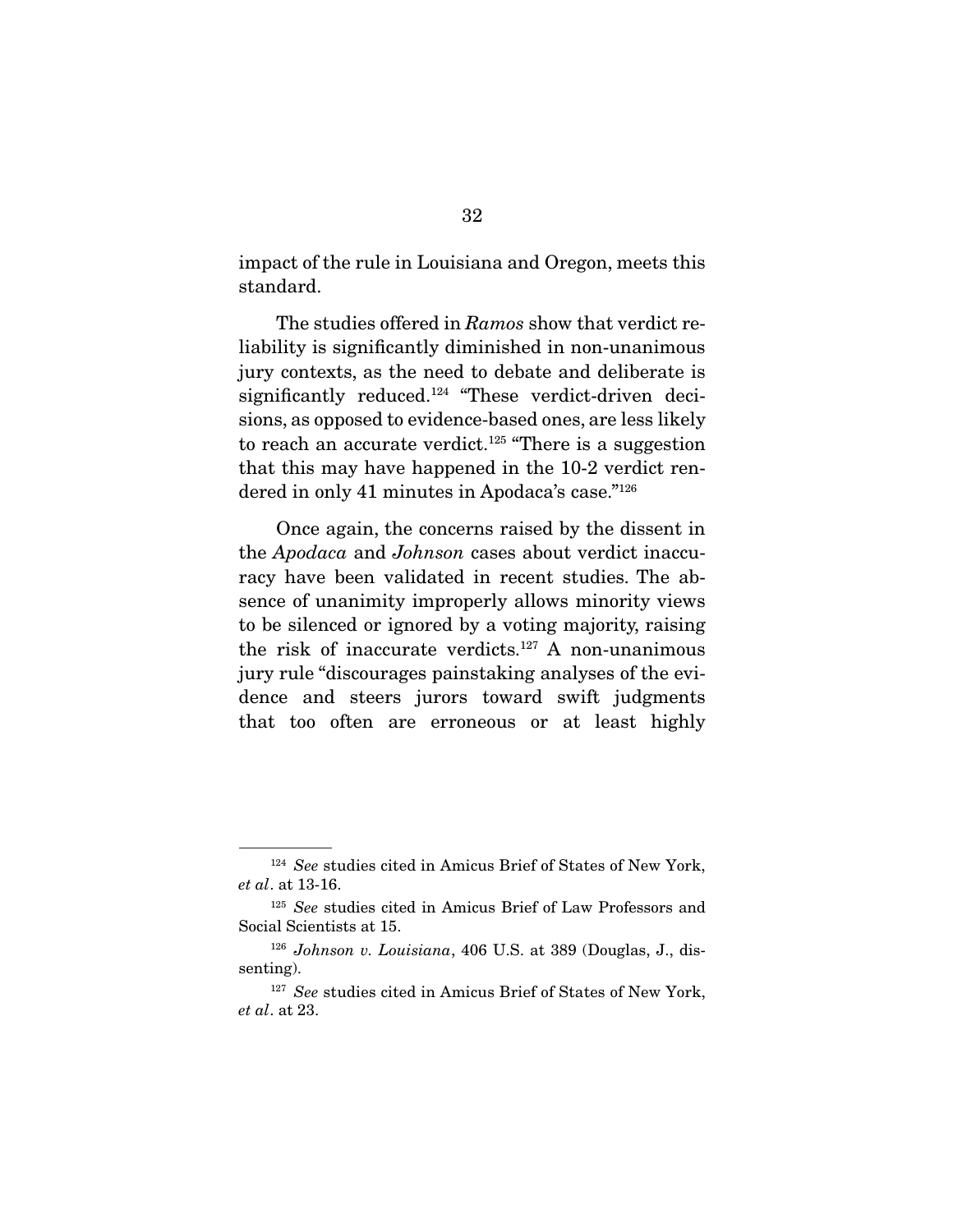questionable."128 Unanimity also reduces the likelihood of error.129

 This helps explain why Louisiana is second in the nation for the rate of wrongful convictions. "In 2017, the Innocence Project-New Orleans reported that [11] of [25] Louisiana exonerations resulted from trials where non-unanimous juries were used."<sup>130</sup> That these harms have been particularly harmful to black defendants is unsurprising. As Justice Kavanaugh observed:

Then and now, non-unanimous juries can silence the voices and negate the votes of black jurors, especially in cases with black defendants or black victims, and only one or two black jurors.... The non-unanimous jury operates much the same as the unfettered peremptory challenge, a practice that for many decades likewise functioned as an engine of discrimination against black defendants, victims, and jurors.<sup>131</sup>

 Indeed, the Russell-Simerman dataset containing racial demographics collected from nearly 1,000 recent Louisiana jury trials confirms that the Jim Crow jury

<sup>128</sup> Taylor-Thompson, *supra*, at 1273, cited in ABA Brief at 19.

<sup>129</sup> Hastie *et al*., *Inside the Jury* 60 tbl. 4.1, 62, 81, 88-89 (1983), cited in Amicus Brief of Law Professors and Social Scientists at 8.

<sup>130</sup> *See* ABA Resolution 100B, Report at 4 (May 1, 2018), cited in ABA Amicus Brief at 22, n.13.

<sup>131</sup> *Ramos v. Louisiana*, 140 S.Ct. 1390, 1418 (2020) (Kavanaugh, J., concurring in part).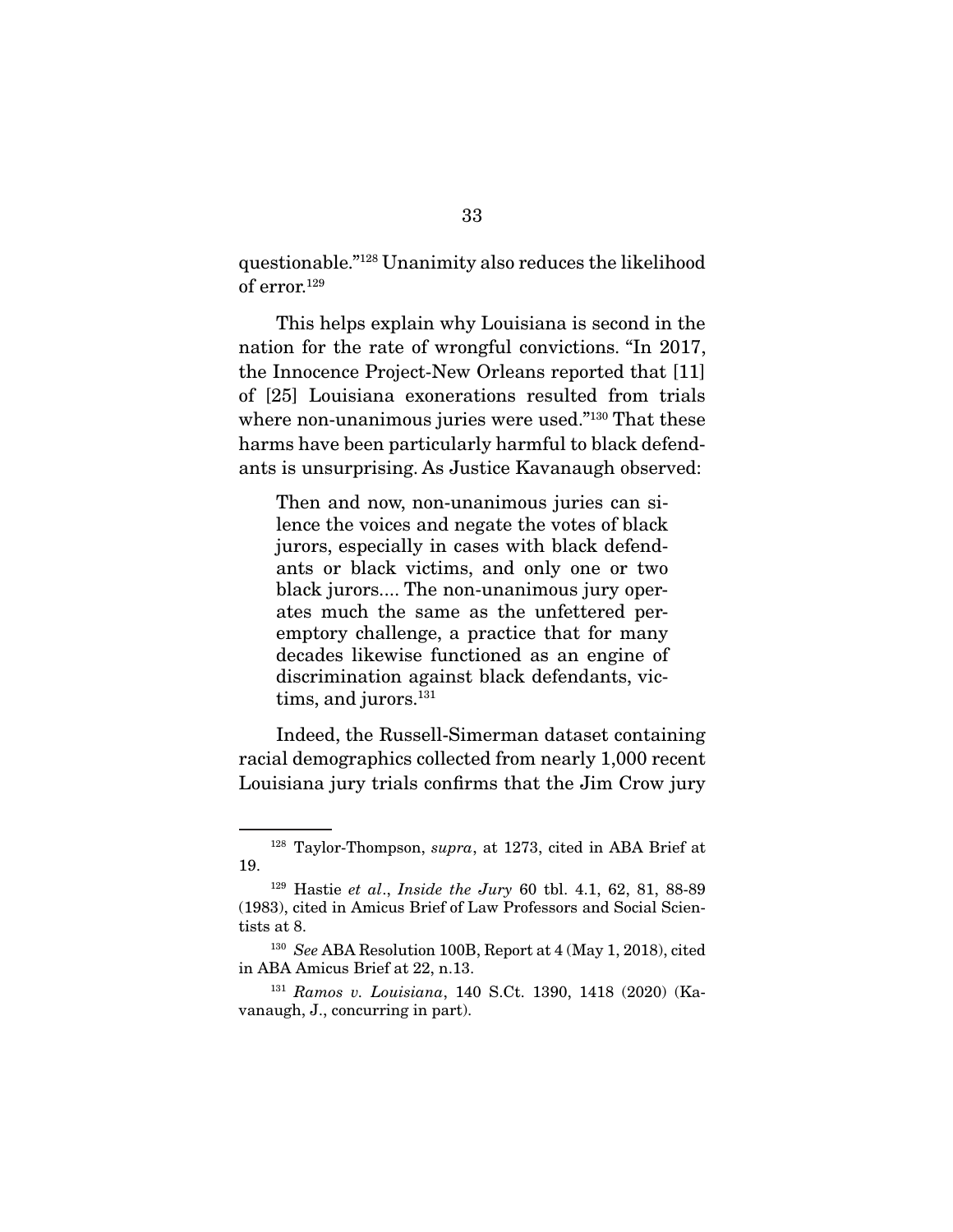is alive and well in Louisiana.132 The data reveals a compelling, disparate racial impact harming black defendants in criminal trials. This led Chief Justice Johnson of the Louisiana Supreme Court to observe:

Approximately 32% of Louisiana's population is Black. Yet according to the Louisiana Department of Corrections, 69.9% of prisoners incarcerated for felony convictions are Black. Against this grossly disproportionate backdrop, it cannot be seriously contended that our longtime use of a law deliberately designed to enable majority-White juries to ignore the opinions and votes of Black jurors at trials of Black defendants has not affected the fundamental fairness of Louisiana's criminal legal system.<sup>133</sup>

 In quoting Justice Kavanaugh's concurrence, Chief Justice Johnson underscores the negative impact on the accuracy of convictions under Louisiana's nonunanimous jury rule:

"[I]t has 'allow[ed] convictions of some who would not be convicted under the proper constitutional rule, and [has] tolerate[d] and reinforce[d] a practice that is thoroughly racist in its origins and has continuing racially discriminatory effects.... 134 For the last 120 years, it has silenced and sidelined African

<sup>132</sup> *The Jim Crow Jury*, Thomas W. Frampton, 71 Vanderbilt Law Review 1593, 1625 (2019).

<sup>133</sup> *State v. Gipson*, No. 2019-KH-01815, at 4 (La. June 3, 2020) (Johnson, C.J., dissenting in denial of certiorari).

<sup>134</sup> *Id.* at \*5, quoting *Ramos*, 140 S.Ct. at 1419.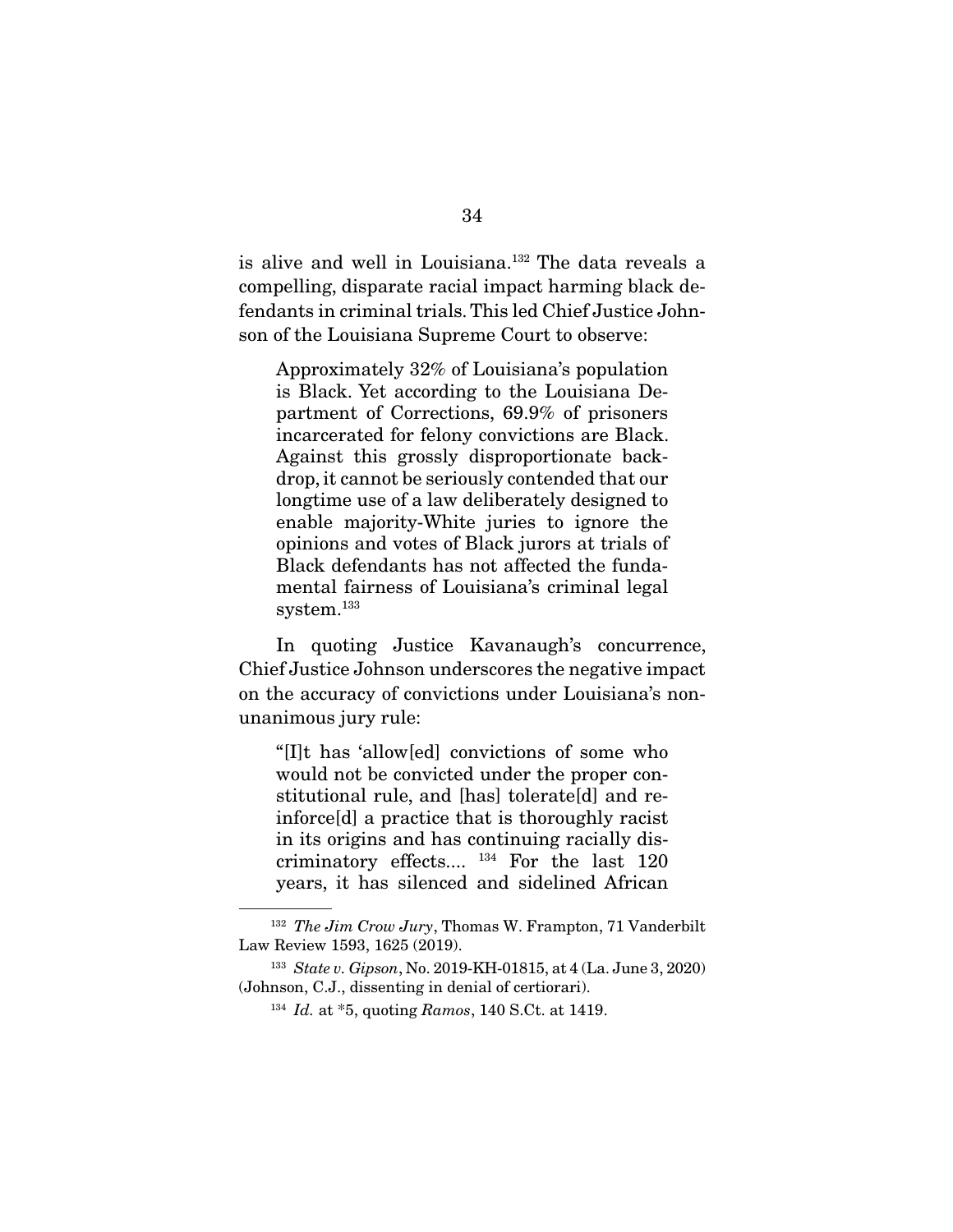Americans in criminal proceedings and caused questionable convictions throughout Louisiana."135

 The Chief Justice concludes that standing by itself, Justice Kavanaugh's accurate summary of the negative effects of the non-unanimous jury rule on the accuracy of Louisiana's convictions "satisfies the relevant portion of *Teague*'s test," thereby requiring retroactive application of the court's decision in *Ramos.*<sup>136</sup>

### D. THE USE OF NON-UNANIMOUS JU-RIES PERPETUATES THE RACIAL DISCRIMINATION PROHIBITED IN *STRAUDER*

 Non-unanimous jury decisions violate fundamental fairness by allowing discrimination to covertly enter the jury process and erode confidence in the jury's verdict. This Court's decision in *Batson v. Kentucky*<sup>137</sup> demonstrates how facially neutral rules can undermine fundamental fairness in jury trials. In holding that a prima facie case of deliberate discrimination could be established solely on evidence concerning the prosecutor's exercise of peremptory challenges at trial, *Batson* first reaffirmed its landmark decision in *Strauder*, observing that "selection procedures that purposefully exclude black persons from juries

<sup>135</sup> *Id.* at 2.

<sup>136</sup> *Id.* at 5.

<sup>137</sup> 476 U.S. 79 (1986).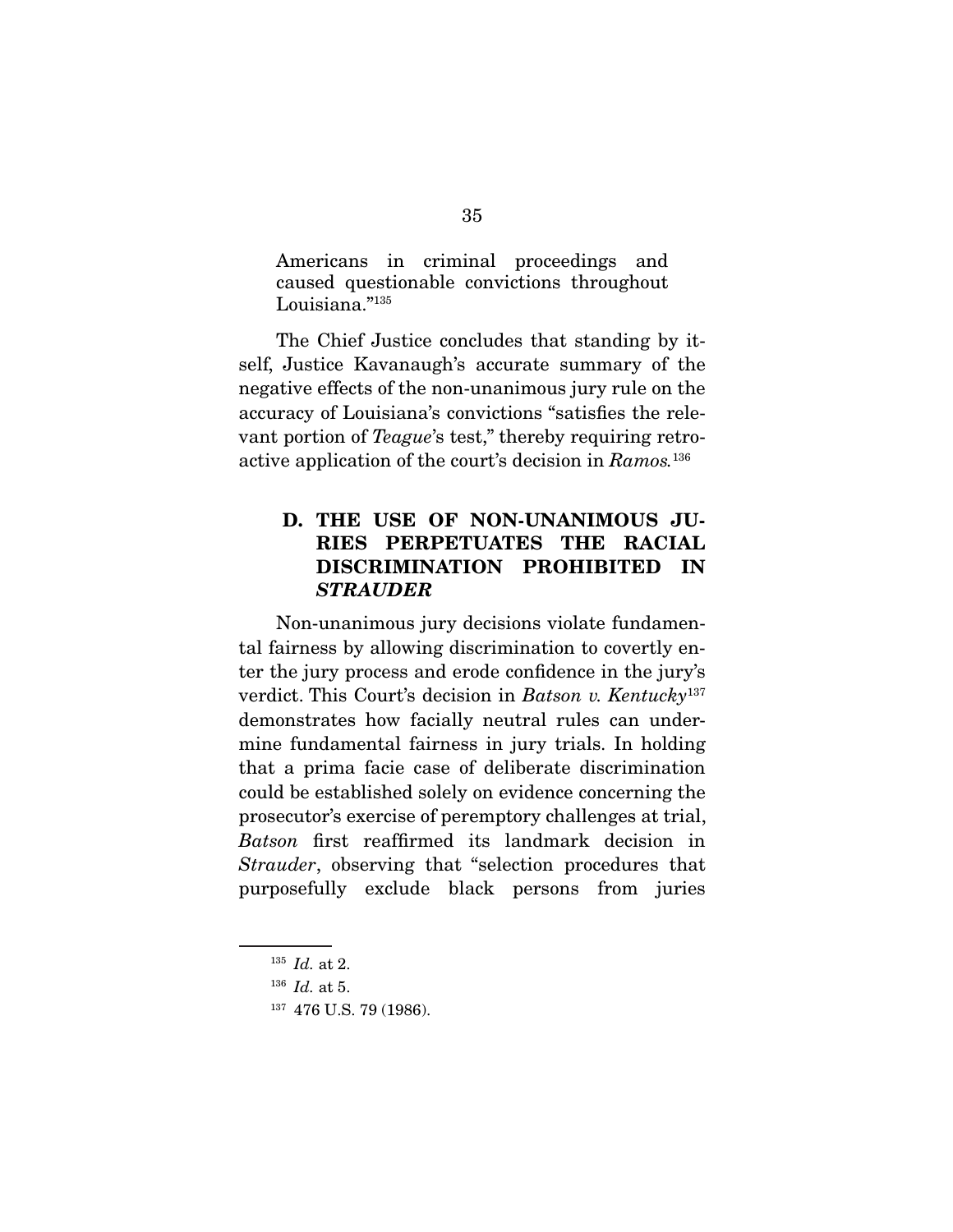undermine public confidence in the fairness of our justice system."138

 Certainly, the ability of an empaneled jury to be able to render a decision without the specter of racial bias carries the same constitutional importance as the actual jury selection process. To the extent a non-unanimous jury works to exclude certain jurors from participating in the outcome of a case, it is as constitutionally flawed as excluding individuals from jury selection based on race. To be clear, as powerful as the decision in *Batson* was, the *Ramos* holding is of even greater magnitude since it addressed the structural codification of racism. *Batson* prevents prosecutors from racial bias on a case-by-case basis. The *Ramos* decision invalidated racial bias in state laws that necessarily governed all cases.

*Batson* was not decided in a historical vacuum; its roots lie in *Strauder*'s Fourteenth Amendment protections:

 More than a century ago, the Court decided that the State denies a black defendant equal protection of the laws when it puts him on trial before a jury from which members of his race have been purposefully excluded. ... In *Strauder*, the Court explained that ... [e]xclusion of black citizens from service as jurors constitutes a primary example of the

<sup>138</sup> *Batson*, 476 U.S. at 87.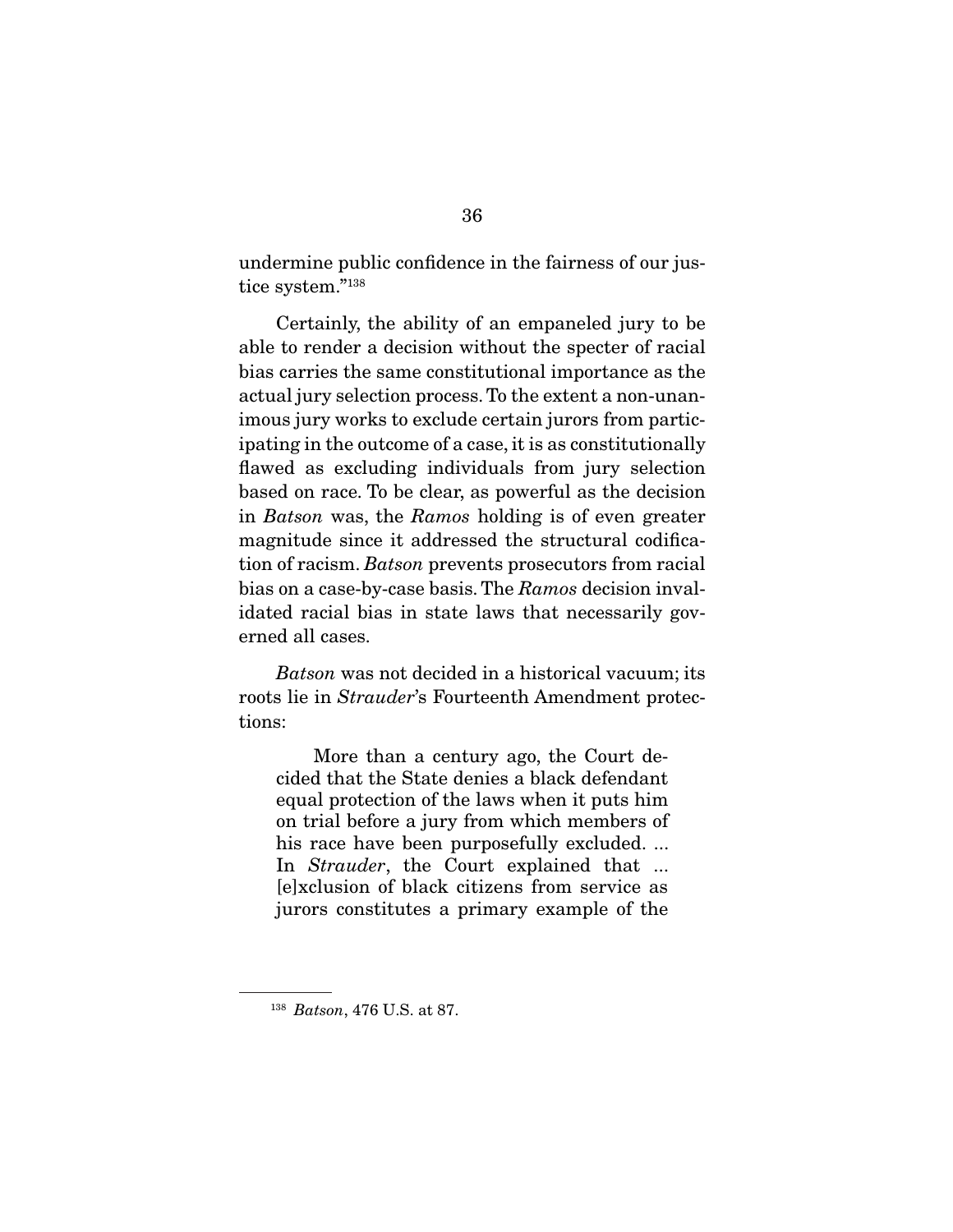evil the Fourteenth Amendment was designed to cure.<sup>139</sup>

 Amici now urge this Court to continue its unceasing efforts of eradicating discrimination by finding that non-unanimous jury decisions are void *ab initio*, applying to all trials whether on direct or collateral review. It is beyond chilling that the tentacles of racial discrimination are so far entrenched in our society that this Court is still being called upon to eliminate racial discrimination in jury selection 38 years after *Batson* was decided. In *Flowers v. Mississippi*, <sup>140</sup> a death penalty case involving a black defendant and white victims, Flowers was tried *six different times* for murder.<sup>141</sup> Over the course of these trials, the prosecutors used their preemptory challenges to systematically strike all black jurors.142 Flowers was ultimately convicted and his sentence affirmed.143 This Court reversed, noting that among the evidence that loomed large in assessing the *Batson* issue was the State's history and pattern of peremptory strikes.144 The Court was particularly concerned that despite *Strauder*, many jurisdictions continue to use covert measures such as these to prevent black persons from serving on juries.

<sup>144</sup> *Id.*

<sup>139</sup> *Id.* at 85.

<sup>140</sup> *Flowers v. Mississippi*, 139 S.Ct. 2228 (2019).

<sup>141</sup> *Id.*

<sup>142</sup> *Id.* at 2235.

<sup>143</sup> *Id.*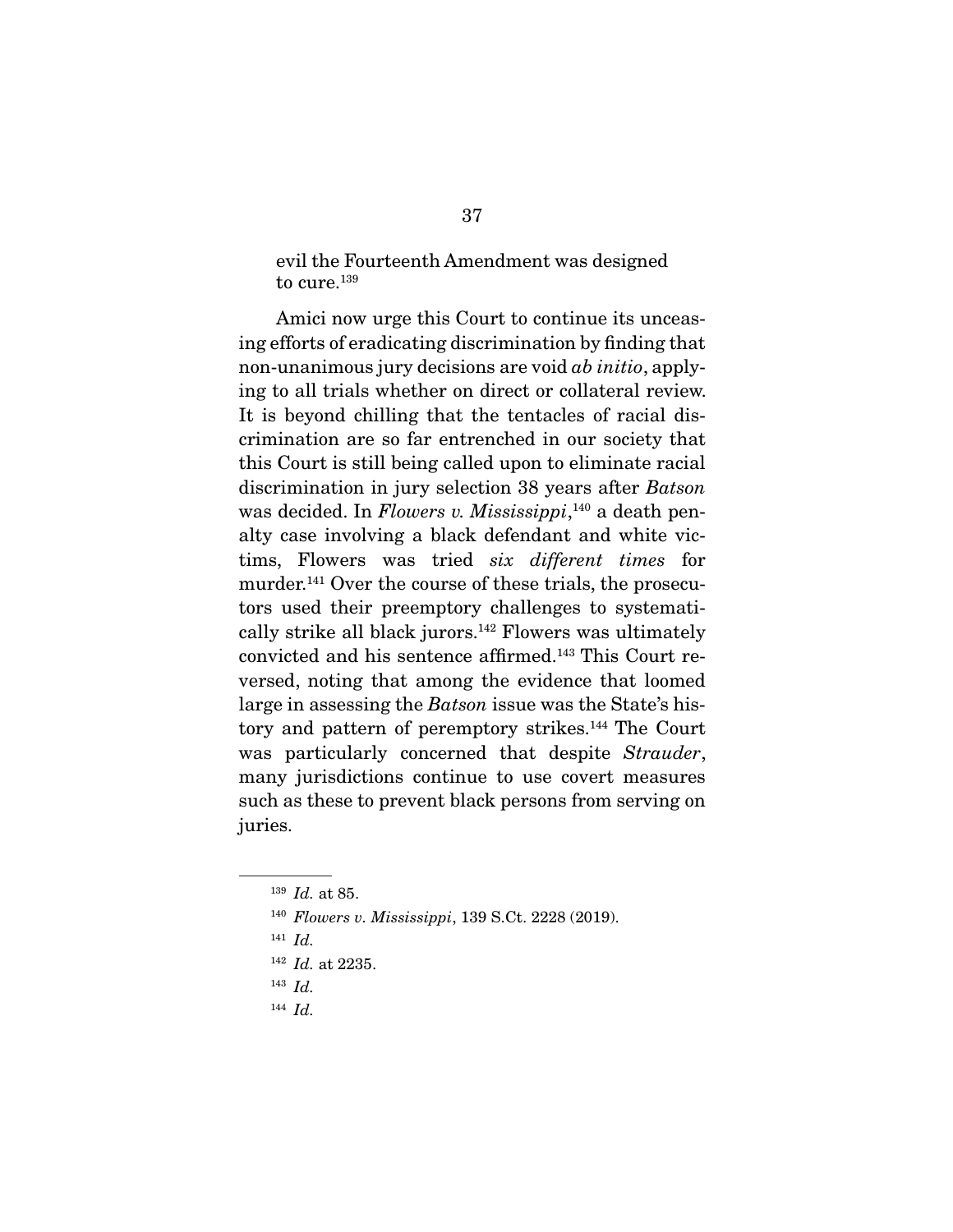But what good is *Batson* if a State can effectively make an end run around its holding by rendering the minority juror's decision effectively worthless? States can effectively say to this Court: "we will allow black jurors to be empaneled but their vote doesn't have to count."145 As the *Flowers* Court noted, "Other than voting, serving on a jury is the most substantial opportunity that most citizens have to participate in the democratic process."146 Racial discrimination must be rooted out of every corner of our judicial system, no matter how covertly it is accomplished.

--------------------------------- ---------------------------------

<sup>145</sup> *See Ramos v. Louisiana*, 140 S.Ct. 1390, 1418 (2020) (Kavanaugh, J., concurring in part).

<sup>146</sup> *Flowers*, 139 S.Ct. at 2238, citing *Powers v. Ohio*, 499 U.S. 400, 407 (1991).